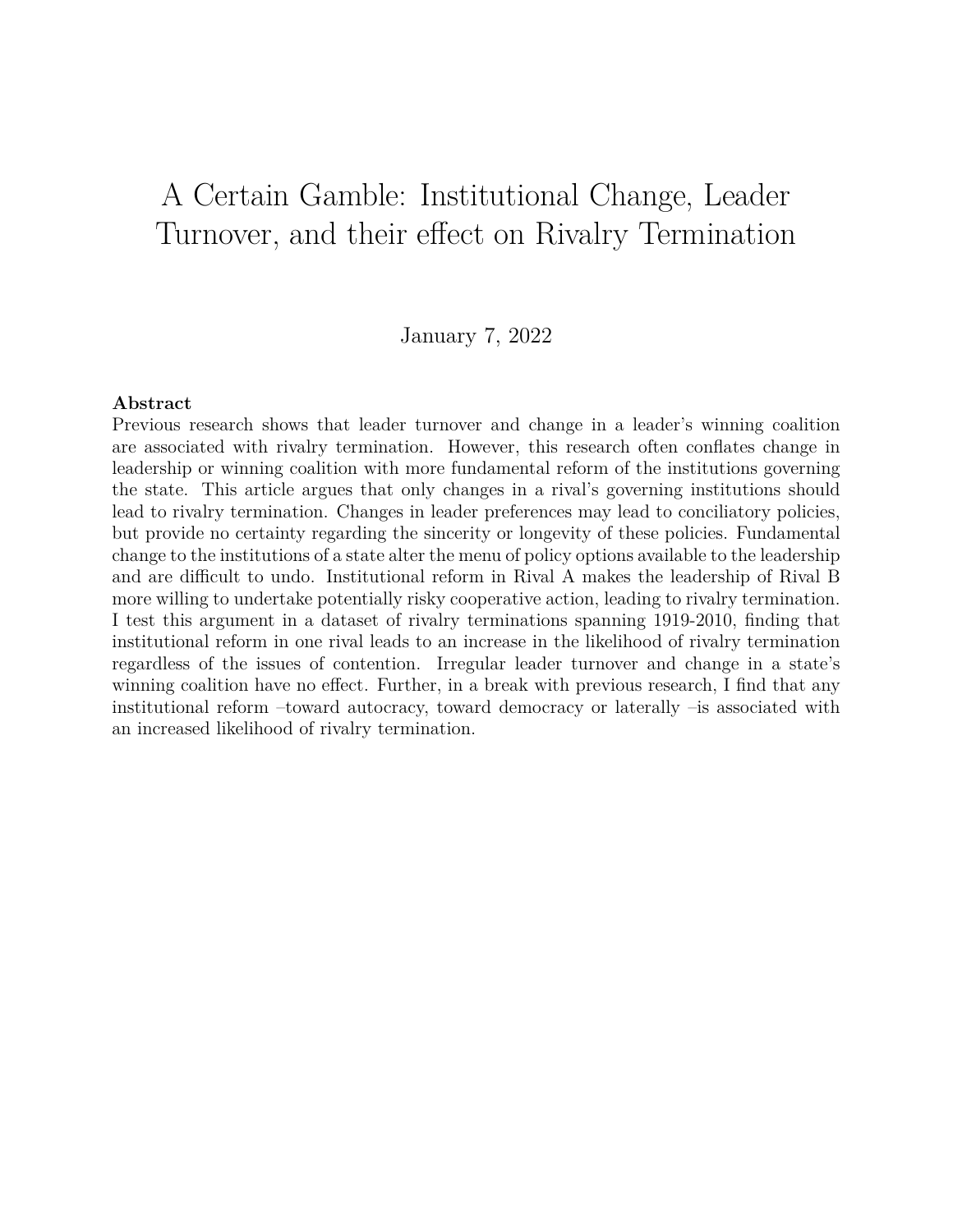#### **Introduction**

The extreme suspicion and animosity that exists between geopolitical rivals makes for great difficulty in resolving their outstanding disputes. This is the case even when resolving these disputes would be beneficial to both parties (Rooney, 2018; Owsiak & Ryder, 2013; Dreyer, 2012; Morey, 2011; Prins & Daxecker, 2008; Hass, 2007; Colaresi, 2004; Cornwell & Colaresi, 2002; Bennett, 1997a; Bennett, 1997b; Goertz and Diehl, 1995). Maintaining a rivalry is costly for both states (Colaresi 2005), and ending a rivalry and the significant defense spending that goes with it provides domestic benefits (Mintz & Stevenson, 1995; Ward  $\&$ Davis, 1992). However, a leader is likely to lose power if their attempts to improve relations with a rival are not reciprocated (Colaresi, 2004). Thus, the leadership of both states will find it difficult to offer a figurative olive branch, despite the reality that maintaining the rivalry is a drain on both states' domestic resources. Because rivalry is maintained by the continuing competition over disputed issues between rivals (Dreyer, 2010 & 2012; Hensel, 1999); that rival leaders are unwilling to gamble on dispute resolution measures ensures that the rivalry will continue.

Recent research on rivalry termination has largely turned toward an examination of the domestic politics of rivalry in an attempt to account for variation in peacemaking activities between rivals. Much of this scholarship centers around a nascent debate as to whether changing domestic institutions (Prins & Daxecker, 2008; Haas, 2007) or changing domestic political preferences and actors (Rooney, 2018; Cox 2010; Dreyer, 2012) best explain the end of rivalry. Both positions note that ending the rivalry by resolving the underlying disputes can provide significant benefits to a state and its leader, but attempts at dispute resolution also require the leader to accept significant political risk. This dilemma suggests that only events that provide a high degree of certainty that a leader's attempt at dispute resolution will be reciprocated should be associated with an increased likelihood of rivalry termination. I argue that leadership turnover and changes in a rival's governing coalition do not lead to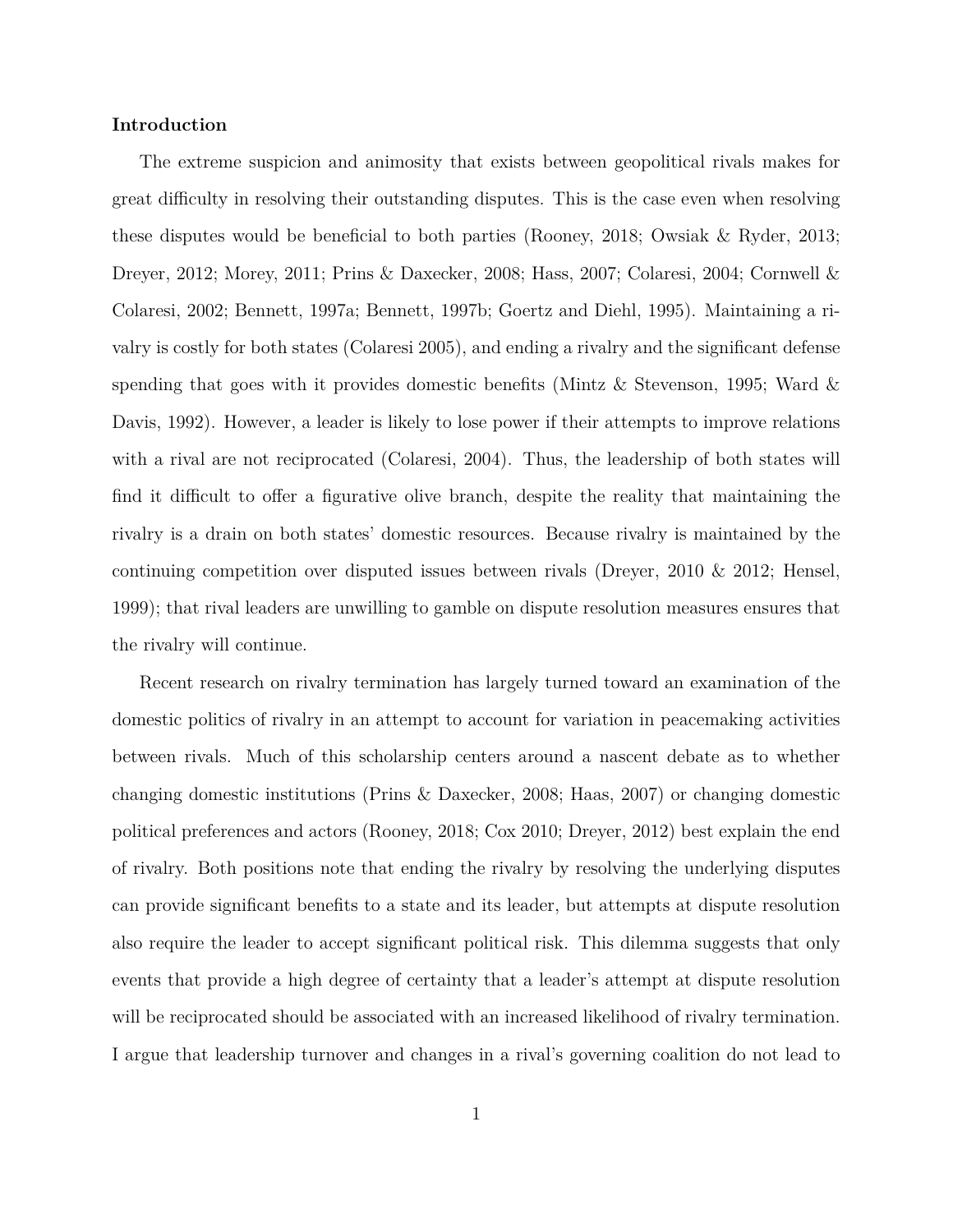rivalry termination. While leadership change may lead to a change in the preferences of one rival regarding military competition, these changes provide little certainty to the opponent that overtures of peace will be accepted if the new leadership must make policy within the same institutional framework as the previous leadership. Rather, it is major institutional reform –regime change –that causes a clean break with past policy-formation processes and provides a rival the certainty required before they will risk making concessions to resolve the disputes that sustain the rivalry.

In the remainder of this paper, I test this argument in a dataset of rivalry termination for the period 1919-2010. I introduce a new measure of rivalry termination using the Thompson & Dreyer (2011) rivalry inventory, but that relies on the formal settlement of all existing disputes between rivals as the primary criteria for measuring a rivalry's ending. This measure is meant to remedy the skepticism with which Thompson & Dreyer suggest their own, more subjectively coded end dates should be viewed (p.12). I find that institutional regime change is an important predictor of rivalry termination. Previously theorized predictors such as changes in the source of leader support and irregular leader transitions have no effect on rivalry termination and sometimes appear to extend rivalries. Among domestic shocks, only the replacement of one institutional regime by another appears associated with rivalry termination.

#### *Rivalry Termination*

Previous research has identified a number of factors at the international level that are associated with rivalry termination. Much of this research focuses on the loss of the ability to sustain militarized competition whether due to economic exhaustion, or military weakness (Rasler et al., 2013; Thompson & Dreyer 2011, Darnton 2011). Unsurprisingly, decisive wars or military occupation of one rival are very likely to end rivalry (Morey, 2011). Other system-level explanations of rivalry termination tend to center around powerful shocks to the international system including World Wars, but also major shifts in the distribution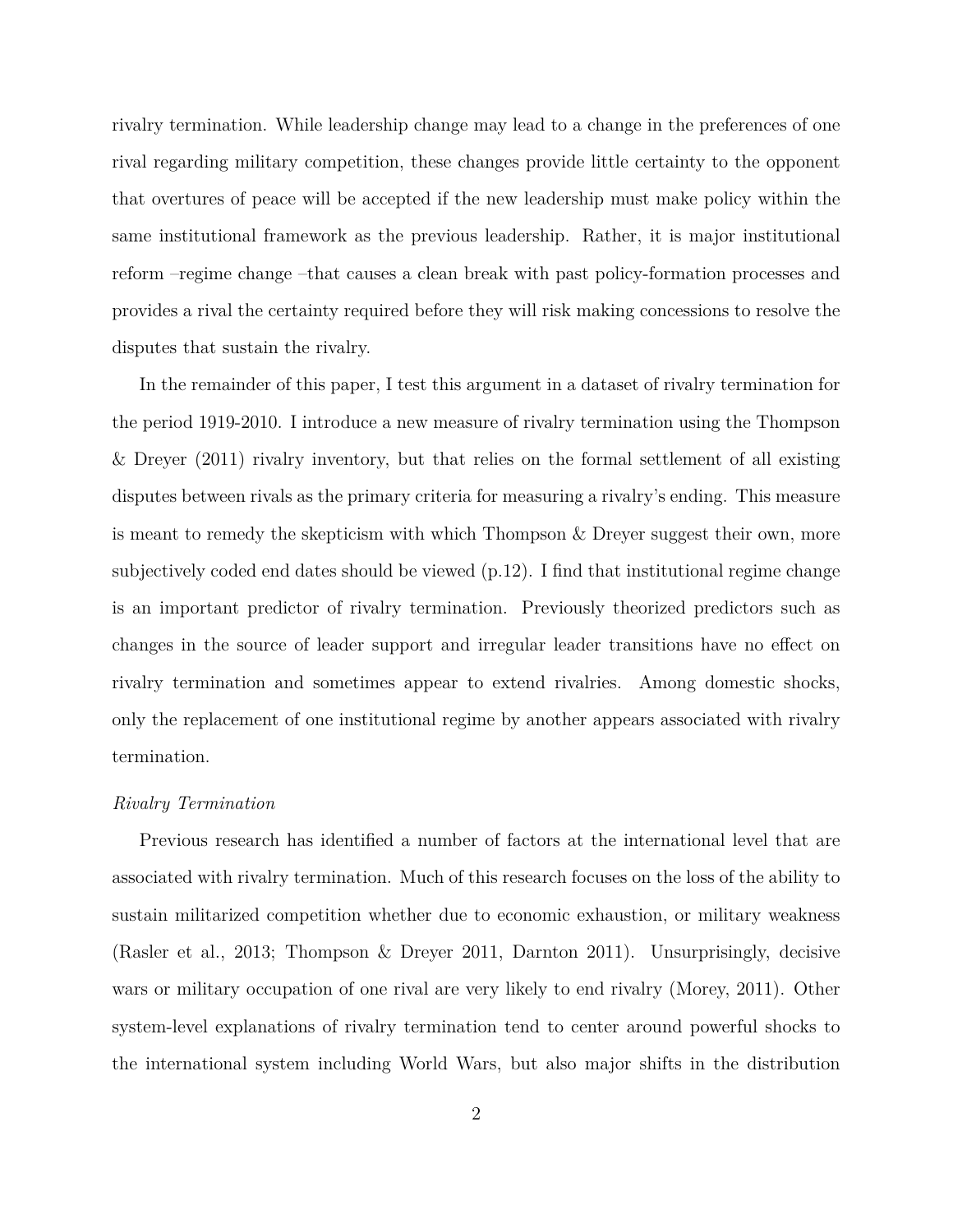of power or territory among great powers (Diehl & Goertz, 2001; Goertz & Diehl, 1995). Finally, Owsiak and Rider (2013) note that the settlement of territorial disputes seems to be the key to resolving many rivalries, thus factors that help resolve these disputes should also help to end rivalries.

Two primary schools of thought exist regarding domestic politics and rivalry termination. One emphasizes changes in domestic institutions as a cause of peace, and the other argues that changing winning coalitions and policy preferences bring peace between rivals. Prins & Daxecker (2008) argue that liberalizing institutions allow rivals to resolve their disputes. Democracies are expected to punish leaders for reneging on international agreements and opposition parties are thought to have little incentive to coordinate in a bluff against the rival (p.25). As a result, democratic states provide credible information regarding their intentions and democratic leaders have stronger incentives to honor their agreements (p.25- 26). Thus, increasingly democratic institutions in the dyad should allow rivals to overcome information and commitment problems and resolve their outstanding disputes. Haas (2007) similarly emphasizes the importance of liberalization in ending rivalry. In examining the end of the Cold War, Haas argues that changes in Soviet foreign policy, domestic policy, and military power had little effect on the beliefs of U.S. policymakers as to the viability of dispute-resolution between the U.S. and U.S.S.R. (158-161). American policymakers withheld anything more than symbolic cooperation until the liberalization of Soviet institutions in 1989. Institutional change provided U.S. policymakers a level of certainty that Soviet behavior had fundamentally changed, allowing for cooperation without fear of Soviet betrayal (p. 165-170).

In contrast, Rooney (2018), Dreyer (2012), and Cox (2010) emphasize changes in leadership and in ruling coalitions to account for variation in the end of rivalry. Dreyer notes that irregular leadership turnover brings new political preferences and ideologies into power (p.475) that will end ideological riavlries but should have no effect on spatial or positional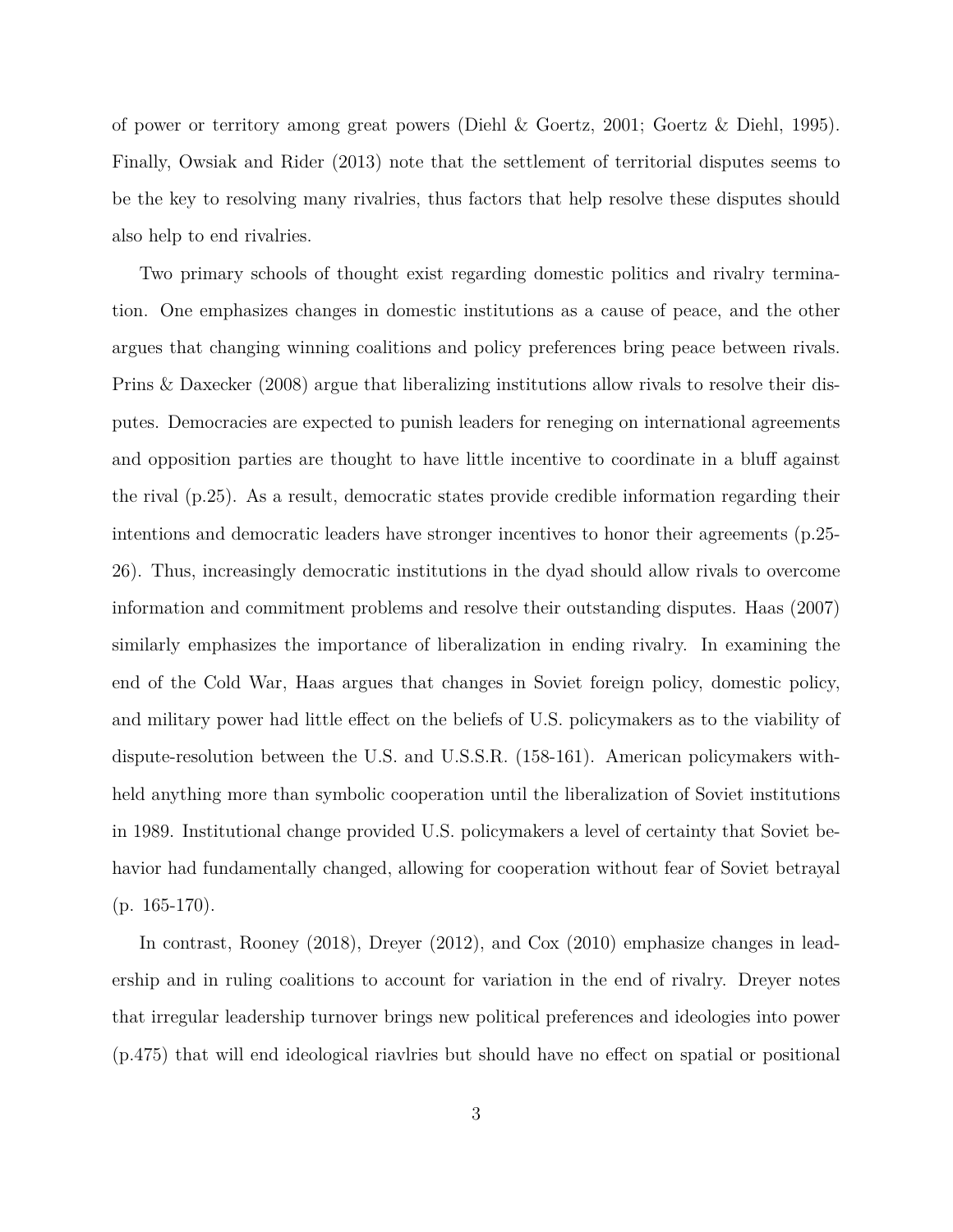rivalries (482-484). Drawing on Bennett (1997) and Cox (2010), Bryan Rooney (2018) examines the effects of changes in the societal groups that a leader draws support from, arguing that when new leaders come to power who rely on a different coalition of supporters to maintain power, that new political preferences are brought into power that precede changes in foreign and domestic policy. This change in governing coalitions will bring actors into power who derive no benefits from the rivalry, but who support compromise and reconciliation instead of continued competition (970-917).

#### *Preferences Change and Rivalry Termination*

Many previous studies of domestic politics and rivalry termination focus on the state undergoing domestic political changes and how these changes are likely to influence that state's policy positions (Rooney 2018, Cox 2010, Bennet 1997a/b). These studies emphasize that significant changes in leader preferences cause change in policy positions that maintain the ongoing disputes that make up a rivalry. Thus change in the winning coalition should be associated with rivalry termination. However, these studies largely ignore the reaction of Rival B –the state undergoing no domestic change– or implicitly assume that Rival B will react with cooperation to any perceived overture of peace on behalf of Rival A. Previous research has shown that ending a rivalry requires that both sides take cooperative steps to reduce tension and demilitarize their interactions (Rasler, Thompson, & Ganguly 2013). Thus when contemplating the effect of domestic political change on rivalry termination, we must take into account the actions and preferences of *both* rivals.

Importantly, Colaresi (2004) demonstrates that the leadership of Rival B may have incentives not to reciprocate Rival A's overtures of peace in many cases. If the leader of Rival B is seen by their own domestic audience to be overly cooperative with Rival A, this significantly increases the probability that the leader will be removed from office (Colaresi 2004). Thus change in policy preferences in State A presents leader B with a dilemma. On the one hand she may reap the benefits of a peace dividend by ending the ongoing costs associated with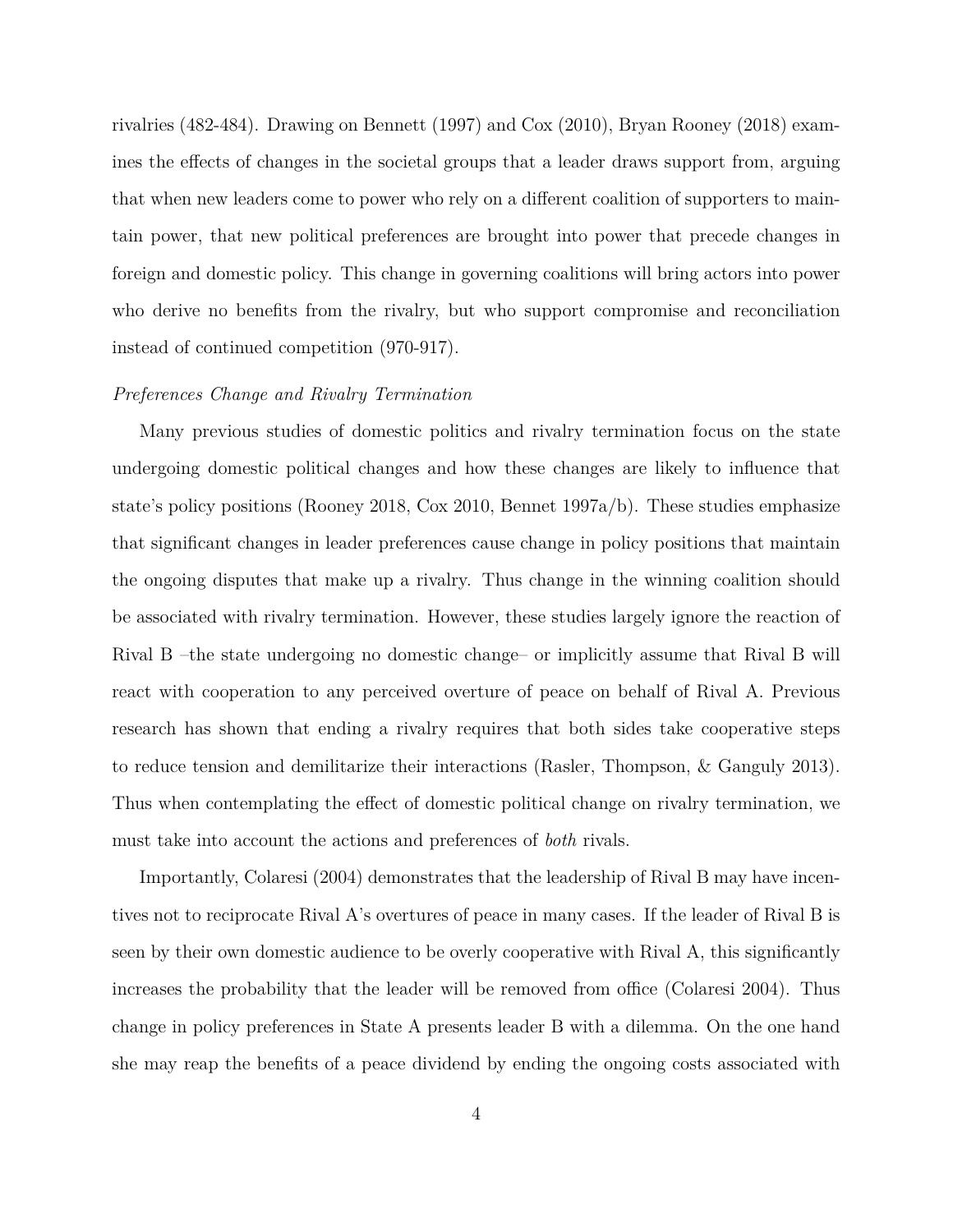rivalry.<sup>1</sup> But on the other hand, the sucker's payoff to be had from cooperating with a rival that feigns dovish intentions can be disastrous for both leader and country. Cooperative action on the part of one rival –even when backed by sincere benign intent –is insufficient to end rivalry. Rivalry will only end once it can be credibly established that the new leader is both sincere in their cooperative disposition, and as important, that *future leaders* will not renege on the agreements made. Changes in leadership or even in the winning coalition provide little certainty as to the sincerity or longevity of a new leader's expressed cooperative preferences so long as they occur within a stable institutional context. This point has been addressed several times in previous research. Hensel (1999, 1996) draws upon an evolutionary theory of rivalry to provide an alternative explanation as to why one rival would be unwilling to easily trust an overture of peace made by another. Specifically, he argues that a leader bases their future expectations of a rival's behavior on that rival's past behavior (1999 p.184-186). Thus as it relates to this study, in Hensel's framework rivalry will persist even in the face of attempted cooperation unless the opposing rival can be made certain that a clear break has occurred in Rival A such as to convince the leadership of Rival B to overlook that past history and assess an offer of cooperation independent of past behavior. Similarly, Rasler, Thompson & Ganguly (2013) posit that shocks that cause a major change in the domestic politics of one rival *can* serve to alter expectations about that rival's future behavior thus allowing room for cooperation where it did not exist before. However, they also note that whether a given political shock helps to encourage cooperation depends largely on the extent to which the change in Rival A serves to contradict preexisting notions about A's hostility  $(p.16-17)$ .

This latter point –that to end rivalry, domestic political changes must prevent new leaders from pursuing hostile policies –is central to the arguments put forward by both Prins  $\&$ 

<sup>&</sup>lt;sup>1</sup>See Mintz & Stevenson (1995), and Ward & Davis (1992) for a discussion on peace dividends and their impact.)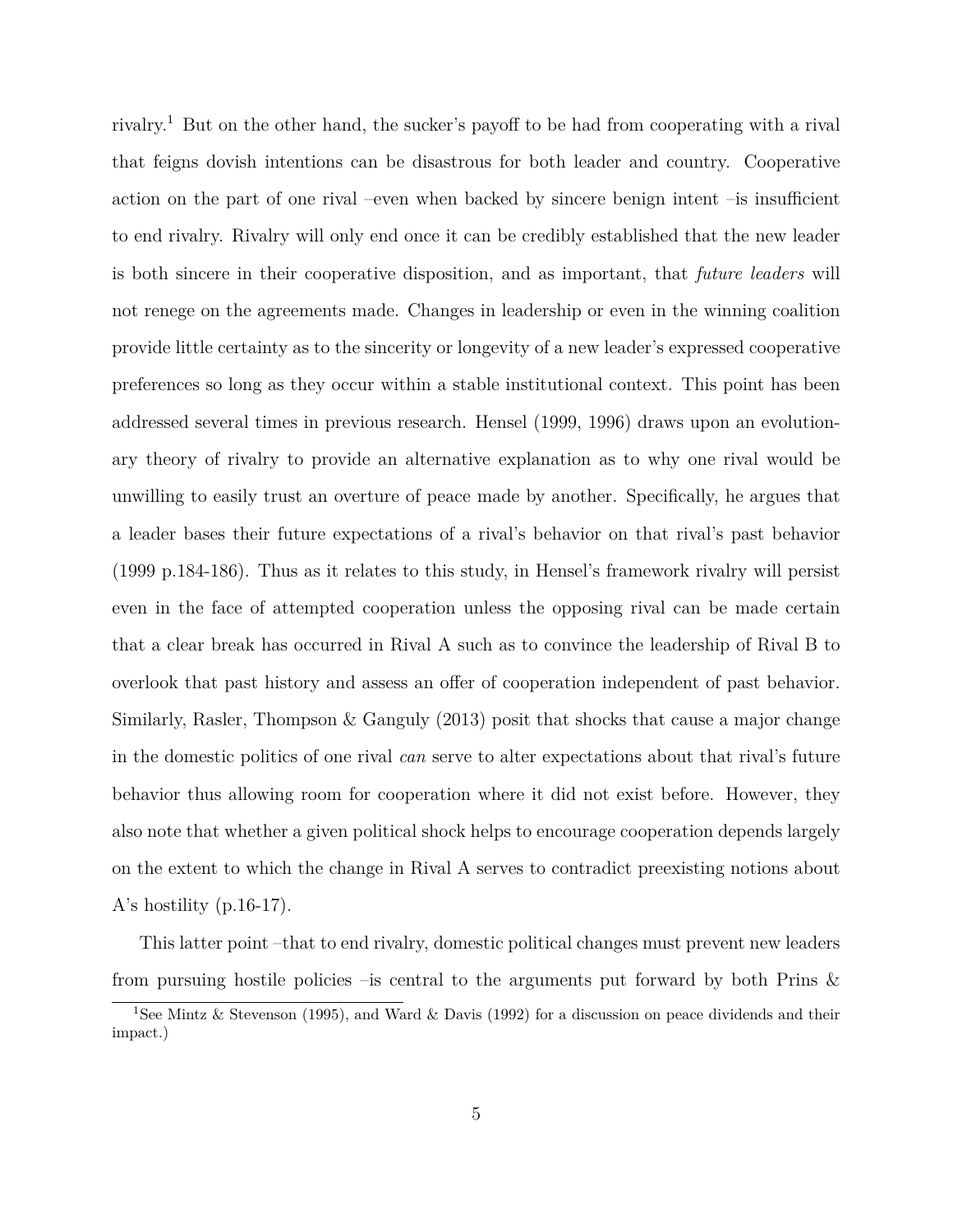Daxecker (2008) and Haas (2007). However, in both of these analyses it is assumed that only a shift toward more democratic institutions can prevent new leaders from continuing in belligerence (Prins & Daxecker, 2008 p.25-27; Haas, 2007 p.155-156). Recent analysis by Bas and Orsun (2021) demonstrates that when one state engaged in a dispute is uncertain of the other state's regime type –and thus is uncertain of that state's likely conflict behavior – that this motivates the leadership of the first state to behave cautiously in a crisis bargaining situation regardless of the level of democracy present.<sup>2</sup> I expand upon these previous analyses by demonstrating that it is not only democratization that can end rivalry, but rather, that any sufficiently large change in a state's governing institutions can provide assurance that new leaders will not revert to the old pattern of rivalrous behavior.<sup>3</sup>

## *Institutional Change, Certainty, and Rivalry Termination*

Whether explicitly acknowledged or implicitly assumed, the concept of certainty is central to many of the arguments discussed above regarding factors associated with rivalry termination. The dilemma that leaders face –gains through peace on one hand and loss of office on the other –when contemplating cooperating to end a rivalry requires that this is the case. Decisive war outcomes end rivalries because they provide both sides with certainty that one side's military losses mean the militarized competition cannot continue. Similarly, world shocks like decolonization contribute to the end of rivalries by re-balancing world power making previous rivals no-longer militarily or economically competitive. I contend that ar-

<sup>&</sup>lt;sup>2</sup>In their study, Bas and Orsun demonstrate that this cautious approach to the dispute leads to the peaceful resolution of crises. I argue in this paper that similar uncertainty about a rival tends to prolong rivalry. These arguments may appear to be in tension, but I see significant agreement between them. Crisis bargaining and rivalry termination differ in what it means to behave cautiously. In the crisis situation, the fear is unwanted war or loss of a war. Thus the cautious move is to avoid conflict. In the rivalry termination case, the fear is in giving the rival an opening to exploit. Thus, the cautious move is to maintain the status quo, including maintaining a strong defense and deterrent, and refusing cooperative gestures. In both cases, however, uncertainty about the adversary's intentions motivates caution.

<sup>3</sup>Though I note that a new regime need not be stable *per se* for the logic laid out below to hold. The key element is that the change in institutions provides certainty that there is "no going back" to the old way. A regime change that leads to a brutal crackdown is as likely to end rivalry as one that leads to a new domestically peaceful regime, so long as in both cases large elements of the old institutional structure appear to have been irrevocably rewritten.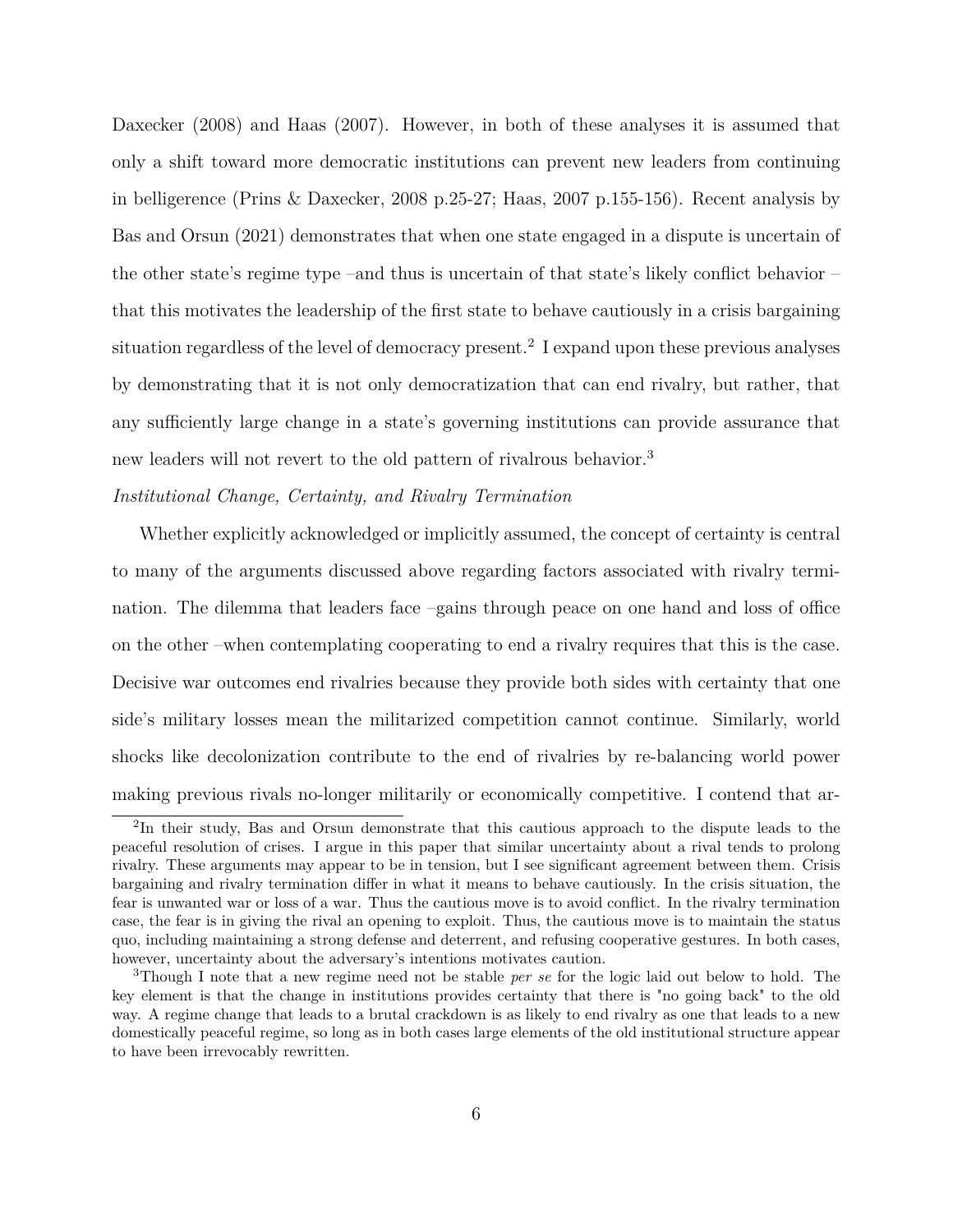guments that emphasize the effect of institutional change on rivalry termination provide an understanding of how changing domestic politics can also provide the level of certainty that is necessary to rivalry termination. I argue that major institutional changes provide the degree of certainty needed to overcome leaders' dilemmas in two ways. First, regardless of shifts toward or away from democracy, institutional change alters the menu of policy options that a leader can feasibly follow while still maintaining a base of support, eliminating some previously available options from feasibility while making new options feasible at the same time.<sup>4</sup> Second, institutional changes are more difficult to reverse than are changes in the preferences or within the leadership of an ongoing institutional regime.

Before continuing with this explanation, it is important to note that I use the terms regime change, irregular leader turnover, and change in a state's winning coalition as conceptually distinct from one another in important ways. Regime change is defined primarily by change in the norms and institutions by which a state chooses leaders and determines policy.<sup>5</sup> Conceptually, irregular turnover and change of winning coalition are both measures of change in the preferences of a state's leaders and are unconcerned with the change in the formal institutions of the state (Leeds & Mattes, 2015 p. 3-4). Both irregular turnover<sup>6</sup> and change in the winning coalition<sup>7</sup> can, but need not occur as part of a regime change. Conversely, regime change can occur without irregular turnover or change in the winning coalition. Empirically, regime change generally occurs without a change in the winning coalition when a state voluntarily reforms its institutions rather than being forced to do so by

<sup>&</sup>lt;sup>4</sup>In the example of Argentina below, for instance, the elimination of Peronism as a political force would seem to ensure that Videla could not follow a strongly Peronist set of policies while maintaining his base of support. However, the elimination of the Peronists also means that Videla no longer need worry about their response to his policies, opening policy options that would once have been too politically costly to consider.

<sup>&</sup>lt;sup>5</sup>Here I use Geddes, Wright, and Frantz (2014) definition of regime as a set of formal and/or informal rules for choosing leaders and policies.

 ${}^{6}$ Defined as change of leadership in a manner not prescribed by the governing institutions (Goemans, Gleditsch, & Chiozza, 2009).

<sup>7</sup>Defined as change in the set of societal interests whose support allows the leader to gain and maintain power (Mattes, Leeds, & Matsumura 2016)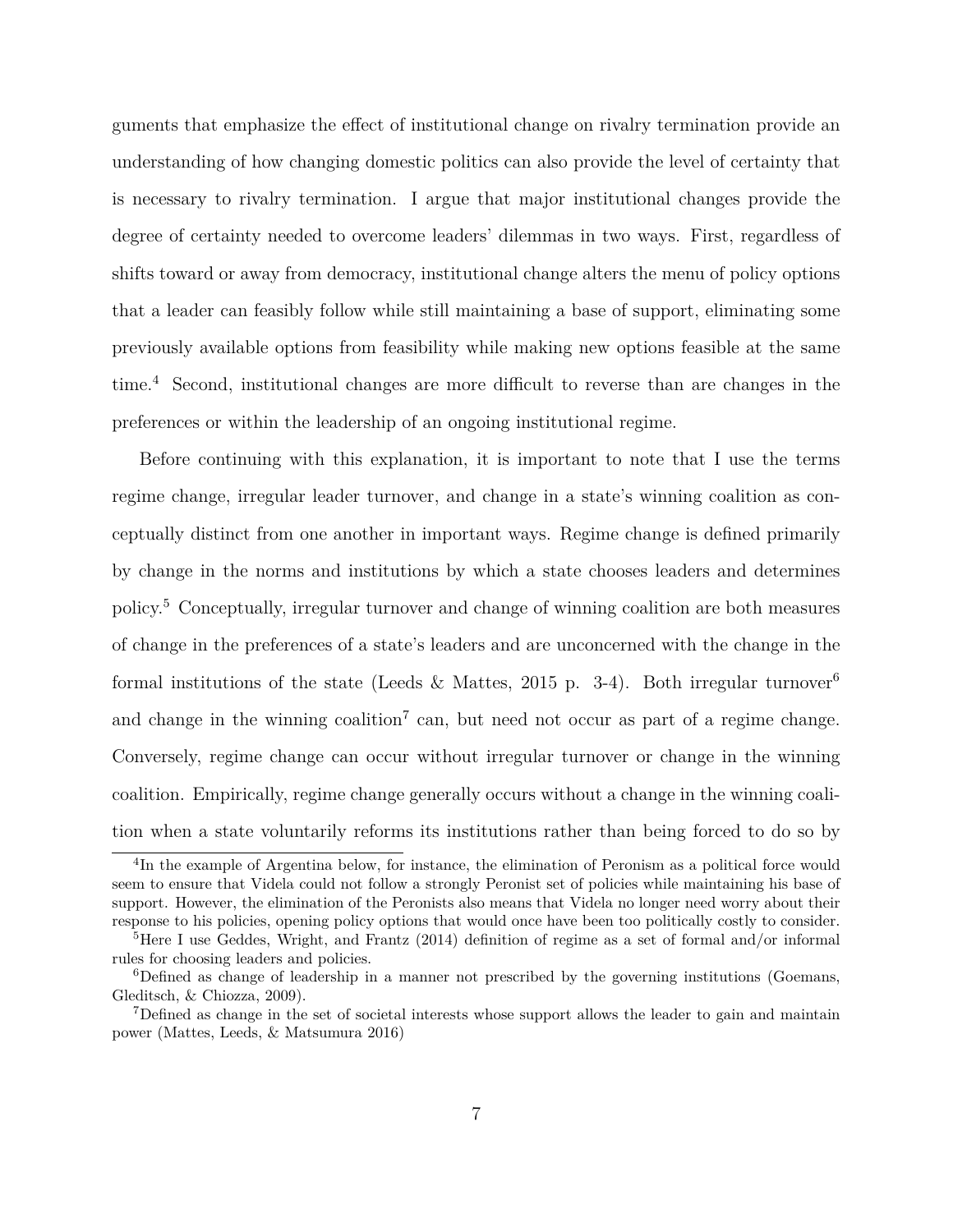revolt or overthrow. This occurs occasionally when a former junta or single party allows competitive elections but then goes on to win those elections. This was the case in Albania when the Communist Party allowed elections in 1991. This also occurs when a leader comes to power through a normal process but then centralizes power, leading to an eventual regime transition. This occurred in 1979 Iraq due to Hussein's purge of the Ba'ath party. Additionally, this occurs often when an illiberal regime transitions between a pure and hybrid type, such as when an autocrat establishes or abolishes a functional legislative body.

I argue that irregular leadership turnover and change in a state's winning coalition, within an ongoing institutional regime, may represent change in the preferences of a government and lead to changes in policy.<sup>8</sup> However, this change does not signal a significant level of certainty to rivals that policy change will be long-lasting. Within many ongoing regimes, irregular leadership transitions can occur due to a leader's assassination or death in office, neither of which signal any great change in policy. Further, a number of states experience one or more "status-quo coups" that replace one leader with another without fundamentally altering the institutions of the state. This can occur when the government is a junta in which coup is the primary mechanism of leader replacement, or because the military returns to the barracks once a new leader is elected or installed according to the institutions of the state. Examples can be found in the Turkish coups of 1960 and 1971, the Brazilian coup of 1964, or in the forced resignation of elected leaders in a military-dominated hybrid regime such as occurred to Ecuador's Jaun Martínez in 1932 and Velasco Ibarra in 1934 and 1947. Similarly, a state's winning coalition can change significantly within an ongoing institutional regime. This occurs commonly in democracies when one party hands off power

<sup>&</sup>lt;sup>8</sup>It is common in the literature cited above to either explicitly or implicitly assume that any change in policy will, on average, be a change toward more peaceful policy where highly belligerent rivals are concerned (Rooney 2018 p.970-973, Bennet 1997b p. 374-375). I explicitly make use of this assumption as well and provide some justification for its use below. Ultimately, if this assumption had no basis in reality, then I would expect a null finding. That I and others find significant results in the expected direction –given this assumption –provides qualified evidence for its usefulness.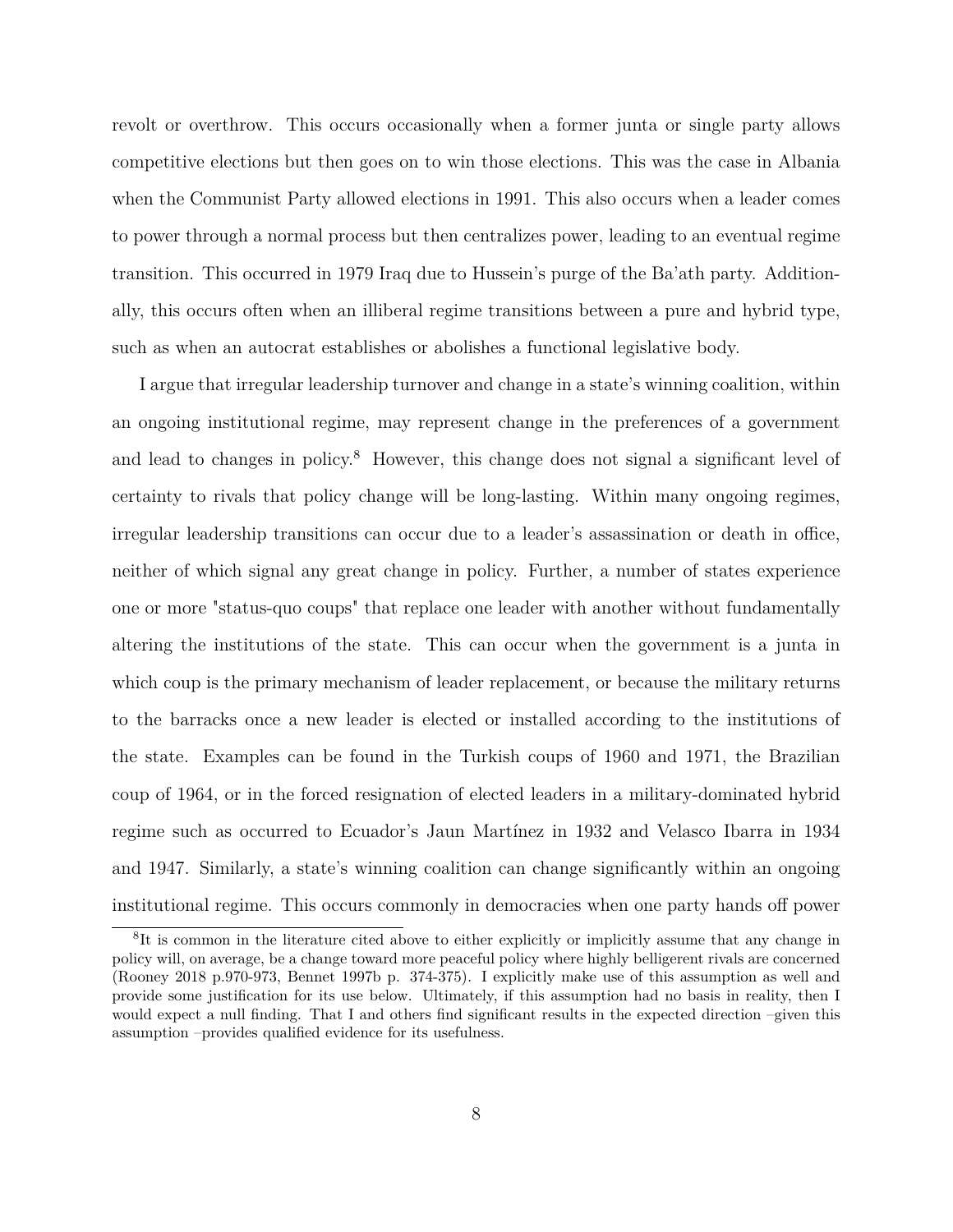to another that is backed by a significantly different group of supporters, but also occurs in many autocratic states where different factions within a ruling elite contend to govern the country. This sort of within-regime turnover in the winning coalition can occur due to the previously mentioned status-quo coup, but also occurs when division of a ruling party brings a new faction to power –as in Argentina in both 1928 and 1932. These forms of political change do not alter the basic set of interests and preferences that a ruler can appeal to in order to maintain power, nor do they indicate that subsequent leadership changes would not lead to a reverse in any policy of detente.

In contrast, because regime change brings with it major changes in the institutions that govern leader selection and policy formation, regime change signals a clear break with past leadership and past policy.<sup>9</sup> Where other forms of leadership turnover may signal a change in the winning coalition that serves to govern the state, fundamental changes in the institutions that control leadership selection and policy formation represent change more akin to a fundamental reshaping of the selectorate from which the winning coalition may be drawn. This fundamental change realigns the set of preferences that a leader must respond to in order to build his or her support coalition. Following regime change, some previously influential actors or sets of actors who benefited from the status quo have been excluded from influence or have seen their influence significantly curtailed. This removes appeasement of those actors' preferences regarding the ongoing rivalry from the menu of policy-options available to a new leader. Other sets of actors that were excluded from influence under the previous institutional arrangement likely now hold a degree of influence over leader selection, and appeasing their preferences becomes a newly feasible means for the leader to maintain support. This

<sup>&</sup>lt;sup>9</sup>Importantly, it is not the case that a new regime bring immediate stability for this to hold. A regime that plunges the country into political chaos can also provide similar certainty of a break with past policy if it effectively eliminates the groups that supported the old regime as a viable political force. An example of this can be seen in several revolutionary states such as the early Soviet Union. In such cases, it is often unclear for some time who precisely will control the new government. However, it frequently *is* quite clear that the *old* regime has been thoroughly dismantled, and thus whoever ultimate attains power will not likely hold the same political interests.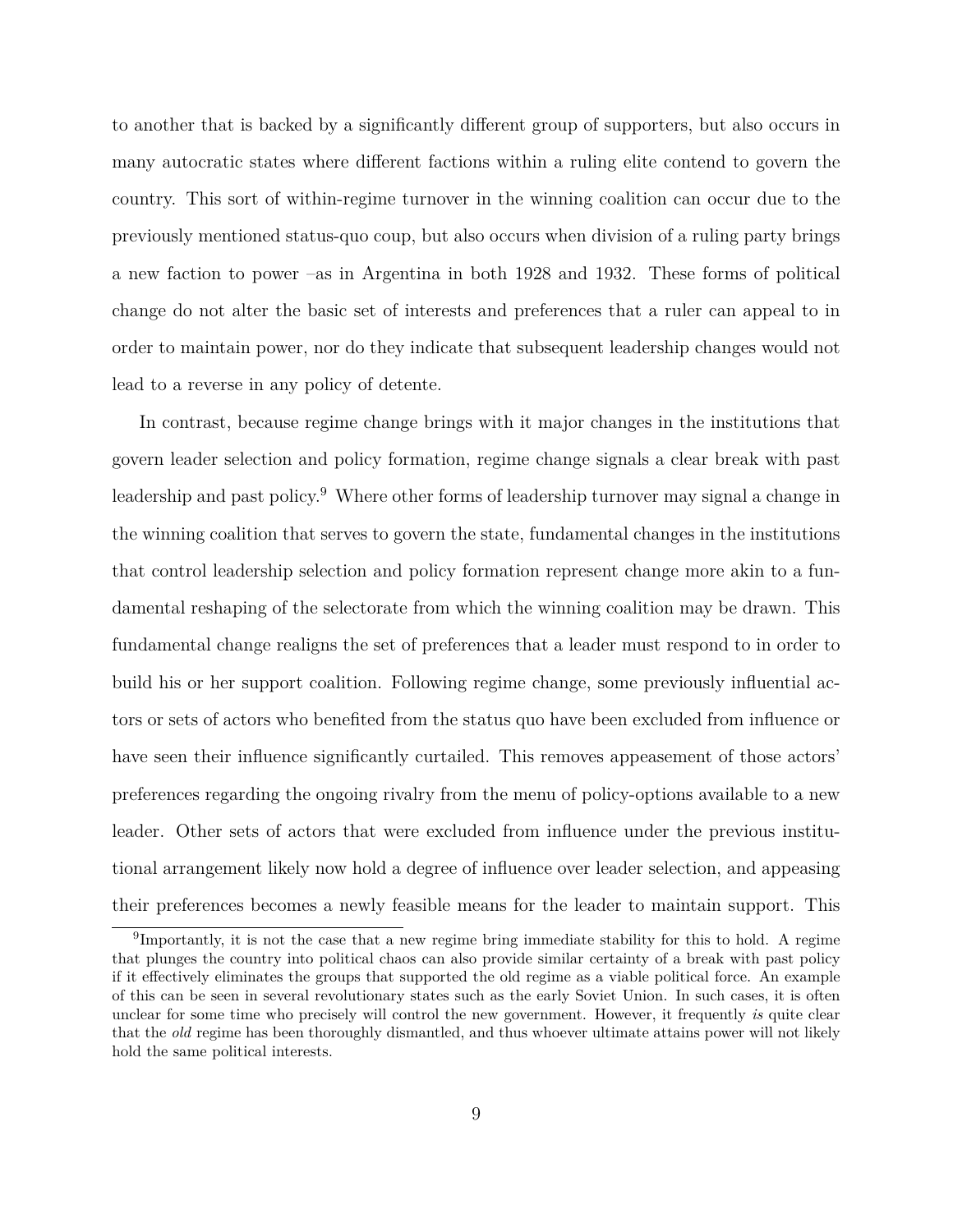should be true in *any* case in which regime change rearranges which societal groups hold power, no matter whether this change is liberalizing, autocratizing, or lateral on the polity scale.

Further, the institutional framework governing a state is more difficult to change than are the leader or their goals. Once accomplished, major changes to a state's governing institutions are harder to reverse than are changes in leadership or preferences. This relatively greater difficulty in reversing institutional changes has important implications for rivalry termination. In dealings between rivals, the sucker's payoff to be had if one is overly cooperative with a disingenuous rival is dangerous. Allowing a potentially dangerous enemy to take advantage of one's cooperative efforts places the state in peril and is likely to be catastrophic for a leader's continued political survival.<sup>10</sup> This means that a thaw in relations between rivals resulting from changes in a rival's policy stance – such as the thaw in the Cold War associated with Kruschev's de-Stalinization –are unlikely to end rivalry. Resolving the rivalry would provide significant additional gains for a leader seen to end the hostility on favorable terms, but policy is easy to reverse by the next leader. Thus, major changes in a rival's foreign or domestic policy will only lead to dispute resolution if the leader of the opposing state can be made highly certain that the thaw in relations heralds a permanent change in the rival's threatening stance. I argue that because fundamental changes to the institutions governing leader selection and policy making are difficult to reverse, they provide the degree of certainty that a new long-term relationship is possible. This assessment allows the leader to overcome natural risk-aversion and take the risky gamble of cooperation.

This dynamic was at play during the mid-1980's as members of the Reagan administration reacted to the reform process occurring in Gorbachev's Soviet Union. Haas (2007) shows that from the beginning of Gorbachev's reforms in 1985 to the institutionalization of the

 $10$ Colaresi (2004) provides strong evidence that leaders who allow themselves to be "suckered" by offering unreciprocated cooperation to a rival are highly likely to lose office.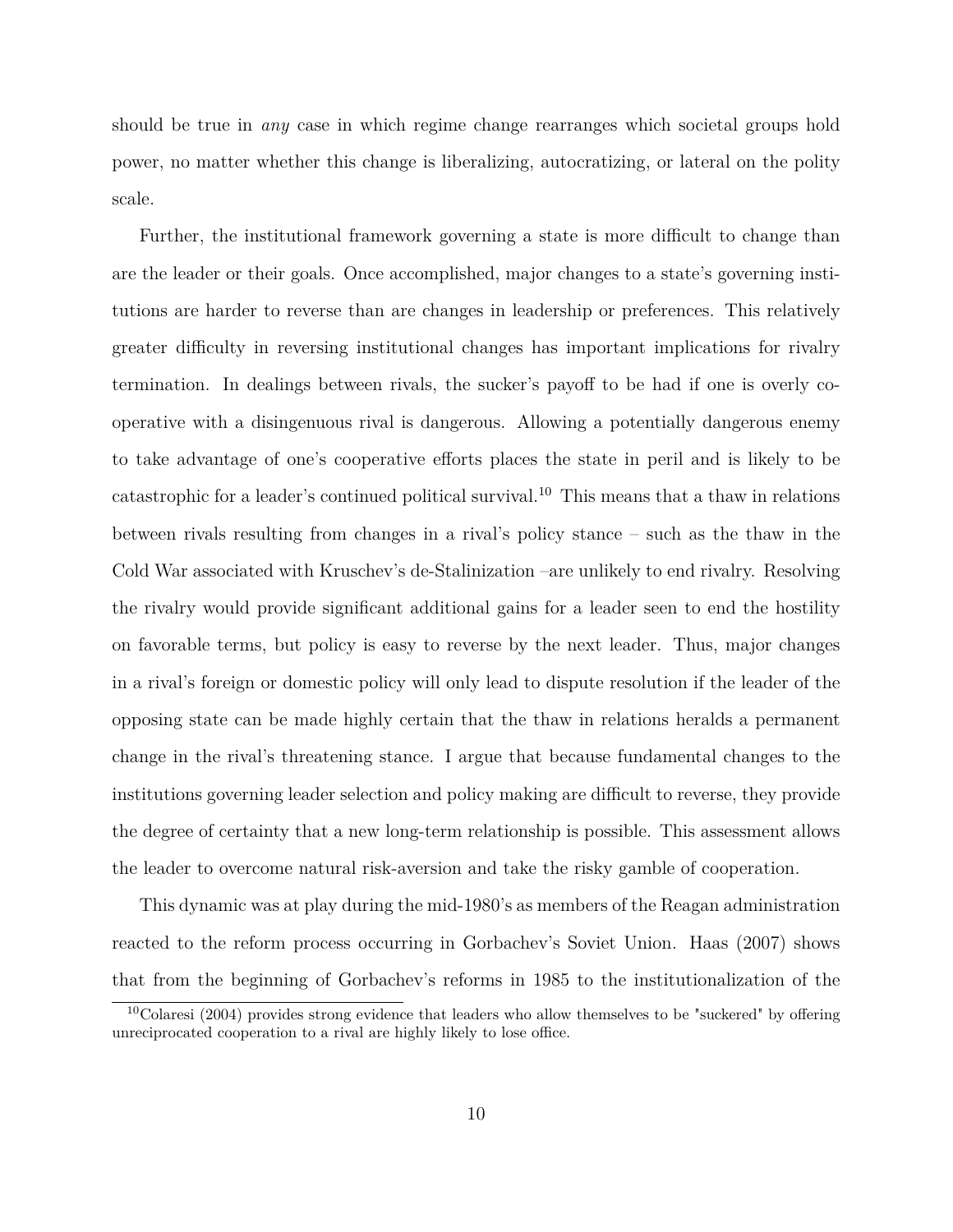reformist ideology at the 1988 Nineteenth Party Conference, American decision-makers were unwilling to accept the risky gamble of reducing arms or otherwise extending an olive branch to the Soviets. Haas uses primary documents from the time to show that key policy-makers in the Reagan administration were highly suspicious that Soviet policy-change represented an actual reorientation of Soviet goals (1997, p. 161-163). Rather, it was argued that Gorbachev's policies were, at best, likely to be reversed quickly by Soviet hard-liners after Gorbachev lost power (p. 165) and at worst, were meant to buy breathing space for the Soviet Union to reorganize so as to be more competitive with the United States in the long run (p. 168). Miles (2020) tells a similar story, stating that the Reagan administration engaged with Gorbachev, not in hopes of ending the Cold War, but rather in the hope of winning strategic advantages in a conflict that Reagan's advisors believed would take at least 60 years to resolve  $(p. 32)$ .<sup>11</sup> Thus, we see that, absent fundamental institutional change in the U.S.S.R., American policymakers were unwilling to take risks to end the rivalry.

However, this pattern changed in 1988 with the Nineteenth Party Conference in which broad changes to the structure of government and selection of leaders were adopted by the Soviet leadership institutionalized Gorbachev's reform efforts. According to Haas's examination of primary sources, these institutional changes were critical to American leaders' willingness to embrace more cooperative relations with the Soviets. These reforms convinced American leaders that the underlying process of Soviet policy-making had changed (p. 167). In essence, the institutional changes enshrined at the Nineteenth Party Conference caused American leaders to reevaluate their estimation of the likelihood of successfully making

<sup>11</sup>However, Miles' larger argument is that shifting power and a change from back-channel to overt dialogue starting shortly before Gorbachev came to power was crucial to the peaceful end of the Cold War. In this paper, I argue differently. Shifting power and the rise of more cooperative Soviet leadership during the Khrushchev era had previously lead to a thaw in relations but not an end to the ongoing competition. I expect the same would have occurred in the 1980's-1990's absent regime change in the U.S.S.R. Further, according to Miles, both sides expected their rivalry to continue long-term upon entering into these talks. Reagan sought to win advantages for a long-lasting contest at the same time Andropov, Chernenko, and –at least initially –Gorbachev sought breathing room to reorganize the Soviet economy and social structure so as to be more competitive in the future (p. 150-154).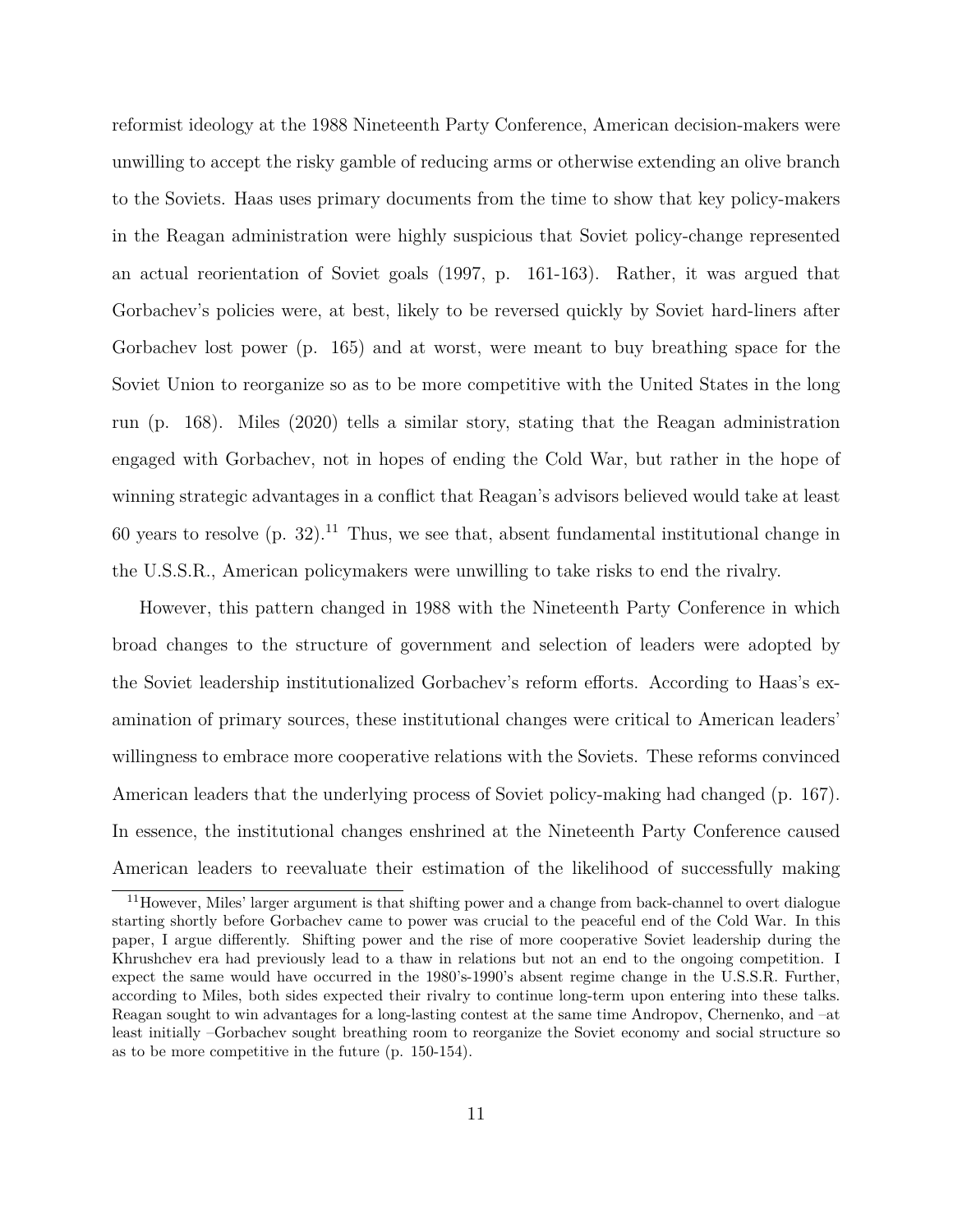gains by attempting to resolve their rivalry with the U.S.S.R. This prompted policy-makers to switch from a cautious wait-and-see policy to a more risky policy of active cooperation with the Soviet Union.

While the end of the Cold War demonstrates a case in which liberalizing institutions contributes to the end of hostilities, there are also many cases in which the centralization of power in one rival contributes to the end of a rivalry. A prominent case can be found in the Brazil-Argentina rivalry. Brazil and Argentina were engaged in rivalry from 1817 until 1980 over positional concerns about which state would dominate the region politically as well as disputed territory in their shared border region. Throughout the 1960's and early 70's, the two states engaged in a race to acquire nuclear arms technology, threatening to destabilize the region and the global non-proliferation regime (Resende-Santos 2003). However, by 1979 the two nations had resolved their territorial disputes and normalized relations for the first time in 40 years and by 1980 had signed a series of collaborative accords on nuclear cooperation and trade that signaled the end of the positional struggle for dominance in South America (Carasales 1995; Selceher 1985; Hilton 1985) and the creation of a durable security regime that remains in place today (Resende-Santos 2003).

This thaw in relations between the two old rivals can be traced to the 1976 rise of Videla's oppressive regime in Argentina and the beginning of the brutal National Reorganization Process that fundamentally rewrote the country's political and economic institutions (Resende-Santos 2003; Hilton 1985). Importantly for the argument made in this paper, the preceding 20 year period of Argentine history had seen a succession of new leaders and significant change in the governing ideology –alternating between left-wing Perónist leadership and right-wing military-backed leadership –but all within a poorly consolidate and weakly institutionalized period of volatility (Loureiro & Schor 2018). However, neither this political instability nor the alignment of interests between the occasional right-leaning Argentine governments and Brazil's right leaning military regime were sufficient to end the rivalry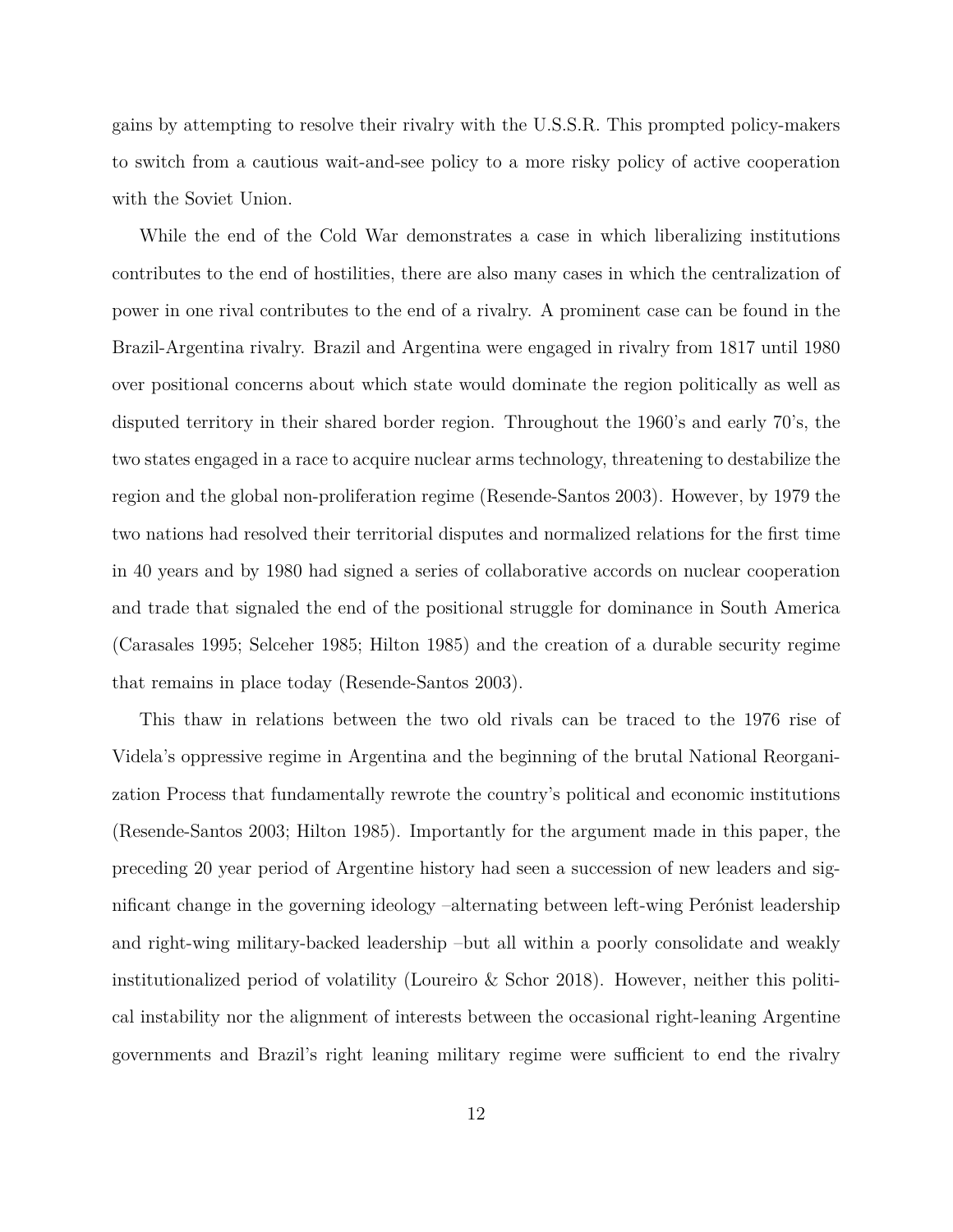during the 1955-76 time period. Videla –who assumed power in March 1976 –succeeded in consolidating his rule to a much greater extent than had previous governments through the brutal repression of dissent and the elimination of effective political opposition during the National Reorganization Process (Munck 1979). The elimination of Argentine leftists as a political force during the reorganization process served to ensure a long-lasting change in the policy options available to the Argentine government in a way that previous weaklyinstitutionalized rightist governments could not credibly promise. The consolidation of a military regime in Argentina meant that both the Argentine and Brazilian military regimes could expect to face a similar set of incentives and constraints due to their shared regime characteristics. In the case of Argentina and Brazil, these shared regime characteristics came with a significant shared goal in eliminating the ideological opposition and cooperating to prevent trans-national resistance movements from gaining traction (Resende-Santos 2003 p.118-120).<sup>12</sup> In December 1976 General Videla wrote personally to Brazilian leader General Geisel in hopes of building increased cooperation among the right-leaning governments of the Southern Cone. Brazilian leaders were more accepting of Videla's proposal than they had been of previous Argentine overtures. I argue that this is the case because the National Reorganization Process had fundamentally rewritten Argentine institutions in such a way as to ensure the elimination of Perónist influence on Argentine policy, thus making Videla's offer of cooperation credible in the long term. Shortly after Videla's ascension the two leaders entered into direct military-to-military talks to lay the groundwork for a mutually satisfactory settlement to their territorial disputes and bilateral nuclear accords to end the nascent nuclear arms race (Resende-Santos 2003). These agreements mark the end of 163 years of Argentine-Brazilian rivalry and the birth of a highly cooperative relationship in security and economic affairs.

<sup>12</sup>Though the empirical evidence I present below suggests that regime change need *not* lead to the creation of a shared-regime-type dyad before peace is possible. Table 7 shows that many dyads that have ended with mixed-regimes after a change also make peace.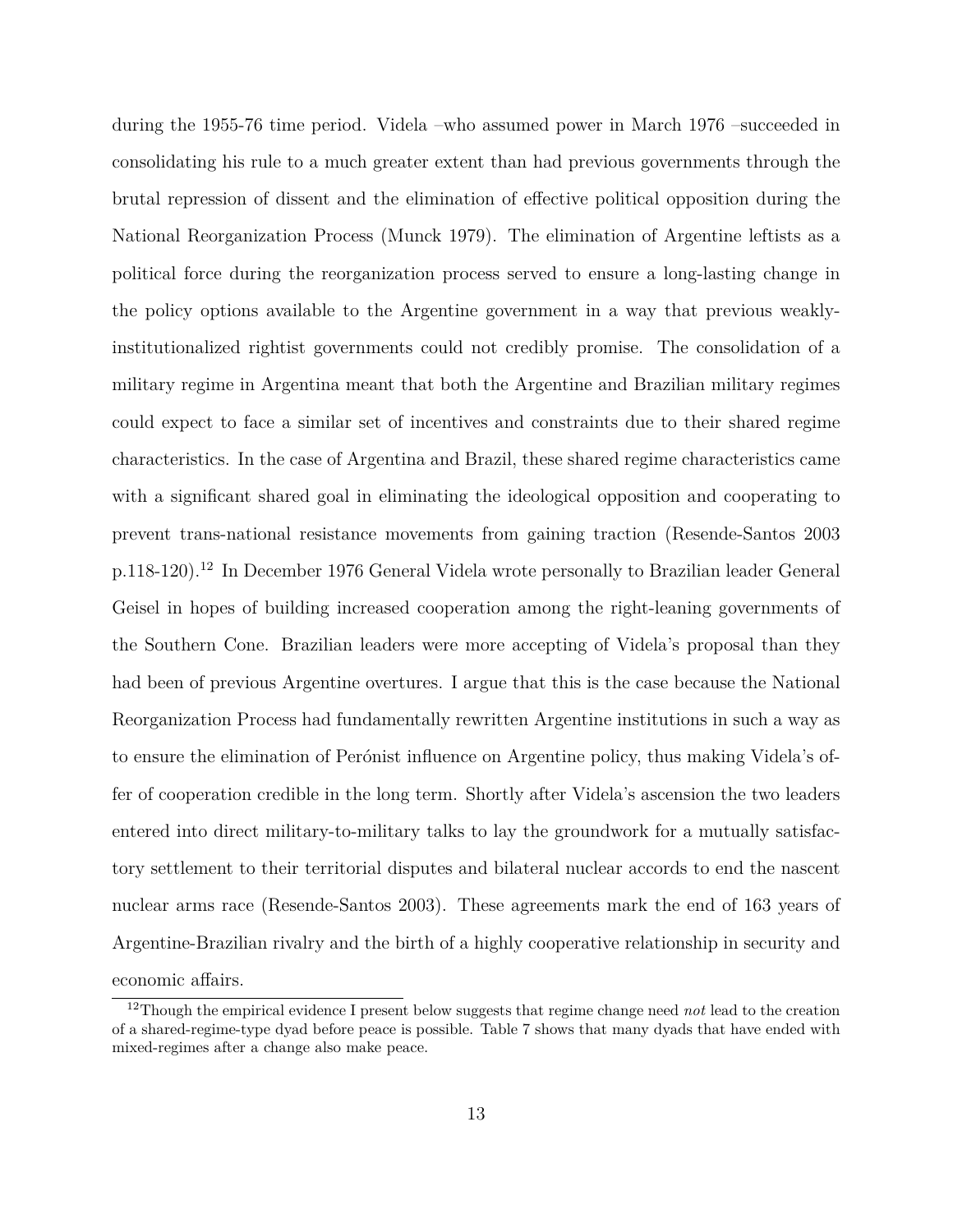Observers will likely note that both Brazil and Argentina began the process of democratization not long after the settling of their differences and may argue that liberalization played the key role in easing tensions between Brazil and Argentina much as it did in the Cold War. However, an important strand in the literature suggests the opposite may be true –that peace breeds political liberalization –and this may explain the ending of the Brazil/Argentine rivalry or even the Cold War (Gibler and Tir 2014, Owsiak 2013, Gibler 2012, Gibler 2007). Other researchers have noted that states transitioning to democracy are actually *more* war prone (Mansfield & Snyder 1995), which further calls into question the extent to which we should expect democratization to terminate already existing rivalries. Ultimately, the evidence presented in this paper is not sufficient to truly adjudicate between the "peacefirst" and "democracy-first" models. However, that I find both transitions to democracy and transitions to and between autocratic regimes to be associated with resolution of rivalries suggests that both models hold a kernel of truth. These findings may suggest that major institutional change of any kind can begin an important process of rapprochement in which increasing peace and political liberalization have a mutually reinforcing effect.

The insights developed above imply three empirical predictions. First, absent fundamental change in the institutional regime of Rival A, changes in state preferences (embodied in change in leadership or the governing coalition) promise no long-term change in policy. Thus, changes in leaders and preferences should not be associated with an increased probability of rivalry termination. Second, institutional changes signal a clear break with the past policy-formation process. This provides a degree of certainty that future foreign and domestic policy will diverge from the past policies that have maintained rivalry thus far. I expect that significant institutional change should be associated with an increase in the likelihood of rivalry termination even in the absence of change in the underlying preferences or winning coalition of the government. Third, when institutional change and change in preferences coincide, this signals a break with the foreign policy that maintained the rivalry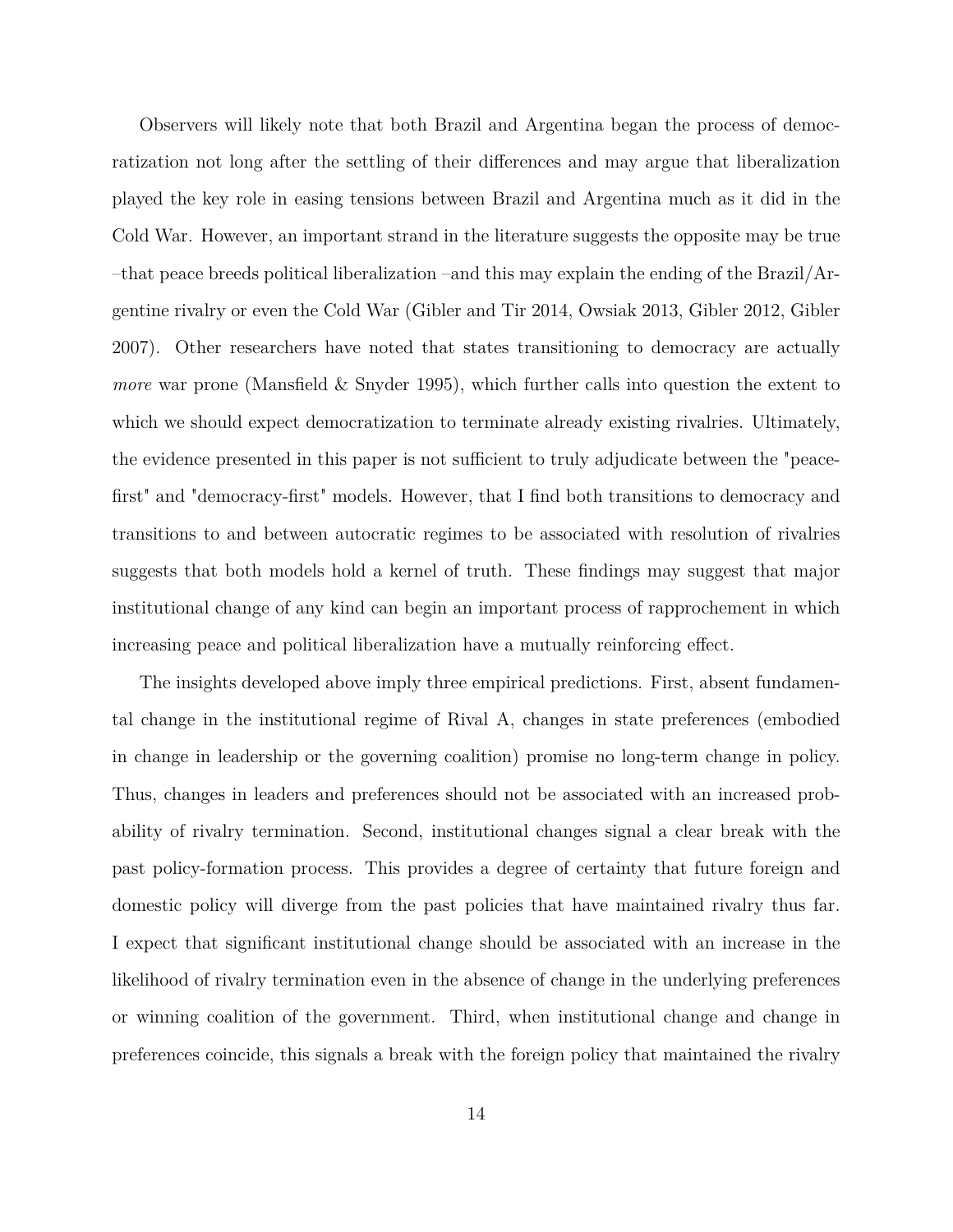as well as a break with the prior regime's behavior regarding the rivalry. When regime and preference change coincide, Rival B's certainty regarding the possibility of dispute resolution should be heightened, thus I expect a further increase in the likelihood of dispute resolution when institutional change is accompanied by changes in leader preferences.

I offer the following three formal hypotheses:

Preferences: *Changes in leadership or coalition should have no effect on the hazard of rivalry termination when not accompanied by institutional change.*

Institutions: *Changes in state institutions should increase the hazard of rivalry termination regardless of changes in leader or coalition.*

Interaction: *When changes to both institutions and preferences occur simultaneously, there should be an additional increase in the hazard of rivalry termination.*

#### **Measuring Rivalry Termination**

Thompson and Dreyer (2011) note dissatisfaction with their measure of rivalry termination (p. 11). Their subjective approach to rivalries is said to be significantly less useful in pinning down end-dates for rivalries than it is for start dates. It is relatively common for the salience of a rivalry to die down at times, meaning few statements are made regarding the rival, despite the reality that suspicions linger on before flaring up anew later. Thus, coding the end date according to statements of mutual suspicion and hostility in primary documents is imprecise. Given this lack of precision, I propose a new measure of rivalry termination that draws upon Thompson and Dreyer's rivalry inventory, but applies a more consistent set of coding rules to identify end dates.

I follow Bennet (1997b) in conceptualizing rivalry termination as occurring at the point when two rivals agree to settle their outstanding disputes and then adhere to that settlement. This provides for a more concrete measure of the end point of a rivalry as compared to a measure that attempts to determine the point in time at which suspicion and perceptions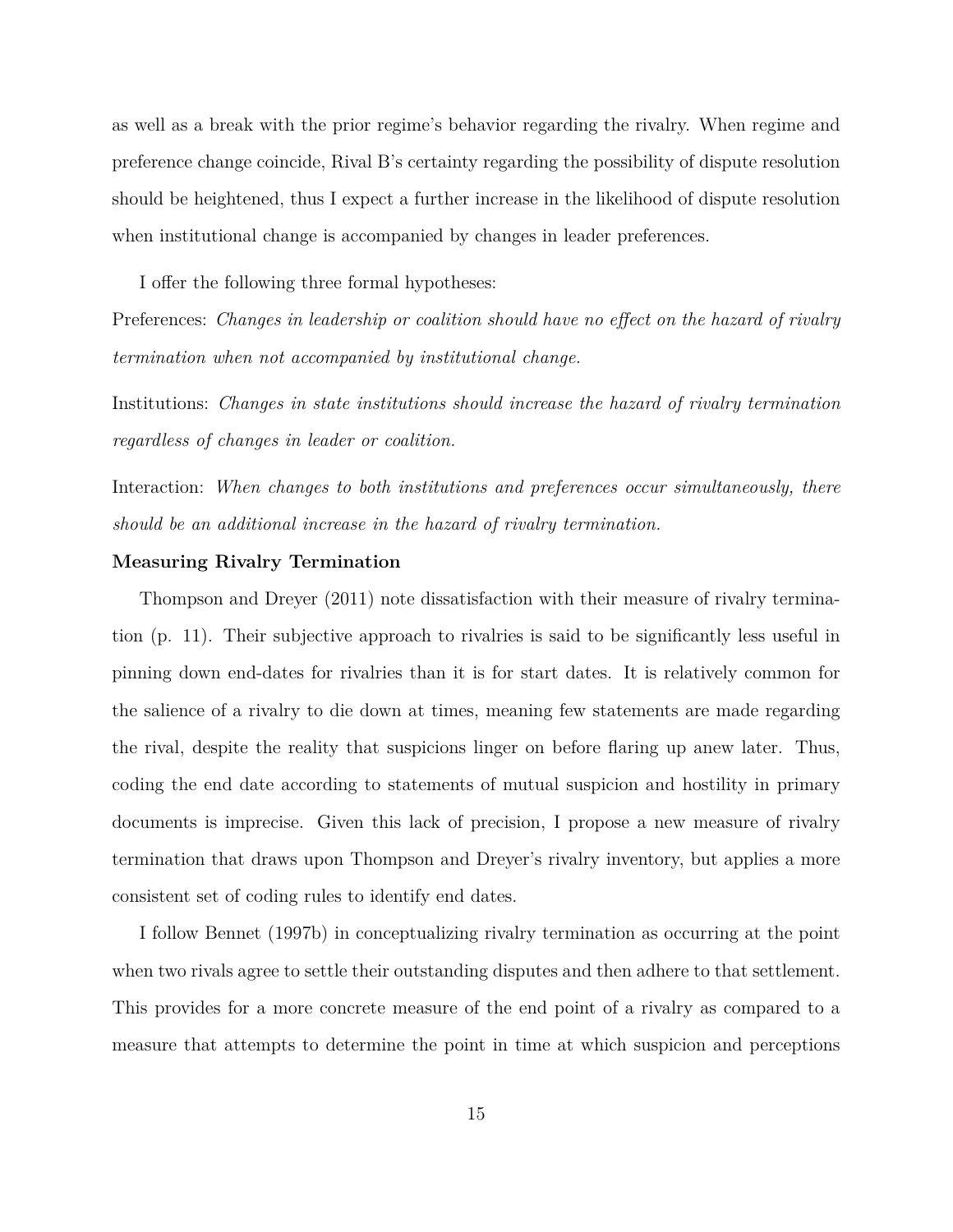of threat between two rivals has petered out. This operationalization relies on four coding rules. First, the rivals must sign an agreement or several agreements recognizing a mutually accepted settlement of the primary issues of contention in the rivalry, as identified by Thompson and Dreyer. Acceptance of this settlement must then be followed by a 10 year period without a militarized dispute related to the substantive issues of the settlement. The rivalry is then coded as ending in the year that the settlement is finalized. Second, if both rivals have renounced claims against the status quo, also followed by 10 years without a militarized dispute related to the issues at stake, the end of the rivalry is dated to the year in which the final claim is renounced.<sup>13</sup> Third, if a dispute does occur within 10 years of settlement or renunciation of claims, two possibilities are allowed in the coding. If the militarized dispute is resolved through a clarification of the original settlement and that dispute is followed by 10 years without an additional dispute, the end date of the rivalry is "moved" to the date of the resolution of the dispute. If, however, a dispute occurs that represents a clear abrogation or repudiation of the agreement or represents a new claim against the status quo, the rivalry is coded as continuing until such a time that further agreements are signed to settle outstanding disputes.<sup>14</sup> Finally, I also consider a rivalry ended if either rival state is occupied or annexed by a foreign power –the U.S. occupation of Iraq in 2003, for example, ends the Iraq/Saudi Arabia rivalry. Given this final coding rule, I include a control for foreign occupation in my empirical analysis.

I use several sources to determine when states settle their disputes. I rely most heavily on the U.S. Library of Congress *Country Studies* series of publications and the United Nations *Treaty Series* to identify treaty dates. In cases where rivals' disputes are resolved by mutual acceptance of court rulings, I rely on International Court of Justice *Reports of Judgments Advisory Opinions and Orders.* Where required, I supplement these materials with primary

<sup>&</sup>lt;sup>13</sup>This is most often the case following a ruling by an international governing body such as the International Court of Justice, in which both states pledge to respect the ruling but sign no official treaty.

<sup>14</sup>Note that these are very similar to the coding rules used by Bennet (1997b)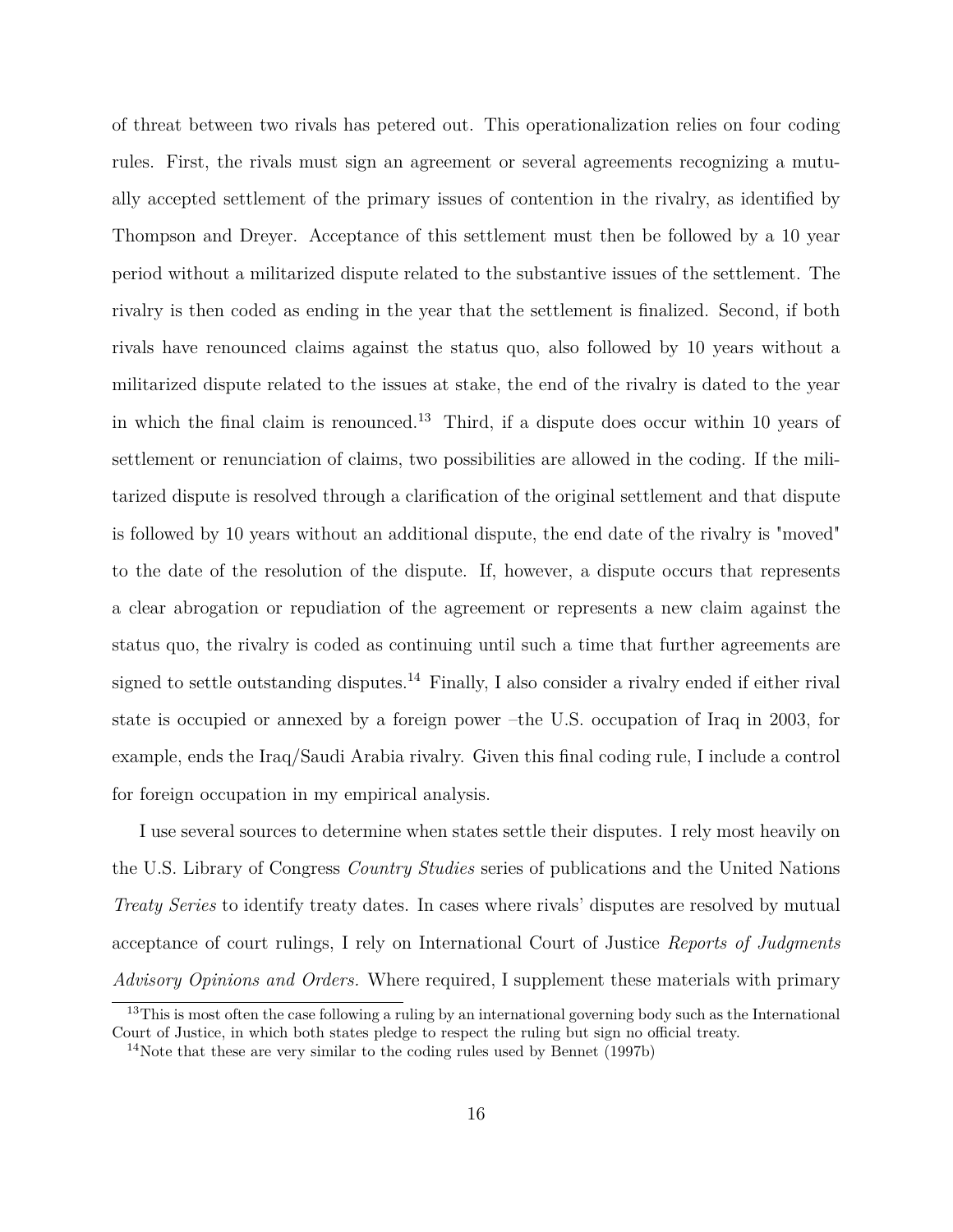and historical sources. Finally, Table 9 in the appendix provides a replication and extension of Rooney's 2018 analysis of rivalry termination that uses the original Thompson and Dreyer rivalry termination dates. This robustness check replicates the substantive findings that I present in my analysis, demonstrating that my findings are not a function of this new measure of rivalry termination.

My dataset includes 152 cases of rivalry during the years 1919-2010. 36 of these cases are right-censored at 2010 and 33 are left-truncated, beginning prior to 1919. Left truncated cases enter into the model at time equal to the age of the rivalry in 1919. This is in keeping with common practices in dealing with left-truncated rivalries (see Cornwell & Colaresi, 2002; Prins & Daxecker, 2008; Dreyer, 2012).<sup>15</sup>In this dataset there are 3,907 periods at risk.

I fit a series of Cox models on these data to test the hypotheses presented above. Because there exist many time-varying covariates in these data, I use the count process devised by Anderson and Gill (1982). Standard errors are clustered on the rivalry. In keeping with common procedure for using Cox models (Keele, 2010; Box-Steffensmeier & Jones, 2004; Box-Steffensmeier & Zorn, 2001), I test the proportional hazard assumption and find it violated for some variables. I apply a method suggested by Allison (1995) in which each co-variate is tested for violations of the non-proportionality assumption. An interaction between the offending variables and the natural log of the time variable is included in the model for offending variables.<sup>16</sup>

#### **Operationalization**

#### *Leader, Preference, and Institutional Change*

<sup>&</sup>lt;sup>15</sup>I also include in the appendix a replication of the main table in which I drop all rivalries from the sample that begin prior to 1919. The results of this robustness check are very similar to those present in the main analysis.

<sup>&</sup>lt;sup>16</sup>However, I also use Schoenfield residuals to test the proportional hazards assumption and find little evidence to reject the proportional hazards assumption  $(Chi^2 = 13.8$  on 9 degrees of freedom.  $p < Chi^2 =$ 0*.*13) and a test of Schoenfield residuals for each covariant reveals no additional evidence of non-proportional hazards beyond the Allison test. Given that the global test shows no violation, I also include simple Cox proportional hazards models in the appendix to demonstrate that my findings are not sensitive to this choice.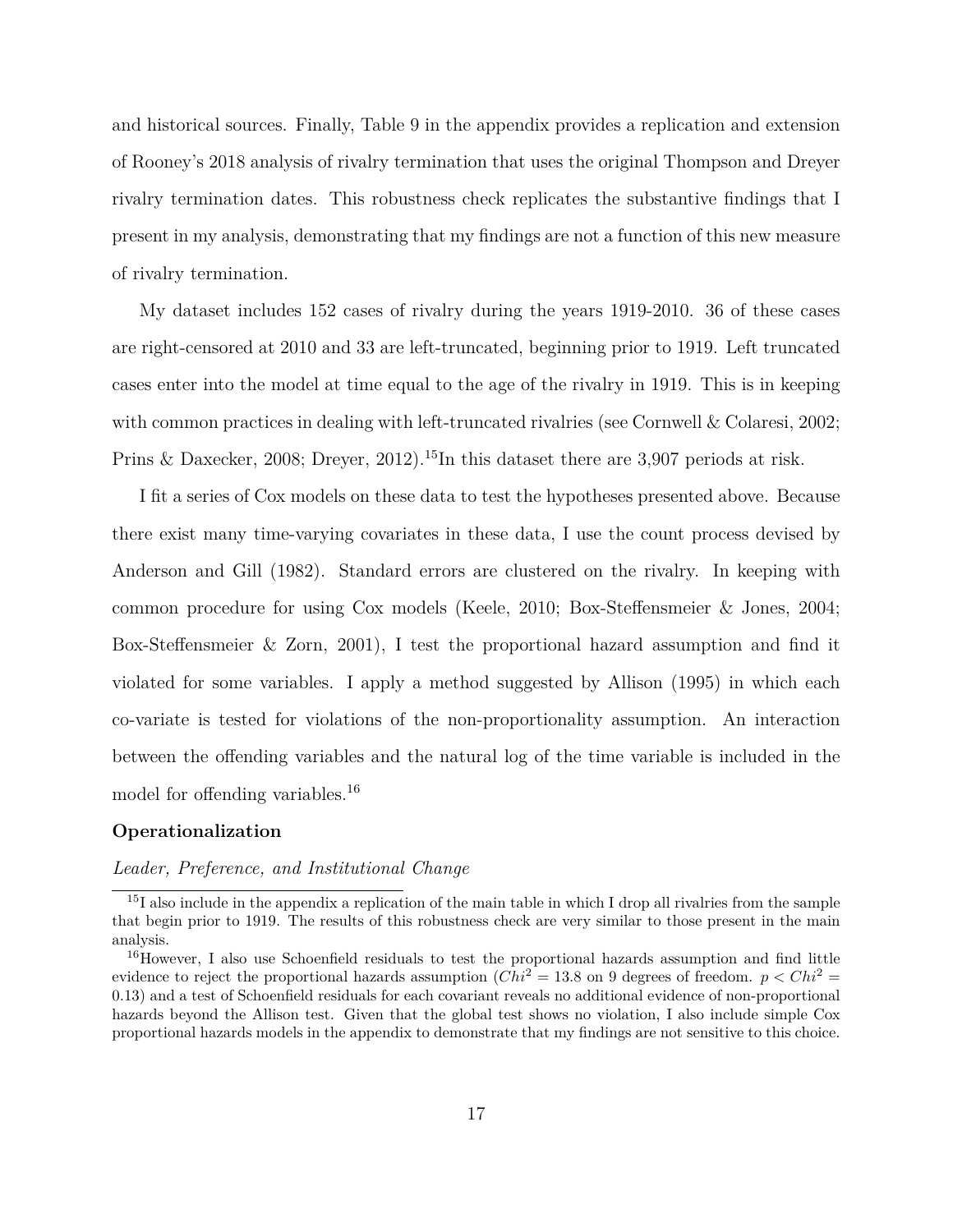Previous analyses of rivalry termination (Rooney, 2018; Bennett, 1997) rely on the use of the PolityIV *durable* variable to measure regime change. Wright and Bak (2016) demonstrate that this is an inappropriate measure of the concept that both ignores many instances of regime change and also over-counts cases by concluding that regime change occurred in cases where no significant change to the exercise of power or leader selection took place. This is a key component of the difference between the empirical analysis presented here and those presented by Rooney and Bennet. The polity *durable* variable is a vague measure when used to proxy for regime transitions for two primary reasons. First, the durable variable is not an explicit attempt to measure institutional change. It is a measure of change in the *level of democracy* present in a country. This is a useful measure when testing hypotheses regarding the influence of democratization on political phenomenon. However, it is far less useful when attempting to test hypotheses regarding the influence of institutional change writ large, because it misses many major institutional changes that do not lead to a significant shift toward or away from democracy. Wright and Bak find that the *durable* variable fails to account for a large percentage of transitions between hybrid regimes and cases in which one autocratic regime is replaced by another (2016, p. 3). Overall, in the dataset used in my analysis, the Polity durable indicator fails to account for one third (33.1%) of all regime changes that appear in the GWF dataset.

These missing regime changes include the Kuomintang's seizure of power in 1928 China and the Cuban coup of 1933 that first brought Batista to power. A prominent case in which Polity fails to include regime changes can be found in Iraq. On 3 instances since 1946 Polity concludes that no regime change took place despite the complete overthrow and replacement of a regime. This includes the year 1958 in which the Hashemite monarchy of Faisal II was overthrown to establish the Iraqi Republic, 1968 when the republican government was overthrown by the Ba'ath party, and 1979 when Saddam Hussein purged the Ba'ath party and centralized power in a personalist dictatorship. In the case of Iraq, because these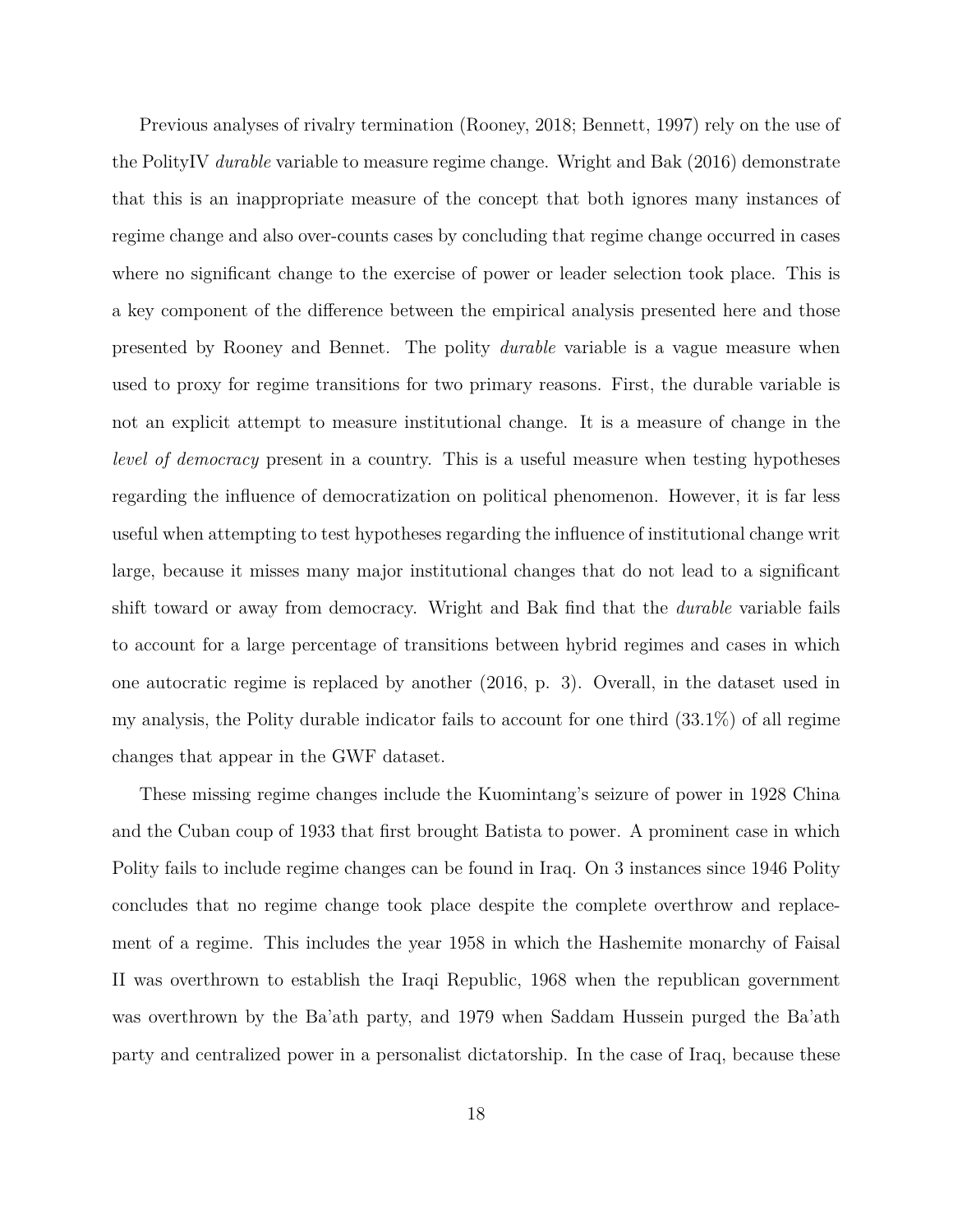four regimes are similarly autocratic<sup>17</sup> the *durable* variable captures no regime transitions despite fundamental changes in leader selection and policy-making. These uncounted regime transitions amount to an omitted variable in analyses that use the *durable* variable to proxy for regime change. To the extent that these uncounted regime changes correlate with other variables such as SOLS change or irregular leader transition, we would expect findings presented in analyses that use *durable* to control for regime change will suffer from significant omitted variable bias.

Second, the *durable* variable is also an approximation because it often measures change in formal institutions but frequently ignores actual political practice. This focus on formal institutions is problematic for a measure of regime change within autocratic regimes. Autocratic regimes are known to hide the de facto exercise of power behind a veneer of seemingly more democratic formal institutions<sup>18</sup>. Because Polity seems to focus heavily on formal institutions, measures of regime change based in Polity include a large number of false-positives where regime change is coded despite underlying consistency in leader selection and policy formation. Wright and Bak (2016) point out an important example in the case of Zaire's Mobutu Sese Seko, who legalized opposition parties in 1992, triggering a regime change according to the Polity definition. However, in practice Mobutu retained sole political control of the country for another 5 years through a combination of cooptation and suppression of opposition parties (Schatzberg, 1997; Lemarchand, 1992). Interestingly, the *durable* variable also fails to capture Mobutu's ultimate overthrow by AFDL rebels in 1997. This is not an isolated occurrence. Wright and Bak demonstrate that 44% of polity *durable* failures during 1946-2010 represent minor changes to a state's institutional regime that do not fundamentally alter leader selection or the exercise of power. The afore-mentioned case of Mobutu is one such example, as are *durable* failures in Iran that Polity codes to have occurred not only

<sup>17</sup>Polity changes of -1 point, -2 points, and -2 points.

<sup>&</sup>lt;sup>18</sup>See Levitsky & Way  $(2010)$  for a discussion of this.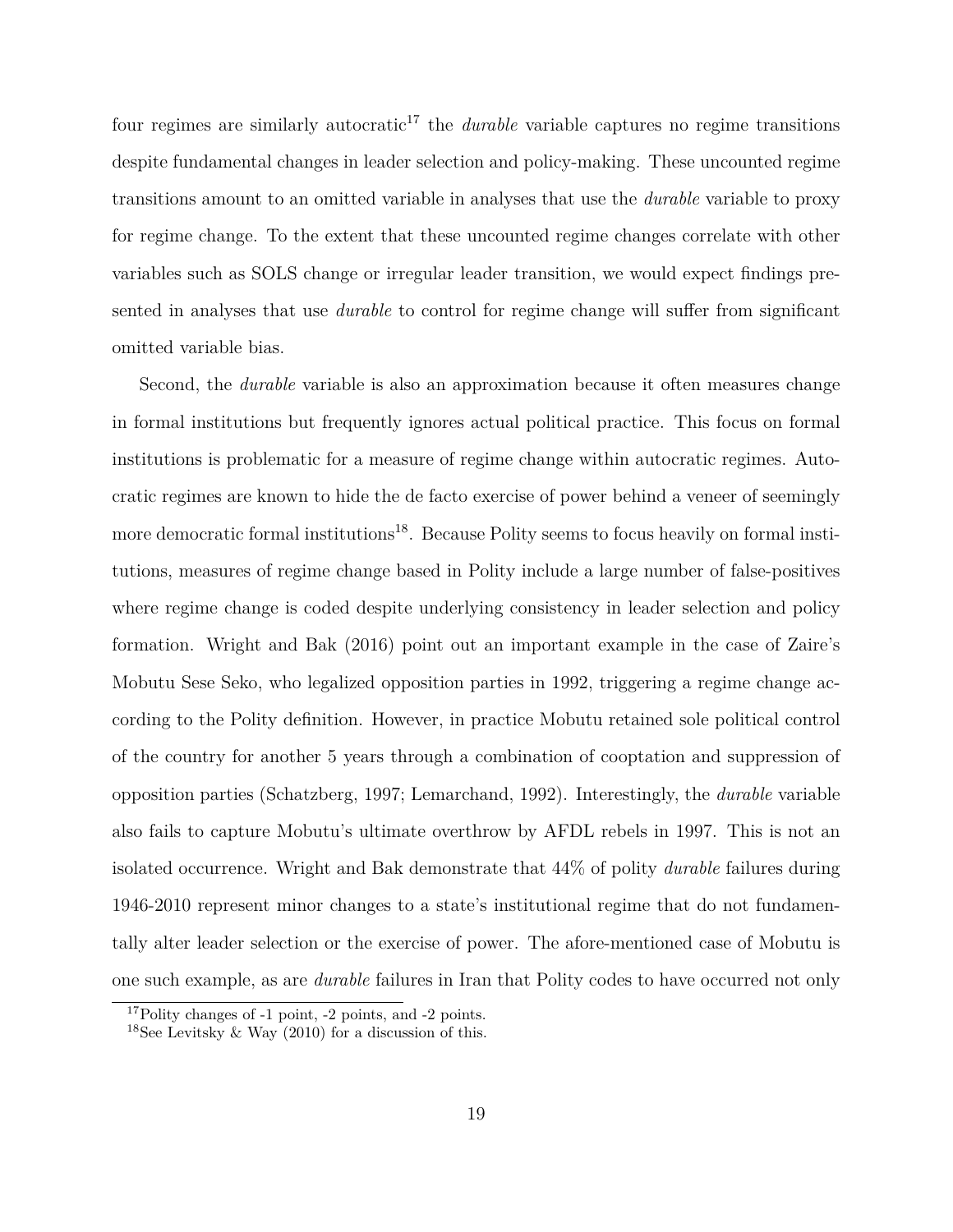with the 1979 revolution (which both measures agree on), but also in 1997, 2004 and 2009. These dates in Iran's history represent shifts in representation –such as the 1997 creation of political parties in parliament –but do not change the fundamentally consistent leadership of the Supreme Leader of Iran and the dominance of the Supreme Leader and Guardian Council over all major aspects of policy formation since 1979.

Using Polity to proxy for regime change leads to significant Type I and Type II error. I employ a measure of institutional change developed by Geddes, Wright and Frantz (2014) to correct these errors.<sup>19</sup> The GWF measure is intended as a measure of change in formal and de facto institutions that govern selection of leaders and the policy-formation process. Detailed coding rules for this measure can be found in the GWF codebook (Geddes, Right and Frantz 2013), but can be summarized by saying that their expert coding of regime change relies on 3 primary rules; 1, Did the de-facto method of choosing leaders (election, dynastic succession, party-vote, etc.) change? 2, Did the de-facto rules for choosing leaders and policies change such that the leader or policy-makers are drawn from a different social group (military, single-party, etc.) than before? 3, did the de-facto allocation of political power within the government change (such as through creation or abolition of a functioning parliament)? Answering yes to any one of these leads to the coding of a regime transition. Given these rules, the GWF measure is not simply a measure of change in levels of democracy nor is it a measure limited to change only in the formal institutions, which may or may not have any real influence on the government of a state (Geddes, Wright & Frantz 2014 p. 314-315). For this reason, the GWF measure improves on Polity-based measures in two important ways. First, because GWF attempt to measure *general* institutional change rather than change in levels of democracy, this measure captures a significant number of regime changes that do not result in a major shift along the Polity scale. Second, because the GWF measure takes into account both formal and de facto rules regarding leader selection and the exercise of

<sup>19</sup>I use a version of this measure published in the CHISOLS dataset for longer temporal coverage.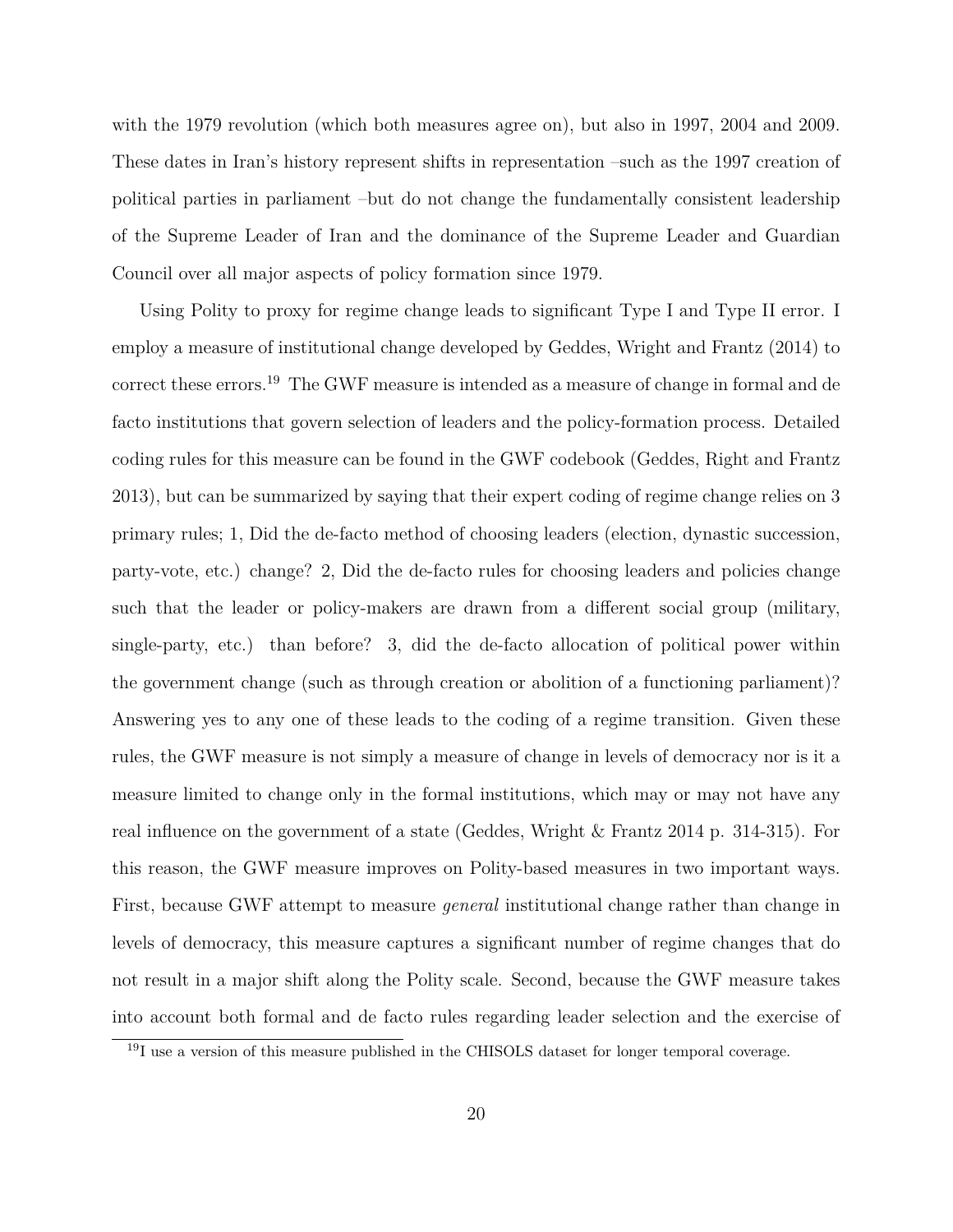power, this measure excludes many false positives that appear in the Polity measure. Using the data provided by Geddes, Wright, and Franzt, I construct the variable *Regime Change*, which takes the value "1" in any rivalry-year in which one or both rivals undergo regime change and "0" otherwise. Regime change occurs in approximately 9% of rival-years.

I also replicate two measures that have been used in previous works on rivalry termination. Irregular changes in leadership (Dreyer 2011) and SOLS changes (Rooney, 2018) have previously been used in studies of rivalry termination to proxy for changes in policy and governing preferences. I follow these studies in constructing variables *Irregular Transition* and *SOLS Change*. For *Irregular Transition* I follow Dreyer's example in using ARCHIGOS (Goemans et al., 2009) to construct a variable that takes the value "1" in any year in which either rival experiences an irregular leader entry into office. I also use the CHISOLS dataset (Mattes et al., 2016) to construct a variable that takes the value "1" in any year in which either of the rivals experiences a SOLS change as defined by CHISOLS.

The GWF regimes dataset and CHISOLS both use the list of leader transitions contained in ARCHIGOS as a starting point from which they then apply their separate coding rules. As such, using the three datasets in conjunction ensures that the findings presented below do not result simply from systematic differences in coding the effective date of leader, support coalition and regime transitions. Neither regime change nor SOLS change are a subset of the other variable. 259 cases exist in which regime change and SOLS change occur simultaneously. However, 32.5% of regime changes –124 cases in this dataset –and 60% of SOLS change –389 cases –occur in isolation.

*War and Exogenous Regime Change*: I employ dummy variables to capture the effect of decisive war and forced regime change on rivalry termination. A decisive war or a forced regime change should be expected to influence both the end of a rivalry as well as domestic politics. Thus, these occurrences must be controlled for to prevent conflating the effect of military victory with the effect of domestic changes. I create the variable *Decisive War* using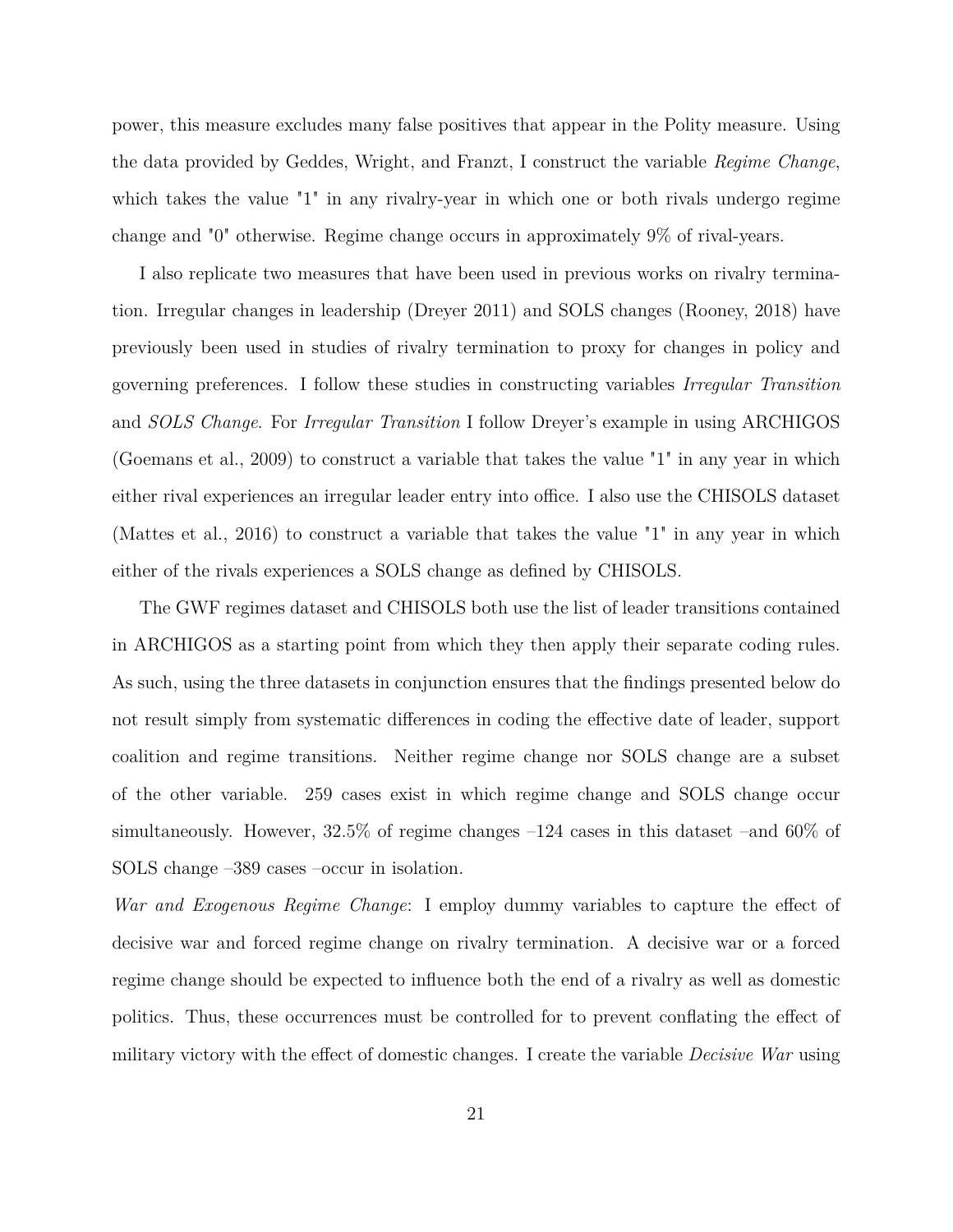the COW Interstate Wars Dataset (Sarkees et al. 2010). This variable takes the value "1" in the year in which a war between the rivals ends in a victory for either side and "0' otherwise. The second variable *Foreign Imposition* is constructed using the ARCHIGOS dataset. The variable *Foreign Imposition* takes the value "1" for any year in which ARCHIGOS codes that a foreign imposed leader enters office or a leader was removed by foreign intervention.

*Civil War:* Civil wars are associated with rivalry termination (Diehl and Goertz, 2001; Goertz and Diehl, 1995). I control for ongoing civil war using the Correlates of War Intrastate Wars  $(v4.1)$  dataset (Sarkees et al., 2010) to construct a variable that takes the value "1" in any year in which either rival experiences civil war and "0" otherwise.

*Military Capabilities:* Loss of military competitiveness is cited as a major explanation of rivalry termination (Rasler et al., 2013; Thompson & Dreyer 2011). As such, I include a measure of the balance of power between rivals in my model that captures the disparity in rivals' Composite Index of National Capability (CINC) scores (Singer, Bremer & Stuckey, 1972). This variable is measured as the largest CINC score in the dyad divided by the sum of CINC scores in the dyad.

*System Shocks:* Previous research has shown that major disruptions of the world system end some rivalries while starting others (Owsiak & Rider, 2013; Diehl and Goertz, 2001; Goertz and Diehl, 1995). As such, I control for the occurrence of shocks to the international system using the measure developed by Goertz and Diehl  $(1995)$ .<sup>20</sup>

*Contiguity:* Finally, states located physically closer to one another should be expected to have relatively more intense disputes and to have a relatively easier time maintaining military competition, *ceteres paribus*. I control for physical proximity using the Correlates of War Direct Contiguity (V3.2) dataset (Stinnett et al., 2002). This variable takes the value "1" for any observation in which the rivals in question share a land or river border, or are separated

<sup>20</sup>However, I use the version of this measure that appears in Owsiak and Rider's (2013) replication data due to its longer temporal domain.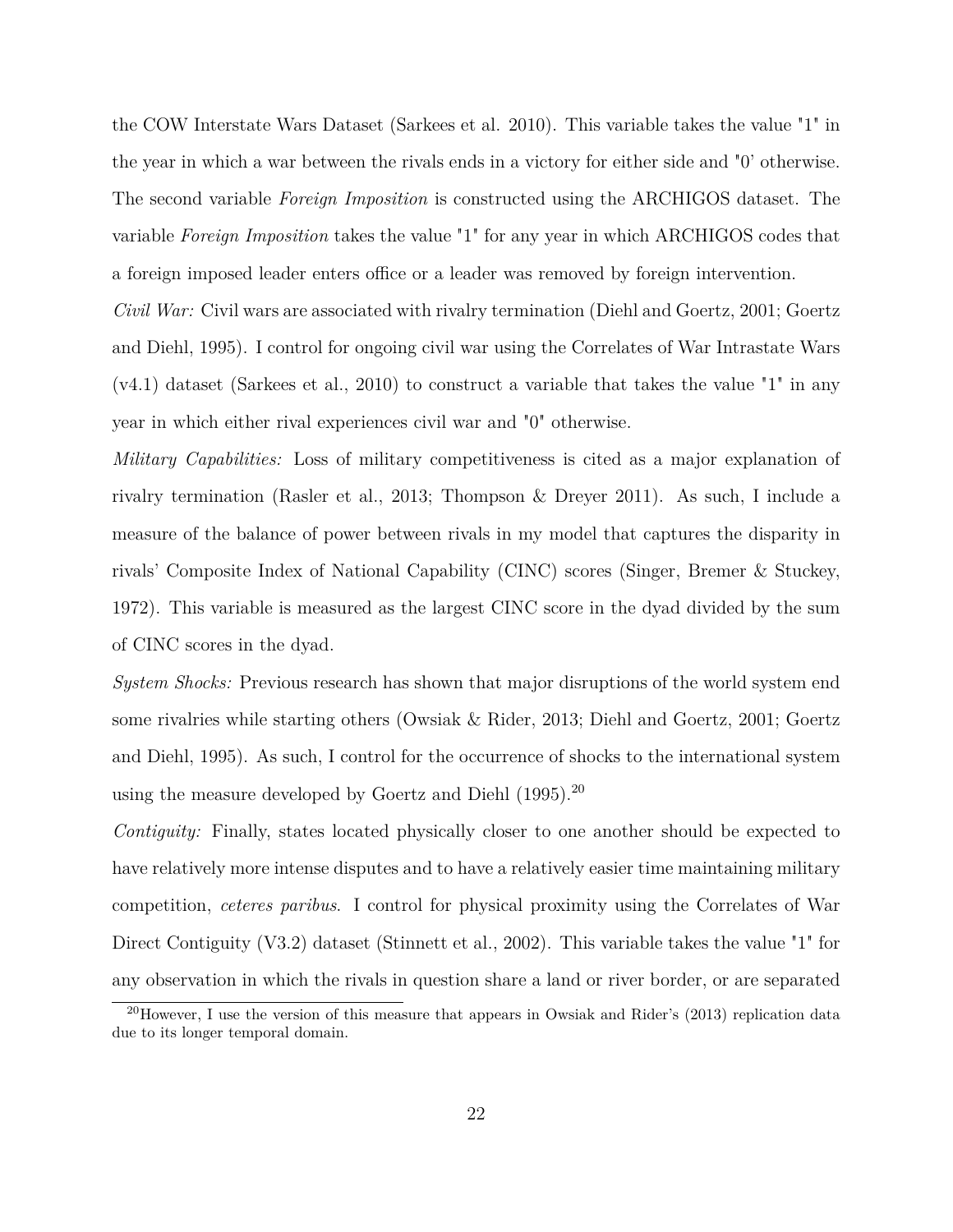by less than 400 nautical miles of water.

#### **Results**

Table 1 displays the result of a series of Cox models fit on these data. The table displays hazard ratios rather than raw coefficients. Hazard ratios below 1 indicate variables that are associated with a decrease in the hazard of rivalry termination while hazard ratios above 1 indicate an increase in the hazard of rivalry termination as compared to the baseline hazard function. I find, consistent with previous research, that a number of factors have significant influence over rivalry termination. Increasing power disparity between two rivals leads to a substantively large increase in the hazard of rivalry termination in the next period. Interestingly, coefficients associated with the interaction between capability disparities and the log of the time variable are significantly smaller than 1 indicating that the importance of power disparities in determining rivalry termination may be diminishing as time progresses. A similar pattern is seen when examining the effect of a decisive war outcome between the rivals. A decisive war increases the subsequent hazard of rivalry termination by an order of magnitude, however the importance of war to explaining rivalry termination also appears to be diminishing with time. These findings indicate that, while regime change plays an important role –that I will discuss at length below –it should not be thought to be the dominant or only factor in determining rivalry termination. War, power differentials and shocks to the international system all play an important, if possibly diminishing, role in rivalry outcomes.<sup>21</sup>

In turning to my core analysis, I begin by noting Models 1 and 2, which display the effect of leader and preference change on rivalry termination when omitting regime change. In both cases, the effect is positive and distinguishable from zero. This finding is consistent with previous analyses of domestic shocks and rivalry termination (Rooney 2018, Dreyer

<sup>&</sup>lt;sup>21</sup>However, we should be careful about comparing effect sizes of a focal variable and control variables as the latter may be biased by omitted variables (see Keele, Stevenson & Elwert 2020 for a discussion of the difficulties inherent in interpreting control coefficients.)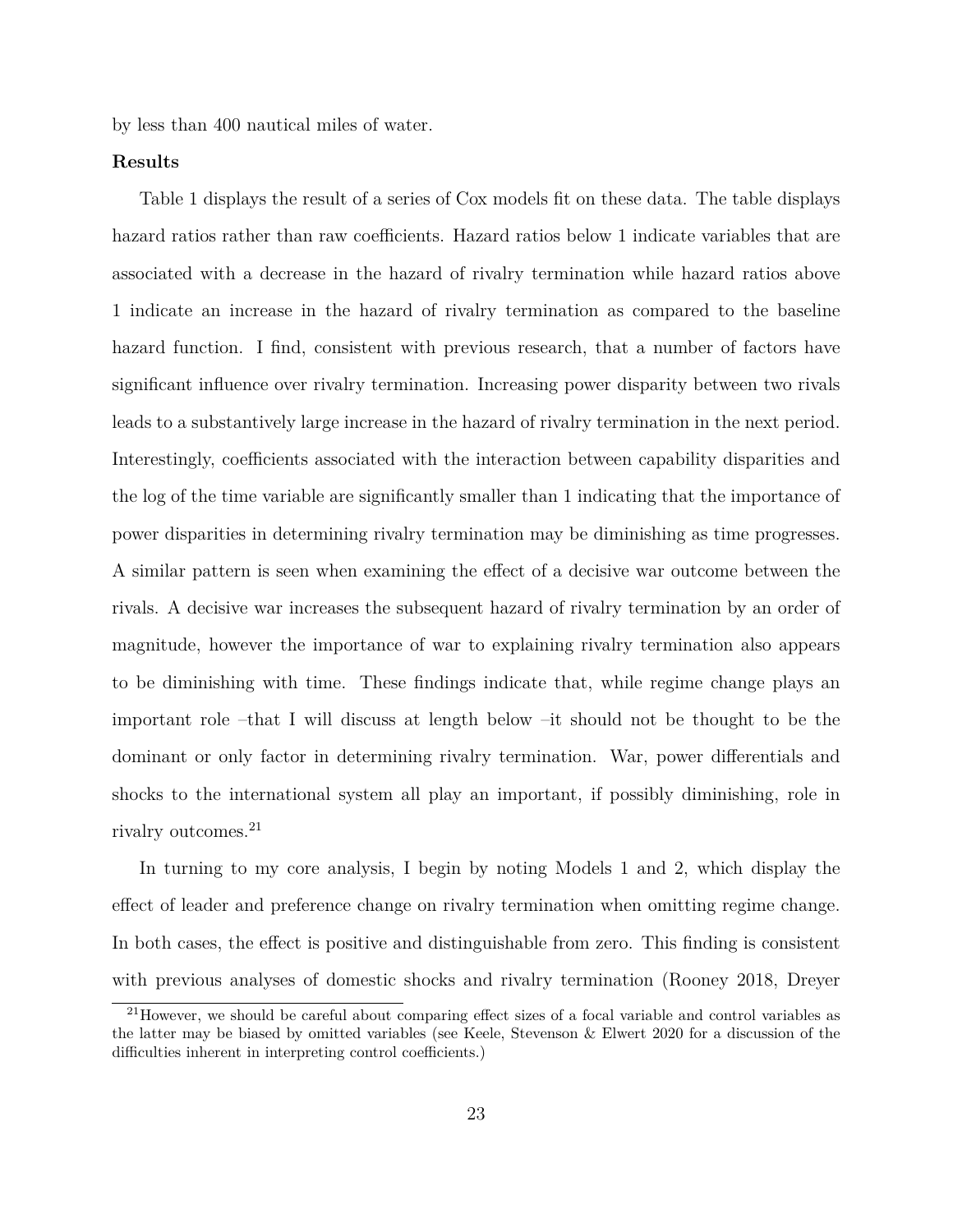2012). However, upon including an institutions-based measure of regime change in the model (Models  $3 \& 4$ ) both SOLS change and irregular leader turnover are associated with no effect on rivalry termination. In models  $3 \& 4$ , regime change has a large and statistically significant effect, increasing the hazard that rivalry will terminate in the next period by between 5.0 and 5.4 times the baseline rate. This seems to indicate that previous findings relating change in leaders and change in the sources of leader support to rivalry termination result largely from omitted variable bias.

I more thoroughly address this possibility that previous findings have been due to omitted variable bias in Tables 8 and 9 in the appendix. Table 8 displays a direct replication of Rooney's 2018 main finding, which shows a strong link between SOLS change and rivalry termination. In Table 9, I make one change. I replace the Polity *durable* variable that is used in the original model with the more credible GWF measure. As I would expect, SOLS change has no discernible effect on rivalry termination when accounting for institutional change. Regime change, however, significantly increases the hazard of rivalry termination. As noted by Wright and Bak (2016), the Polity IV *durable* variable fails to capture a number of major changes to institutions governing leader selection and policy formation (p.2). These uncounted institutional changes remain as an excluded variable in previous analyses and bias findings through their correlation with leadership and SOLS change.

These initial findings provide strong support for hypotheses 1 and 2 regarding the effect of preference and institutional change on rivalry termination. Table 8 in the online appendix lists the 38 rivalries during the 1919-2010 time period that end within 5 years of a regime change in one state of the pair. These 38 rivalries account for one third (32.8%) of rivalry terminations during this time period. 28 of these rivalries –just under one quarter of the total (24%) –terminate within 2 years of regime change in one state. As noted above regime change may not be the dominant factory in rivalry termination, but in accounting for up to 1/3 of rivalry terminations, it does seem to be one major influence.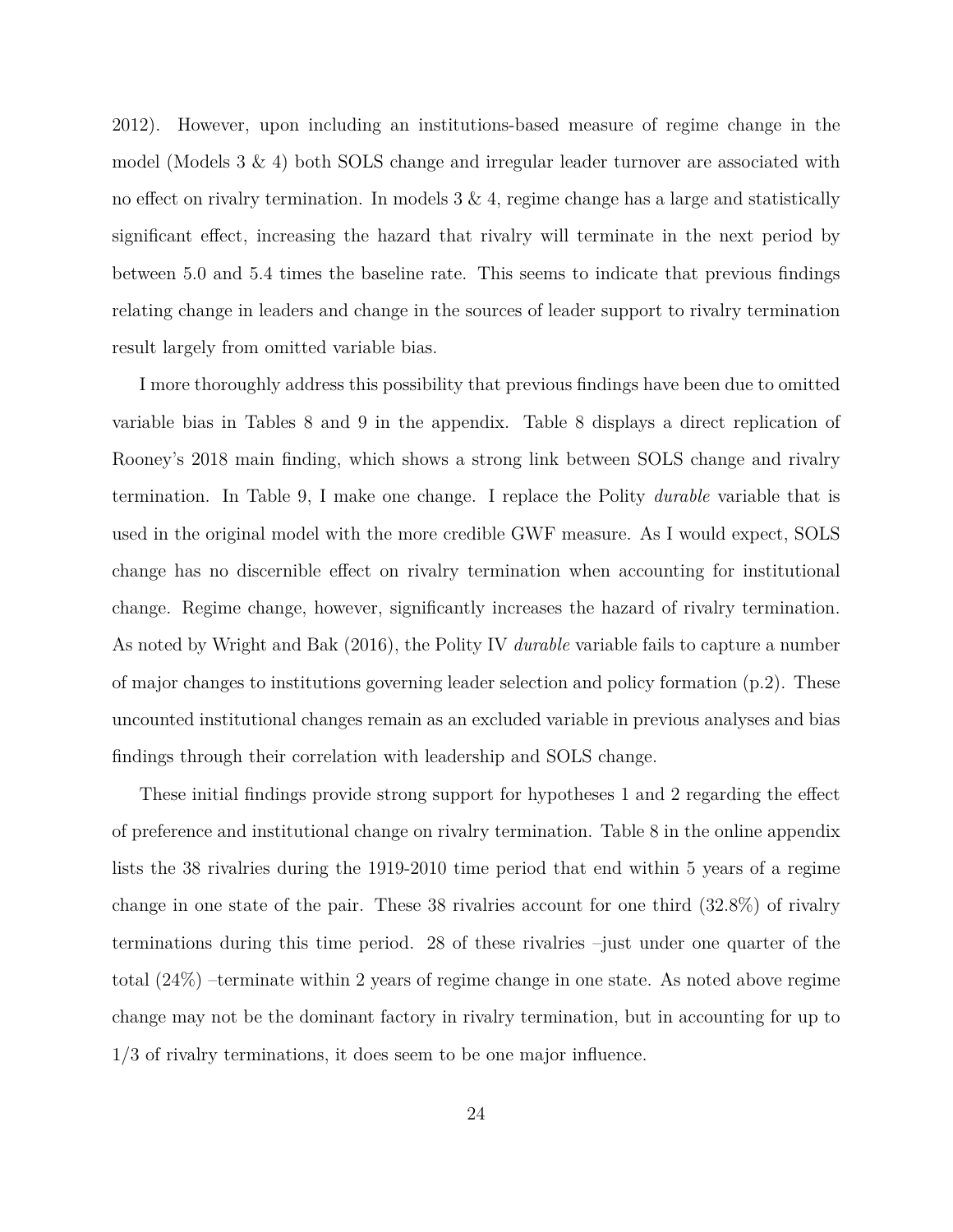Substantively these findings suggest that, as was the case in the rivalry between the United States and Soviet Union, changes in leadership and leaders' preferences regarding policy seem to have little influence on the likelihood that rivals will settle their disputes. These preference changes may lead to a temporary thaw in relations, but preference changes are not sufficient to end a rivalry. In contrast, changes to the institutional structure of a regime have a large substantive effect; making subsequent dispute settlement and rivalry termination much more likely. This holds true not only for cases where rivals dispute primarily over matters of policy or ideology, but also for positional and spatial rivalries as well. Table 2 displays the results of models fit on three subsets of rivalry including positional rivalries (those where disputes center around position in the global or regional ordering of power), spatial rivalries (those where disputes center around territory), and ideological rivalries (those where disputes center around policy disagreements or the incompatibility of governing ideologies).<sup>22</sup> Consistent with previous findings (Dreyer, 2012) regime change has the largest effect in ending ideological rivalries. However, where Dreyer finds irregular leader turnover to end only ideological rivalries, regime change also plays a significant role in ending positional and spatial rivalries as well.

Models 5 and 6 in the main table include interactions between regime change and the measures of leader and preference change, which are necessary to test hypothesis 3. Model 5 and 6 show that SOLS change and irregular leader turnover have no discernible independent effect on rivalry termination. Regime change does have an independent effect on termination. This indicates that regime change, on its own, is sufficient to promote dispute resolutions between rivals where leader and coalition change are not. As expected in hypothesis 3, the effect of regime change on rivalry termination increases significantly when occurring in conjunction with a change in leader preferences.

 $22$ For the ideological rivalry subset in Table 4, I combine Thompson and Dreyer's Ideological and Interventionary rivalries into one category representing rivals that dispute largely over policy stances.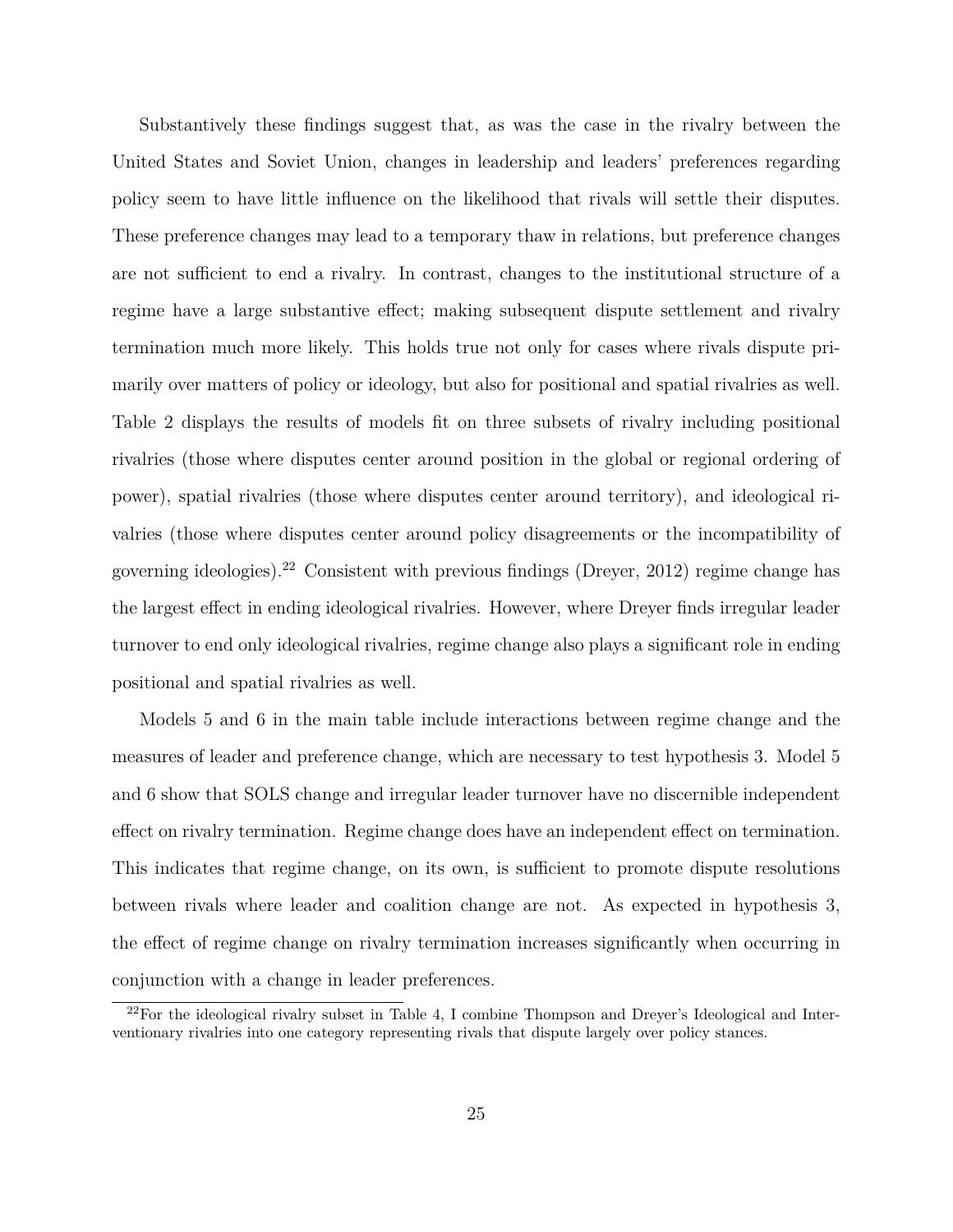Figure 1 displays the substantive effects of regime change and preference change on the likelihood of rivalry survival based on the Cox regression in Model 5. SOLS changes alone do not lead to rivalry termination at a greater rate than the baseline, and may in fact be associated with longer-lasting rivalries. Regime change, however, has a large independent effect, leading to a much shorter subsequent period of rivalry. The conjunction of both regime and SOLS change has an additional heightened effect in decreasing the length of a rivalry. Taken together these findings indicate changes in leader and coalition do not, on their own, contribute significantly to the likelihood that rivals will subsequently resolve their disputes. Rather, the only domestic shock that seems to influence rivalry termination is significant rewriting of a state's institutions.

Previous research has shown that democratization is associated with rivalry termination (Prins & Daxecker, 2008). Given this previous finding, a detailed examination of whether the type of regime change –transition to democracy, democratic breakdown, or transition from one autocratic regime to another –leads to different dispute-resolution outcomes is warranted. Table 3 displays a model in which I segregated regime change into three separate dummy variables. The first represents cases in which one autocratic regime is replaced by another autocratic regime. The second dummy represents cases in which a nominally democratic government is consolidated into an autocratic regime. The final dummy represents transitions from autocracy to democracy. All three are associated with a statistically significant increase in the hazard of rivalry termination. As previous research would lead us to expect, transitions to democracy have the largest effect, increasing the hazard that a rivalry terminates in the following period by an order of magnitude. However, in contrast to what previous research would lead us to expect, transitions from democracy to autocracy and from autocracy to autocracy are also both associated with a large increase in the hazard of rivalry termination of ∼ 500% in each case. Table 8 displays a list of the 38 rivalries that end within 5 years after a regime change during the 1919-2010 time period. Examination of the pre and post change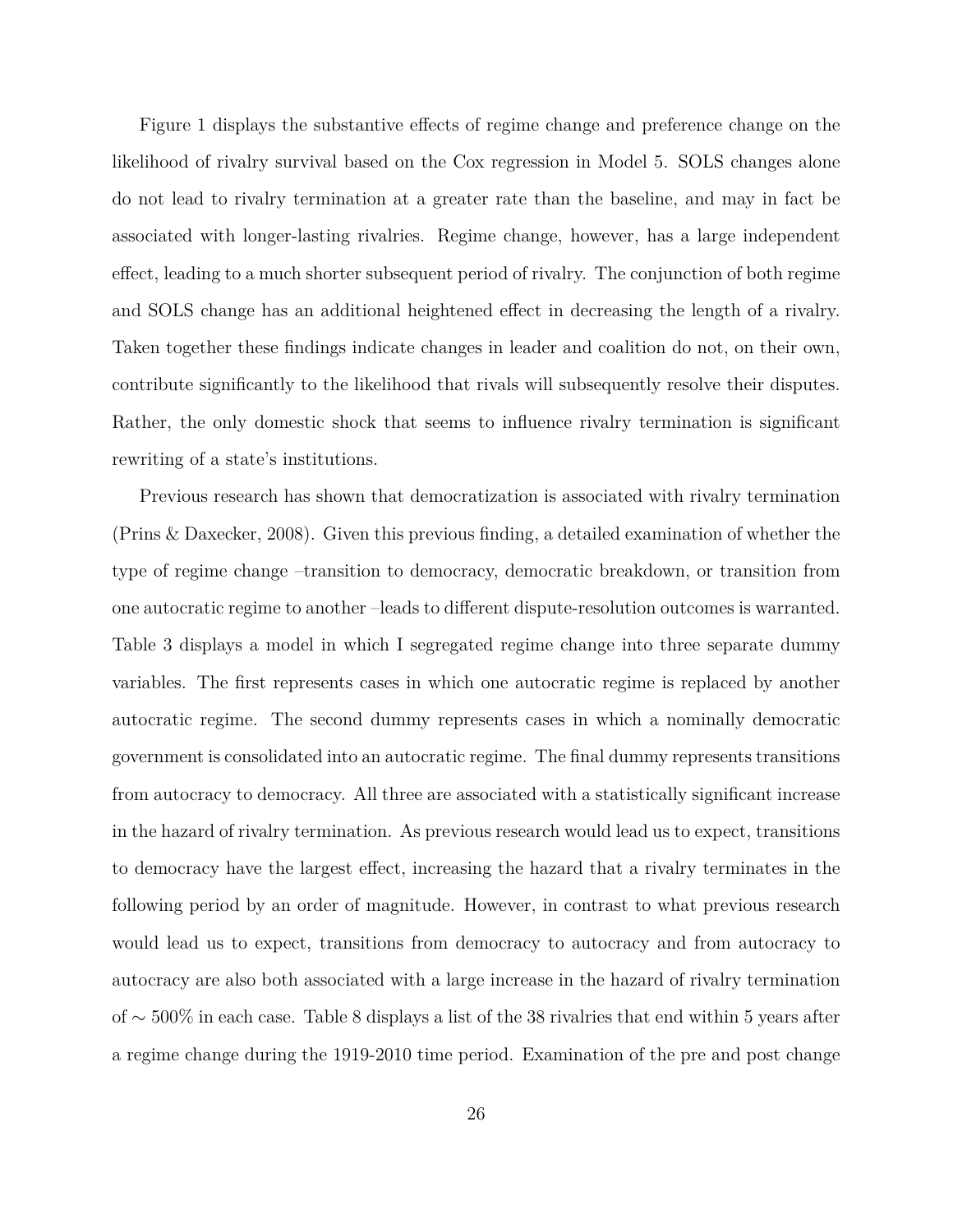mix of regimes in the dyad also seems to reveal no clear pattern as to which direction of change or final regime mix should be thought to be primarily responsible for ending rivalry. Given this, we should conclude that it is regime change itself that ends rivalry, not only democratization, autocratization or changes to a shared regime type that matter.

#### **Conclusion**

Previous research has consistently shown that changes in the domestic politics of one rival are associated with subsequent rivalry termination. Despite this, little work has been done to disentangle the effects of different forms of political change on rivalry. In this paper I demonstrate that the effect of domestic political change on rivalry depends on the type of change, and the extent to which the change provides other rivals with certainty that attempts at dispute resolution will be reciprocated. Changes in leaders and winning coalitions represent moments of political instability, but do not necessarily represent a major departure from previous policy stances and are easily reversed. This provides little certainty that the rival will not defect from a cooperative path in the future. However, fundamental changes in the institutions governing leader selection and policy formation provide a high degree of certainty that a state's future policy will depart from past stances. This fundamental shift eliminates much of the perception of risk that other leaders face when considering dispute resolution, leaving only the benefits associated with making peace.

These findings suggest that previous research have incorrectly conflated regime change with change in preferences and governing coalitions. These are distinct concepts. Governing coalitions can change quite rapidly within a stable institutional context and leader preferences can vary significantly over time, even within a single administration. This easy malleability means that a rival has little reason to believe that a leader's preferences toward conflict resolution will not disappear with the next administration or even with the next news cycle. Institutions, in general, are harder to change than are leaders and their opinions. Thus, when there is a major rewrite of a state's governing institutions, it provides the rival with a far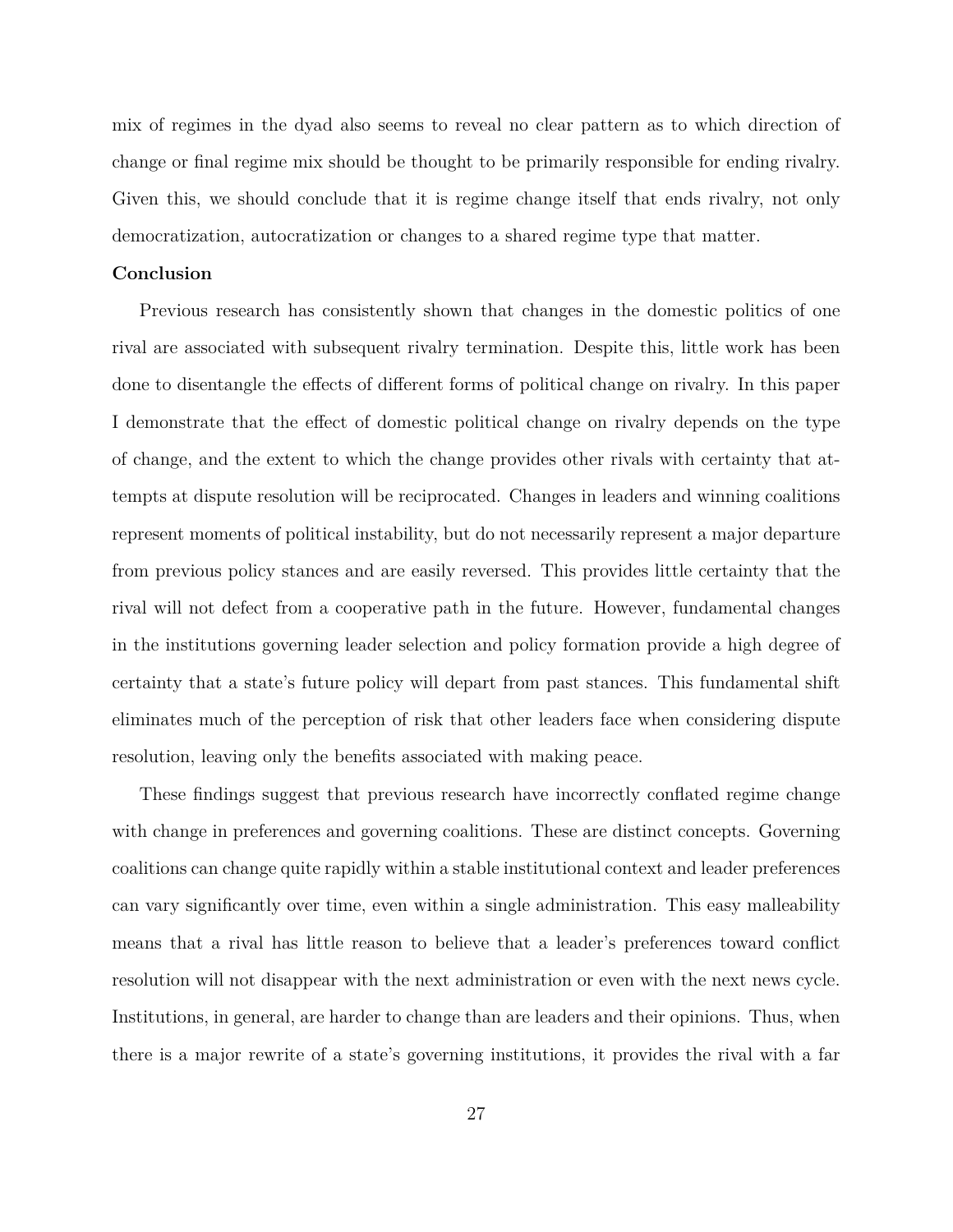higher degree of certainty that subsequent movements toward a cooperative policy will not be reversed in the future. This makes conflict resolution possible in the face of risk-averse attitudes born from the fear that one's overtures of peace will be taken advantage of by a rival.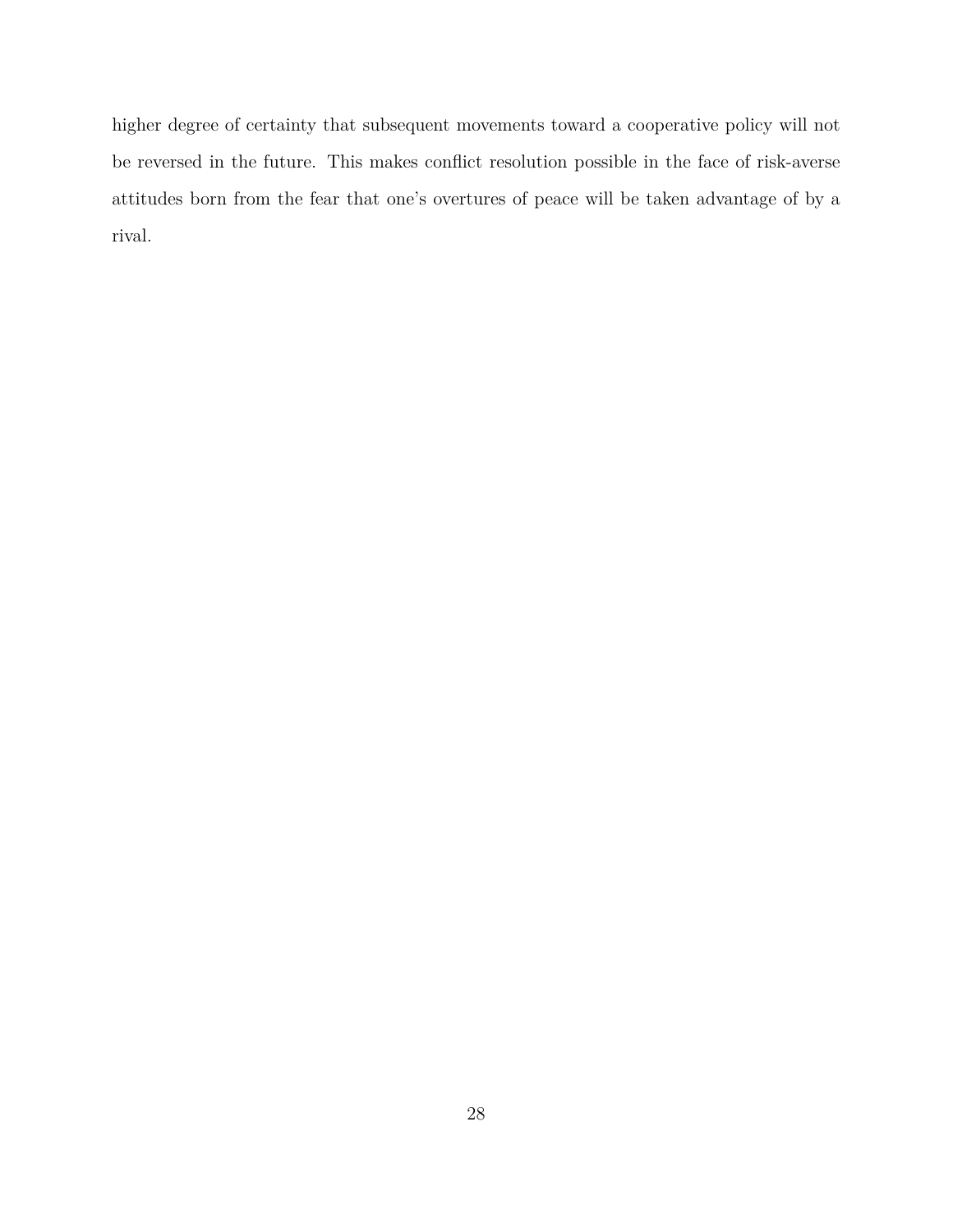References

Aalen, O. (1978). Nonparametric inference for a family of counting processes. The Annals of Statistics, 701-726.

Allison P. D., Survival analysis using SAS. A practical guide, 1995, Cary.

Anderson, P. K. & Gill, R. D. (1982). Cox's regression model for counting processes: a large sample study. Ann. Statist. 10, 1100-20

Bas, M. A., & Orsun, O. F. (2021). Regime Uncertainty and Interstate Conflict. International Studies Quarterly, 65(3), 838-851.

Bennett, D. S. (1997). Measuring rivalry termination, 1816-1992. Journal of Conflict Resolution, 41(2), 227-254.

Bennett, D. S. (1997). Democracy, regime change, and rivalry termination. International Interactions, 22(4), 369-397.

Bennett, D. S., & Nordstrom, T. (2000). Foreign policy substitutability and internal economic problems in enduring rivalries. Journal of Conflict Resolution, 44(1), 33-61.

Box-Steffensmeier, J. M., Box-Steffensmeier, J. M., & Jones, B. S. (2004). Event history modeling: A guide for social scientists. Cambridge University Press.

Box-Steffensmeier, J. M., & Zorn, C. J. (2001). Duration models and proportional hazards in political science. American Journal of Political Science, 972-988.

Colaresi, M. (2004). When doves cry: International rivalry, unreciprocated cooperation, and leadership turnover. American Journal of Political Science, 48(3), 555-570.

Colaresi, M. P. (2005). Scare tactics: The politics of international rivalry. Syracuse University Press.

Cornwell, D., & Colaresi, M. (2002). Holy trinities, rivalry termination, and conflict. International Interactions, 28(4), 325-353.

Darnton, C. (2011). Rivalry and Rapprochement in Early Cold War Central America. Security Studies, 20(2), 198-237.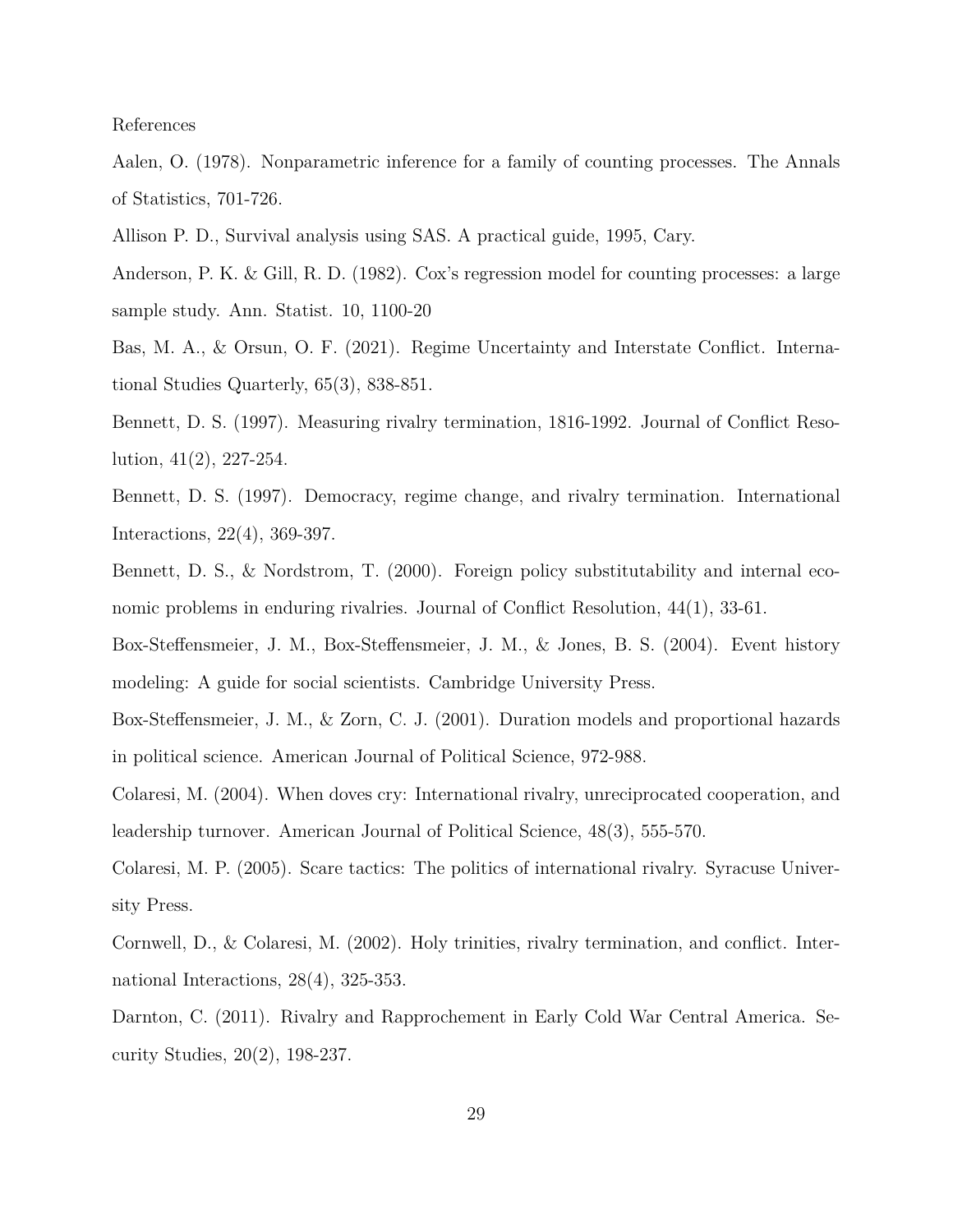Diehl, P. F., & Goertz, G. (2001). War and peace in international rivalry. University of Michigan Press.

Dreyer, D. R. (2010). Issue conflict accumulation and the dynamics of strategic rivalry. International Studies Quarterly, 54(3), 779-795.

Dreyer, D. R. (2012). Issue intractability and the persistence of international rivalry. Conflict Management and Peace Science, 29(5), 471-489.

Geddes, B., Wright, J., & Frantz, E. (2014). Autocratic breakdown and regime transitions: A new data set. Perspectives on Politics, 12(2), 313-331.

Geddes, B., Wright, J., & Frantz, E. (2013). Autocratic regimes codebook. Available from dictators. la. psu. edu.

Gibler, D. M. (2007). Bordering on peace: Democracy, territorial issues, and conflict. International Studies Quarterly, 51(3), 509-532.

Gibler, D. M. (2012). The territorial peace: Borders, state development, and international conflict. Cambridge University Press.

Gibler, D. M., & Tir, J. (2014). Territorial peace and democratic clustering. The Journal of Politics, 76(1), 27-40.

Goemans, H. E., Gleditsch, K. S., & Chiozza, G. (2009). Introducing Archigos: A dataset of political leaders. Journal of Peace research, 46(2), 269-283

Goertz, G., & Diehl, P. F. (1995). Taking "enduring" out of enduring rivalry: The rivalry approach to war and peace. International Interactions, 21(3), 291-308.

Haas, M. L. (2007). The United States and the end of the Cold War: Reactions to shifts in Soviet power, policies, or domestic politics?. International Organization, 61(1), 145-179.

Hensel, P. R. (1999). An evolutionary approach to the study of interstate rivalry. Conflict Management and Peace Science, 17(2), 175-206.

Keele, Luke. (2010). "Proportionally Difficult: Testing for Nonproportional Hazards in Cox Models" Political Analysis, Vol. 18, No., pp. 189-205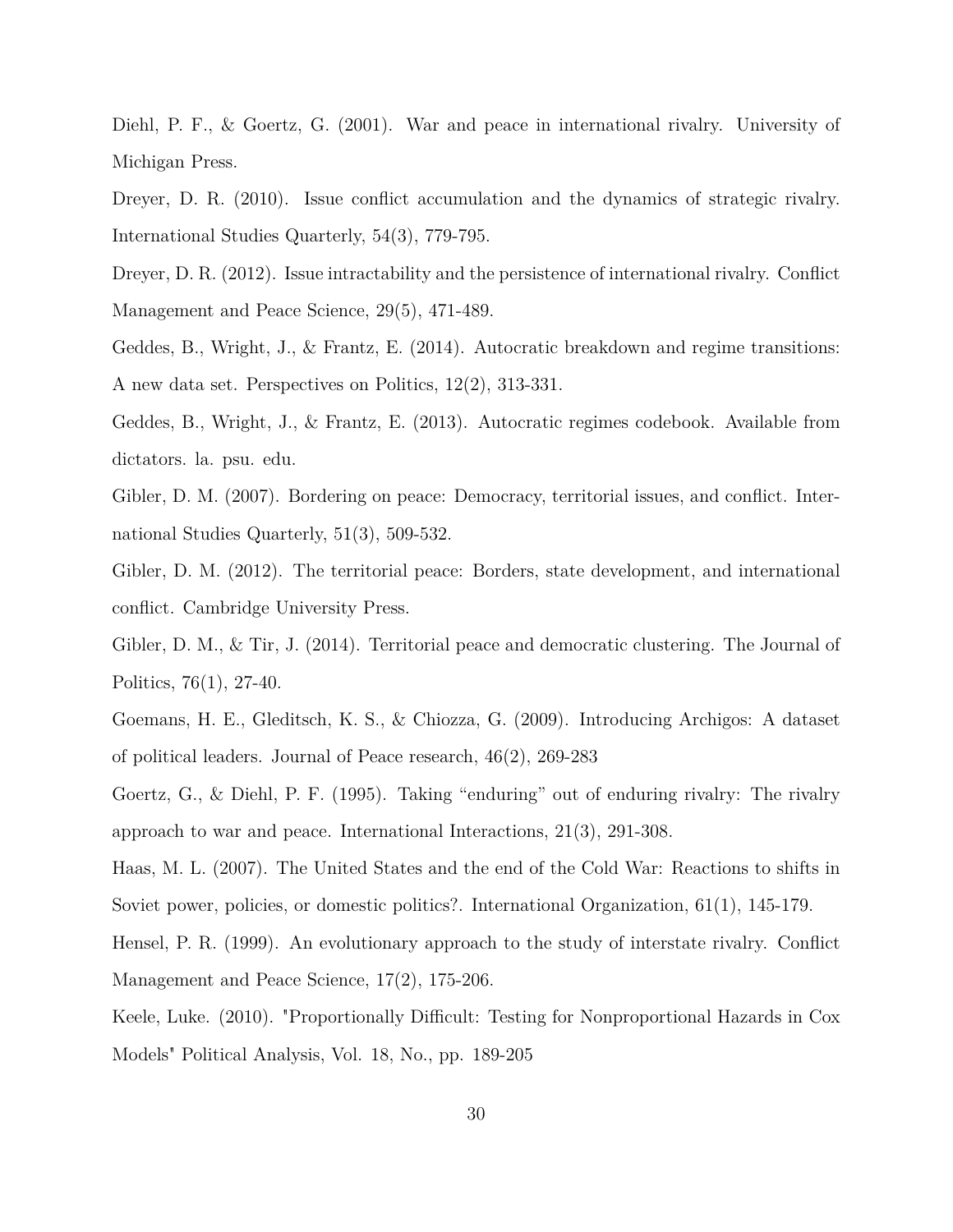Keele, L., Stevenson, R. T., & Elwert, F. (2020). The causal interpretation of estimated associations in regression models. Political Science Research and Methods, 8(1), 1-13.

Leeds, B. A., & Mattes, M. (2015). Change in Source of Leader Support (CHISOLS) Dataset. Lemarchand, R. (1992). Africa's troubled transitions. Journal of Democracy, 3(4), 98-109. Levitsky, S., & Way, L. A. (2010). Competitive authoritarianism: Hybrid regimes after the Cold War. Cambridge University Press.

Loureiro, F., & Schor, A. (2018). Patterns of Argentine-Brazilian Bilateral Trade in the Post-War Era: the Effects of the Latin American Free Trade Agreement (LAFTA), 1945-1980. Instituto de Relações Internacionais da Universidade de São Paulo

Mansfield, E. D., & Snyder, J. (1995). Democratization and the Danger of War. International security, 20(1), 5-38.

Marshall, M. G., Jaggers, K., & Gurr, T. R. (2009). Polity IV project: Political regime characteristics and transitions, 1800-2007. University of Maryland.

Mattes, M., Leeds, B. A., & Matsumura, N. (2016). Measuring change in source of leader support: The CHISOLS dataset. Journal of Peace Research, 53(2), 259-267.

Miles, S. (2020). Engaging the Evil Empire: Washington, Moscow, and the Beginning of the End of the Cold War. Cornell University Press.

Mintz, A., & Stevenson, R. T. (1995). Defense expenditures, economic growth, and the "peace dividend" A Longitudinal Analysis of 103 Countries. Journal of Conflict Resolution, 39(2), 283-305.

Morey, D. S. (2011). When war brings peace: A dynamic model of the rivalry process. American Journal of Political Science, 55(2), 263-275.

Munck, R. (1979). The Crisis of Late Peronism and the Working Class 1973-1976. Bulletin of the Society for Latin American Studies, (30), 5-34.

Owsiak, A. P., & Rider, T. J. (2013). Clearing the hurdle: Border settlement and rivalry termination. The Journal of Politics, 75(3), 757-772.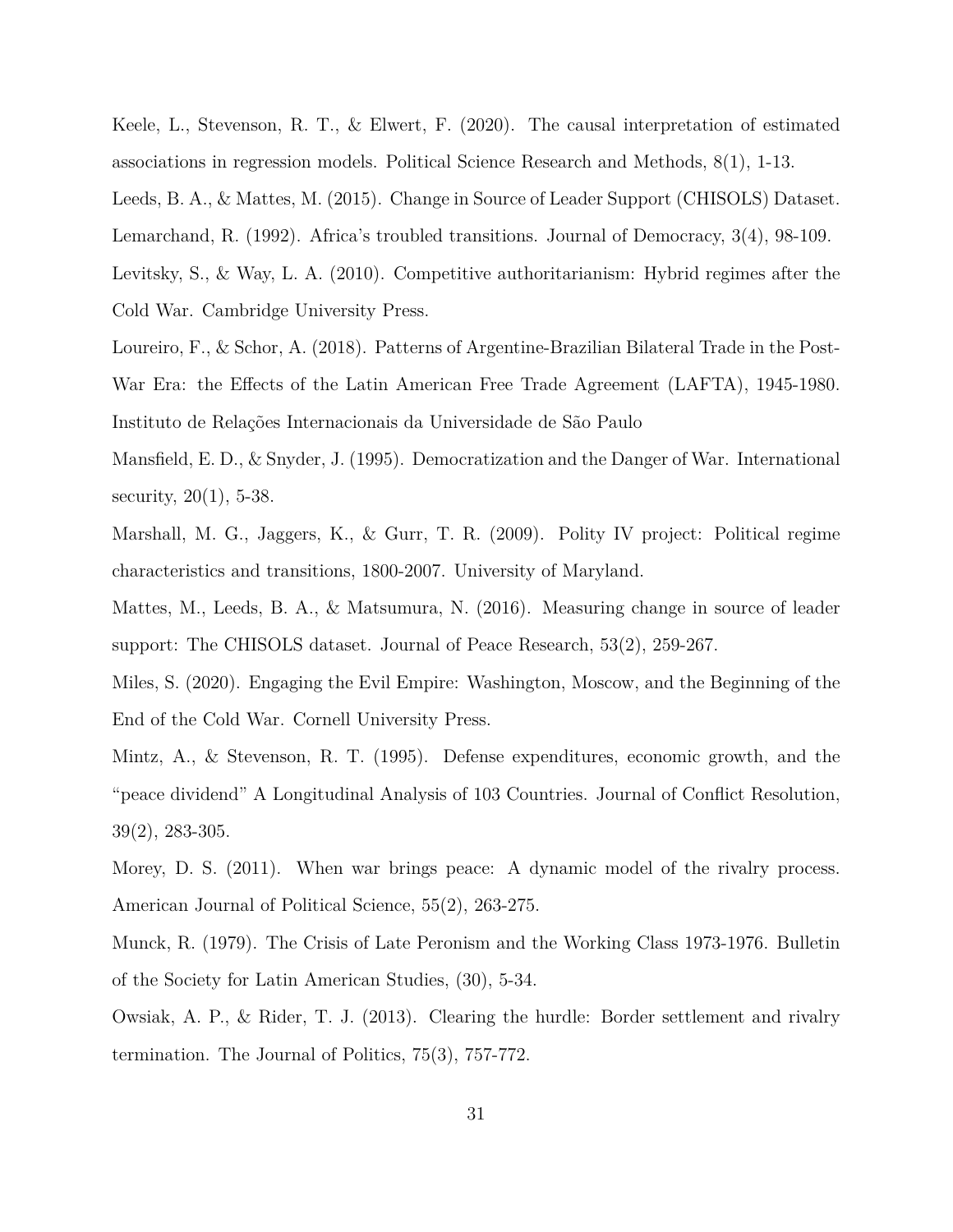Owsiak, A. P. (2013). Democratization and international border agreements. The Journal of Politics, 75(3), 717-729.

Prins, B. C., & Daxecker, U. E. (2008). Committed to peace: Liberal institutions and the termination of rivalry. British Journal of Political Science, 38(1), 17-43.

Rasler, K., Thompson, W. R., & Ganguly, S. (2013). How rivalries end. University of Pennsylvania Press.

Resende-Santos, J. (2002). The origins of security cooperation in the southern cone. Latin American Politics and Society, 44(4), 89-126.

Rooney, B. (2018). Sources of leader support and interstate rivalry. International Interactions, 44(5), 969-983.

Sarkees, M. R., & Wayman, F. (2010). Resort to war: 1816-2007. Correlates of War.

Schatzberg, M. G. (1997). Beyond Mobutu: Kabila and the Congo. Journal of Democracy, 8(4), 70-84.

Singer, J. D., Bremer, S., & Stuckey, J. (1972). Capability distribution, uncertainty, and major power war, 1820-1965. Peace, war, and numbers, 19, 48.

Stinnett, D. M., Tir, J., Diehl, P. F., Schafer, P., & Gochman, C. (2002). The correlates of war (cow) project direct contiguity data, version 3.0. Conflict Management and Peace Science, 19(2), 59-67.

Thompson, W. R., & Dreyer, D. (2011). Handbook of Interstate Rivalry, 1494–2010.

Ward, M. D., & Davis, D. R. (1992). Sizing up the peace dividend: economic growth and military spending in the United States, 1948–1996. American Political Science Review, 86(3), 748-755.

Wright, J., & Bak, D. (2016). Measuring autocratic regime stability. Research & Politics, 3(1), 2053168015626606.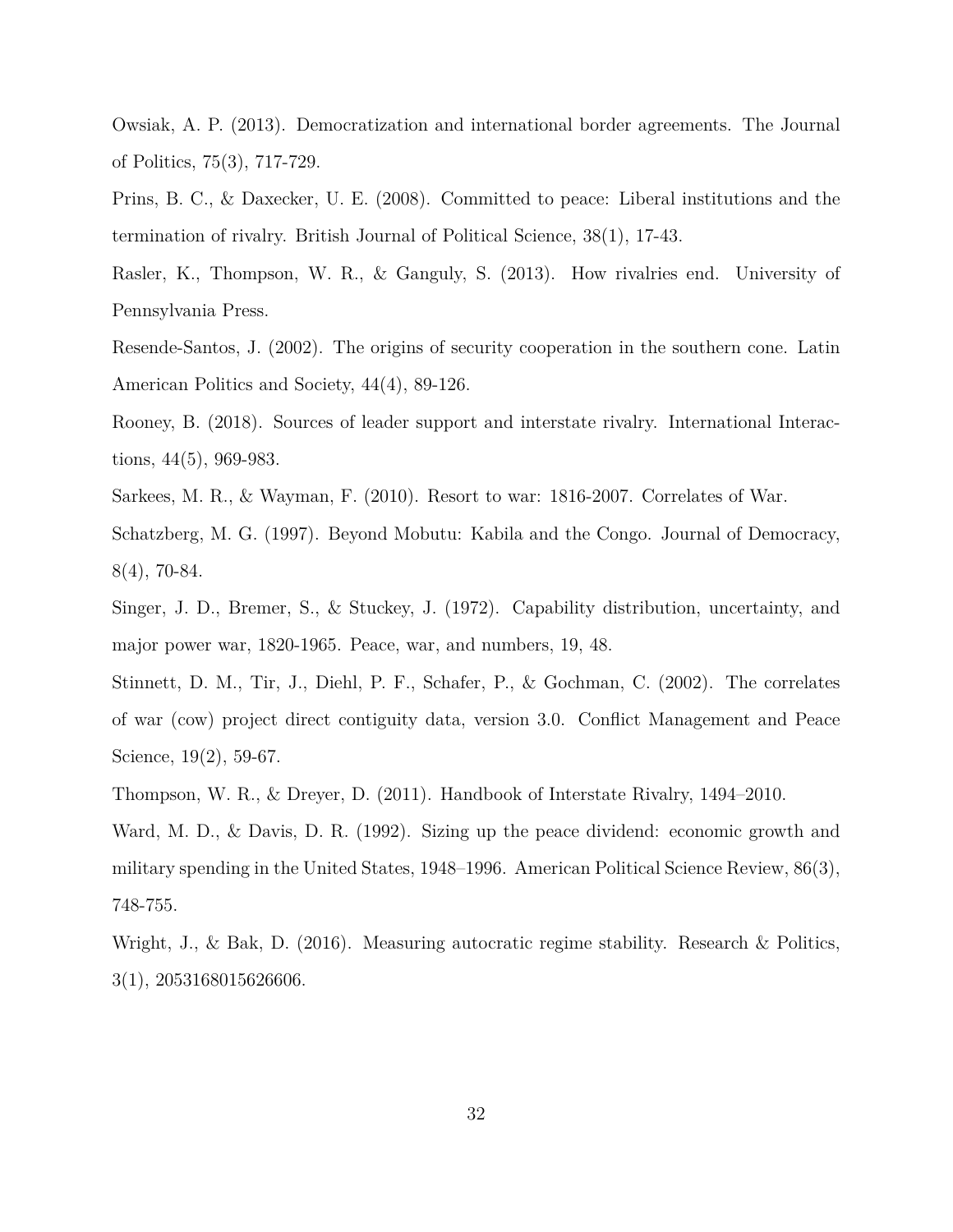**Main Tables and Figures**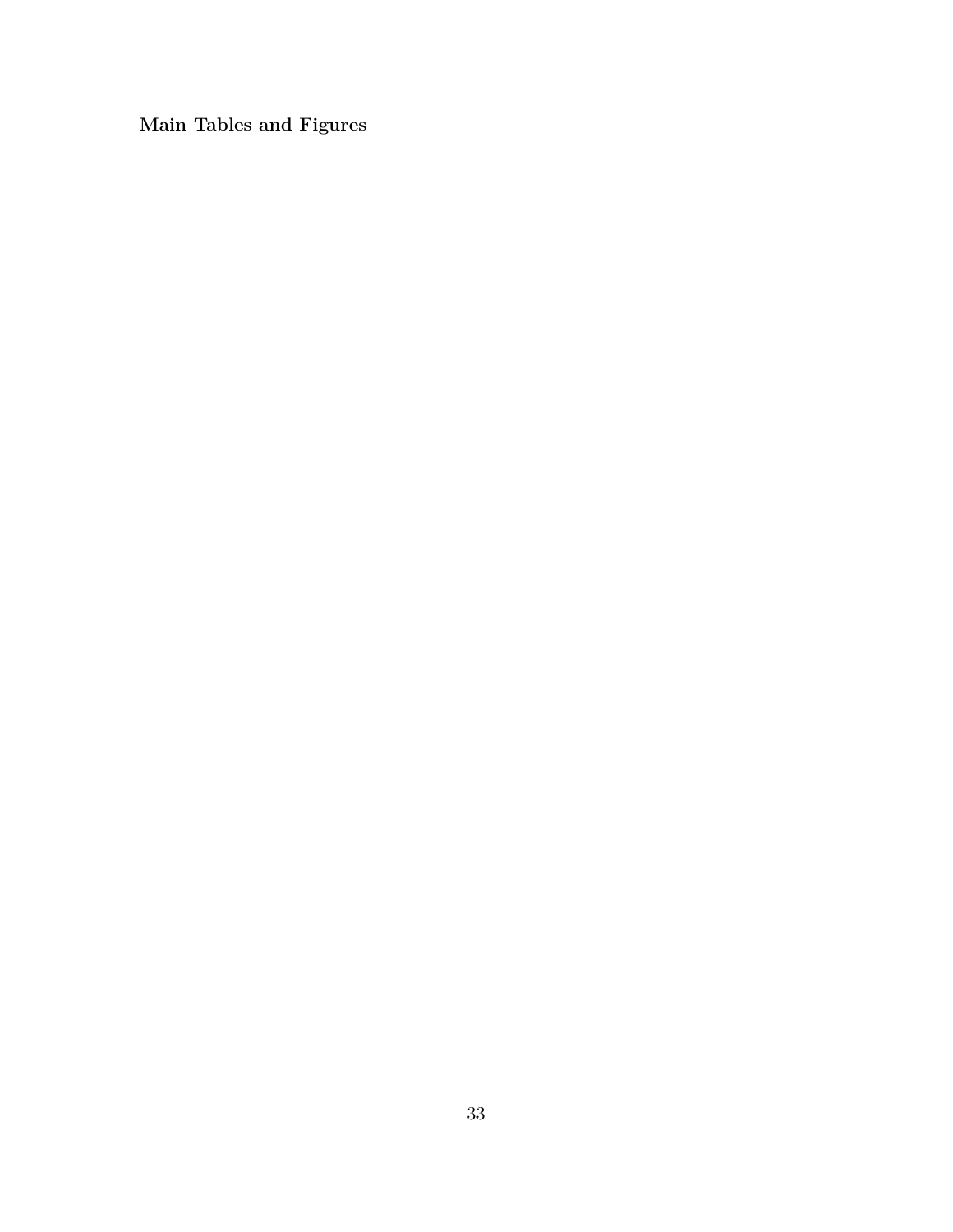|                                           | (1)          | $\overline{(2)}$ | $\overline{(3)}$ | (4)          | $\overline{(5)}$ | $\overline{(6)}$ |
|-------------------------------------------|--------------|------------------|------------------|--------------|------------------|------------------|
|                                           | Hazard Ratio | Hazard Ratio     | Hazard Ratio     | Hazard Ratio | Hazard Ratio     | Hazard Ratio     |
|                                           | b/sec        | b/sec            | b/sec            | b/sec        | b/sec            | $b$ /se          |
| Regime Change                             |              |                  | $5.0886***$      | $5.4416***$  | $3.9512***$      | 5.5935***        |
|                                           |              |                  | 1.5484           | 1.7063       | 1.4440           | 1.7785           |
| Regime Change $\times$ SOLS Change        |              |                  |                  |              | 5.7286***        |                  |
|                                           |              |                  |                  |              | 1.7131           |                  |
| Regime Change $\times$ Irregular Turnover |              |                  |                  |              |                  | $4.8502***$      |
|                                           |              |                  |                  |              |                  | 1.6405           |
| SOLS Change                               | $2.0026**$   |                  | 1.0507           |              | 0.7862           |                  |
|                                           | 0.5044       |                  | 0.2852           |              | 0.3500           |                  |
| Irregular Turnover                        |              | 2.1167*          |                  | 0.9126       |                  | 1.0300           |
|                                           |              | 0.6757           |                  | 0.3133       |                  | 0.7013           |
| Civil War                                 | 1.3360       | 1.3510           | 1.3225           | 1.3374       | 1.3011           | 1.3443           |
|                                           | 0.3173       | 0.3238           | 0.3224           | 0.3318       | 0.3168           | 0.3301           |
| Foreign Imposition                        | 7.2404***    | 7.0705***        | 2.7187**         | $2.6643**$   | $2.8659**$       | $2.6477**$       |
|                                           | 2.2781       | 2.4241           | 0.9929           | 0.9796       | 1.0286           | 0.9773           |
| Joint IGO Membership                      | $1.0519+$    | 1.0445           | 1.0405           | 1.0395       | 1.0368           | 1.0394           |
|                                           | 0.0292       | 0.0292           | 0.0303           | 0.0302       | 0.0309           | 0.0302           |
| Joint IGO $X$ Log(t)                      | 0.9899       | 0.9924           | 0.9930           | 0.9932       | 0.9942           | 0.9932           |
|                                           | 0.0079       | 0.0079           | 0.0082           | 0.0082       | 0.0085           | 0.0082           |
| Capability Disparity                      | 966.1865**   | 1719.6770**      | $491.6583**$     | 494.9880**   | 528.7628**       | $507.0574**$     |
|                                           | 2278.6763    | 3987.2079        | 1136.8829        | 1141.0845    | 1220.4872        | 1172.8447        |
| Cap. Ratio $X Log(t)$                     | $0.1225**$   | $0.1047***$      | $0.1385**$       | $0.1378**$   | $0.1346**$       | $0.1365**$       |
|                                           | 0.0832       | 0.0706           | 0.0918           | 0.0908       | 0.0895           | 0.0905           |
| Decisive War                              | 45.2897**    | 41.3970**        | 33.8920**        | 33.5844**    | 36.7915**        | 32.7807*         |
|                                           | 55.2390      | 51.2703          | 45.9176          | 45.7797      | 50.0895          | 45.5090          |
| Decisive War $X$ Log(t)                   | $0.4689*$    | $0.4914*$        | $0.4599*$        | $0.4583*$    | $0.4532*$        | $0.4609*$        |
|                                           | 0.1520       | 0.1629           | 0.1689           | 0.1701       | 0.1670           | 0.1742           |
| Contiguity                                | 0.3898       | 0.3257           | 0.3753           | 0.3742       | 0.3834           | 0.3697           |
|                                           | 0.5720       | 0.4579           | 0.5564           | 0.5541       | 0.5694           | 0.5511           |
| Contiguity X Log(t)                       | 1.3756       | 1.4484           | 1.3703           | 1.3703       | 1.3513           | 1.3758           |
|                                           | 0.5602       | 0.5683           | 0.5623           | 0.5628       | 0.5611           | 0.5692           |
| Systemic Shock                            | 17.7384**    | 16.8974*         | 14.0887**        | 13.7274**    | 15.2979**        | 13.7113**        |
|                                           | 19.2812      | 18.6343          | 14.4496          | 13.9354      | 15.5080          | 13.8867          |
| Systemic Shock $X Log(t)$                 | $0.4432**$   | $0.4447**$       | $0.4643**$       | $0.4680**$   | $0.4571**$       | $0.4678**$       |
|                                           | 0.1356       | 0.1382           | 0.1343           | 0.1339       | 0.1311           | 0.1336           |
| coldwar                                   | 0.4099       | 0.3493           | 0.3121           | 0.3145       | 0.3337           | 0.3125           |
|                                           | 0.3908       | 0.3367           | 0.2954           | 0.2935       | 0.3129           | 0.2905           |
| Cold War $X Log(t)$                       | 1.3136       | 1.3442           | 1.3633           | 1.3607       | 1.3300           | 1.3638           |
|                                           | 0.3829       | 0.3958           | 0.3963           | 0.3910       | 0.3827           | 0.3917           |
| Observations                              | 3907         | 3907             | 3907             | 3907         | 3907             | 3907             |

# Table 1: Cox Regression with Non-Proportional Hazards: Rivalry Termination 1919-2010

Exponentiated coefficients

Rivalry-clustered standard errors

 $+p < 0.10, \, {}^*p < 0.05, \, {}^{**}p < 0.01, \, {}^{***}p < 0.001$  in two-tailed test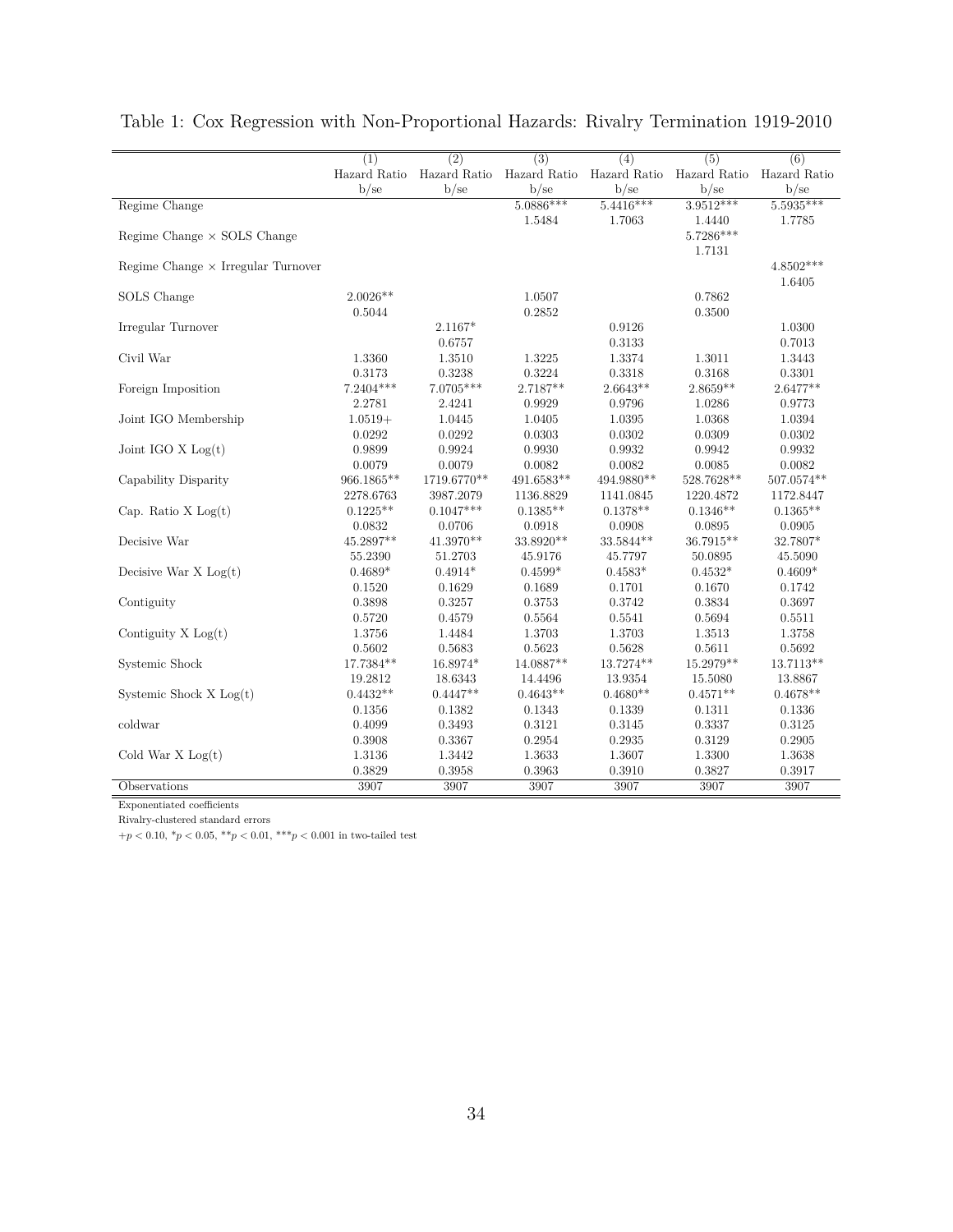

Figure 1: Kaplan-Meier Survival Functions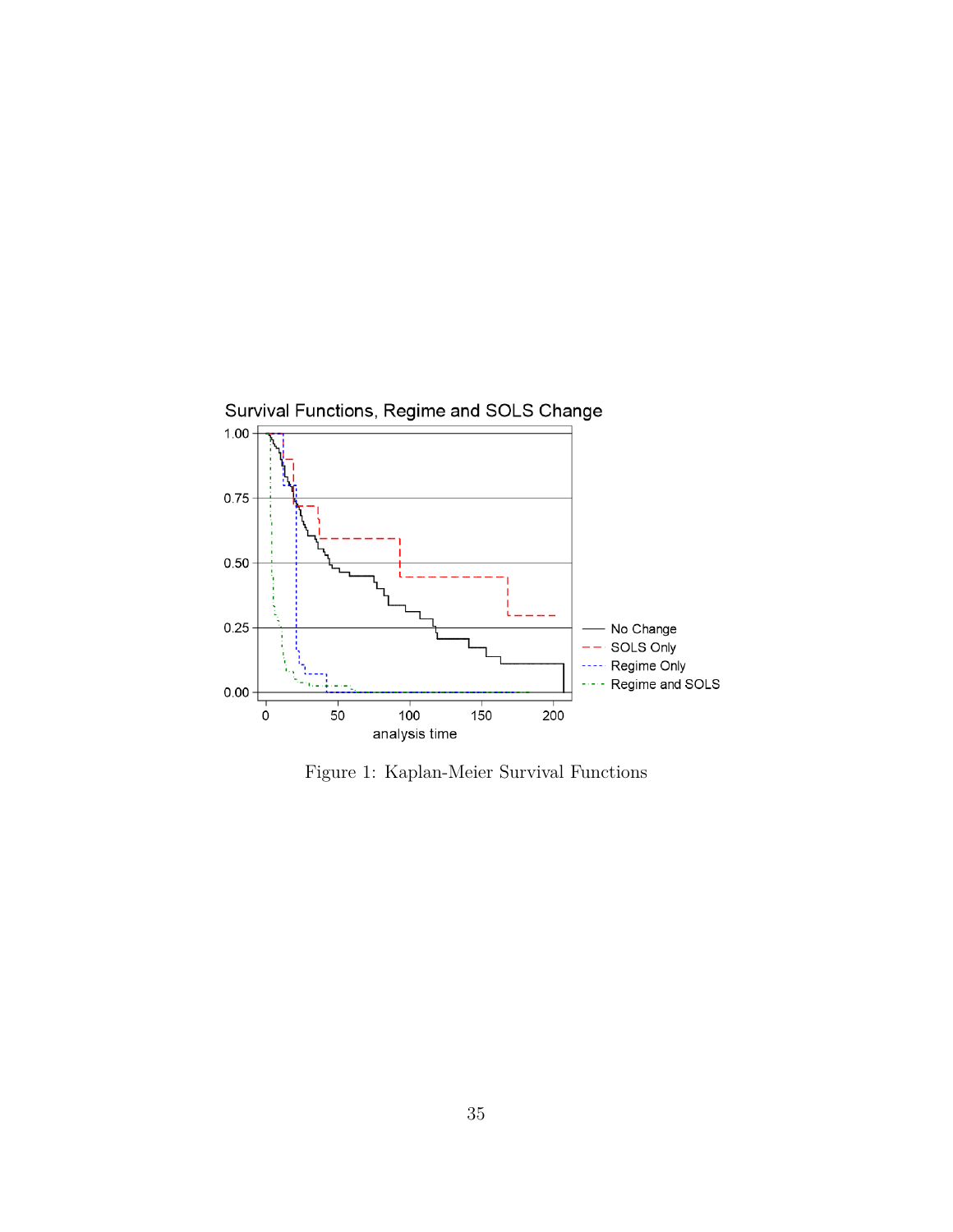|                           | (Positional Rivalry) | (Spatial Rivalry) | (Ideological Rivalry) |
|---------------------------|----------------------|-------------------|-----------------------|
|                           | Hazard Ratio         | Hazard Ratio      | Hazard Ratio          |
|                           | $\exp(\text{se})$    | $\exp(\text{se})$ | $\exp(\text{se})$     |
| Regime Change             | $4.4161***$          | $3.6795***$       | $10.6029***$          |
|                           | 1.9928               | 1.1905            | 5.3199                |
| Civil War                 | 0.9435               | 0.9373            | 1.5021                |
|                           | 0.3893               | 0.2940            | 0.6039                |
| Foreign Imposition        | $4.3842*$            | 5.4992**          | $7.5166*$             |
|                           | 2.6000               | 2.8579            | 7.2425                |
| Joint IGO Membership      | $1.0943*$            | $1.0673+$         | 1.0675                |
|                           | 0.0441               | 0.0357            | 0.0782                |
| Joint IGO $X$ Logt $(t)$  | $0.9779*$            | $0.9838+$         | 0.9870                |
|                           | 0.0104               | 0.0094            | 0.0247                |
| Capability Disparity      | 14168.9100*          | $139.3651+$       | 85.5038               |
|                           | 56147.8685           | 410.1277          | 457.6308              |
| Cap. Ratio $X Log(t)$     | $0.0602*$            | $0.1872*$         | 0.2118                |
|                           | 0.0724               | 0.1552            | 0.3889                |
| Decisive War              | 1.1373               | 152.8962***       | 1636.1516*            |
|                           | 1.9079               | 213.7825          | 4899.6790             |
| Decisive War $X$ Log(t)   | 1.1038               | $0.3411**$        | $0.0994+$             |
|                           | 0.5106               | 0.1287            | 0.1246                |
| Contiguity                | $0.0202+$            | 35.8257           | 1.8833                |
|                           | 0.0407               | 130.8663          | 4.1258                |
| Contiguity $X Log(t)$     | $3.0793+$            | 0.4332            | 0.4067                |
|                           | 1.8128               | 0.3862            | 0.3012                |
| Systemic Shock            | 92.4151*             | 10.9590*          | 9.5345                |
|                           | 178.3135             | 13.2065           | 13.1690               |
| Systemic Shock $X Log(t)$ | $0.3113*$            | $0.4745*$         | 0.7181                |
|                           | 0.1627               | 0.1539            | 0.3362                |
| coldwar                   | 0.4700               | $0.0462*$         | 1.6216                |
|                           | 0.6887               | 0.0713            | 2.6155                |
| Cold War $X$ Log $(t)$    | 1.3963               | $2.2518+$         | 1.0436                |
|                           | 0.6322               | 0.9824            | 0.5964                |
| Observations              | 2152                 | 2724              | 1324                  |

Table 2: Cox Regression: Regime-Change and Rivalry Termination by Type 1919-2010

Exponentiated coefficients

Rivalry-clustered standard errors

 $+p < 0.10, \, {}^*p < 0.05, \, {}^{**}p < 0.01, \, {}^{***}p < 0.001$  in two-tailed test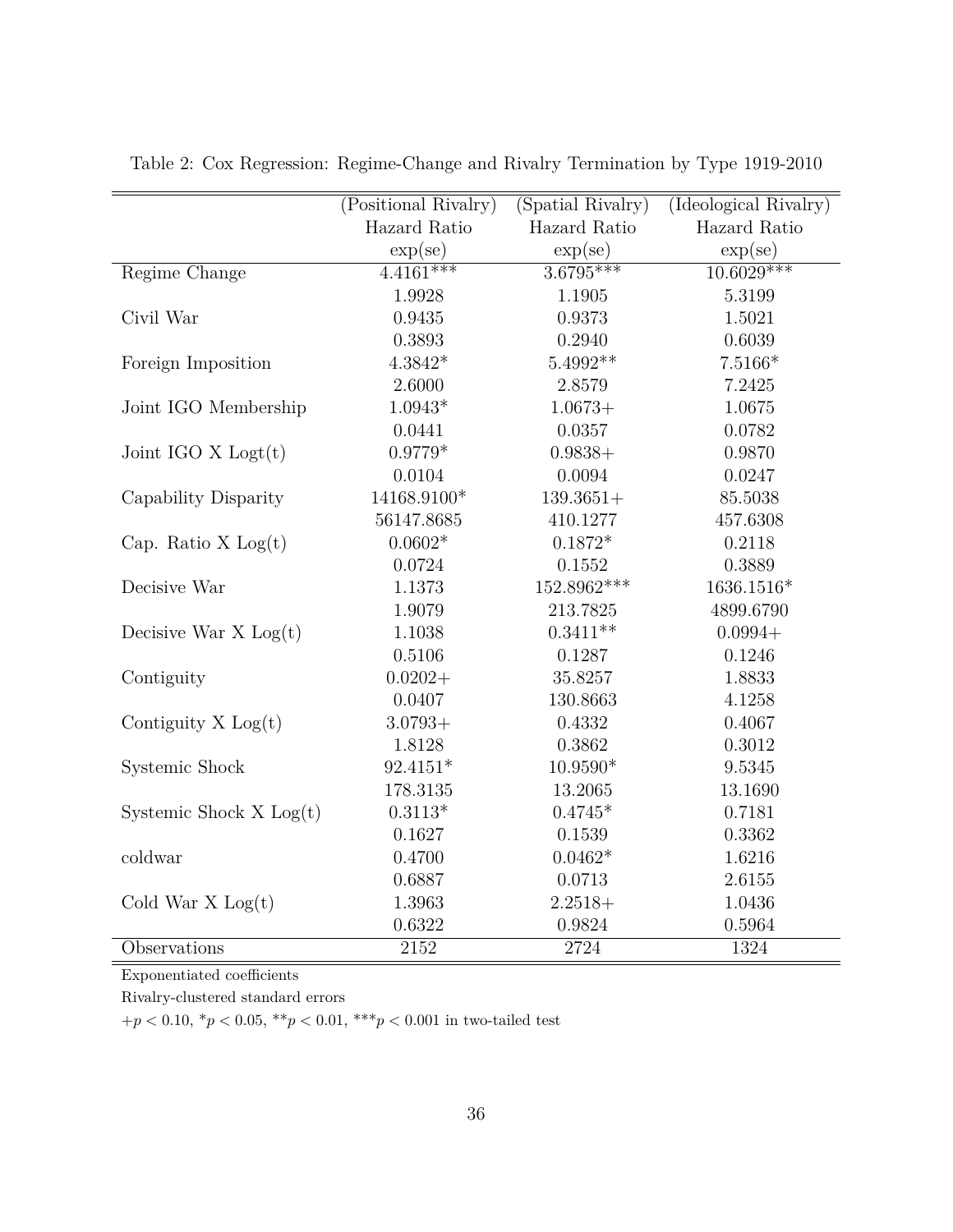|                             | Hazard Ratio      |
|-----------------------------|-------------------|
|                             | $\exp(\text{se})$ |
| Transition Autoc. to Autoc. | $3.1409*$         |
|                             | 1.5973            |
| Transition to Autoc.        | $4.6417**$        |
|                             | 2.4035            |
| Transition to Democ.        | $10.4904***$      |
|                             | 3.7643            |
| Civil War                   | 1.2163            |
|                             | 0.2988            |
| Foreign Imposition          | 1.2871            |
|                             | 0.6238            |
| Joint IGO Membership        | 1.0463            |
|                             | 0.0304            |
| Joint IGO $X$ Log(t)        | 0.9922            |
|                             | 0.0083            |
| Capability Disparity        | 363.3324 **       |
|                             | 819.7241          |
| Cap. Ratio $X$ Log $(t)$    | $0.1563**$        |
|                             | 0.1001            |
| Decisive War                | 28.8743*          |
|                             | 37.8203           |
| Decisive War $X$ Log $(t)$  | $0.4823*$         |
|                             | 0.1696            |
| Contiguity                  | 0.4956            |
|                             | 0.7247            |
| Contiguity $X Log(t)$       | 1.2639            |
|                             | 0.5078            |
| Systemic Shock              | 14.9631*          |
|                             | 15.9876           |
| Systemic Shock $X Log(t)$   | $0.4641*$         |
|                             | 0.1401            |
| coldwar                     | 0.3615            |
|                             | 0.3421            |
| Cold War $X Log(t)$         | 1.3528            |
|                             | 0.3948            |
| Observations                | 3907              |

Table 3: Cox Regression: Regime-Change Type and Rivalry Termination 1919-2010

Exponentiated coefficients

Rivalry-clustered standard errors

 $+$   $p < 0.10, \, {}^*p < 0.05, \, {}^*{}^*p < 0.01, \, {}^*{}^*{}^p < 0.001$  in two-tailed test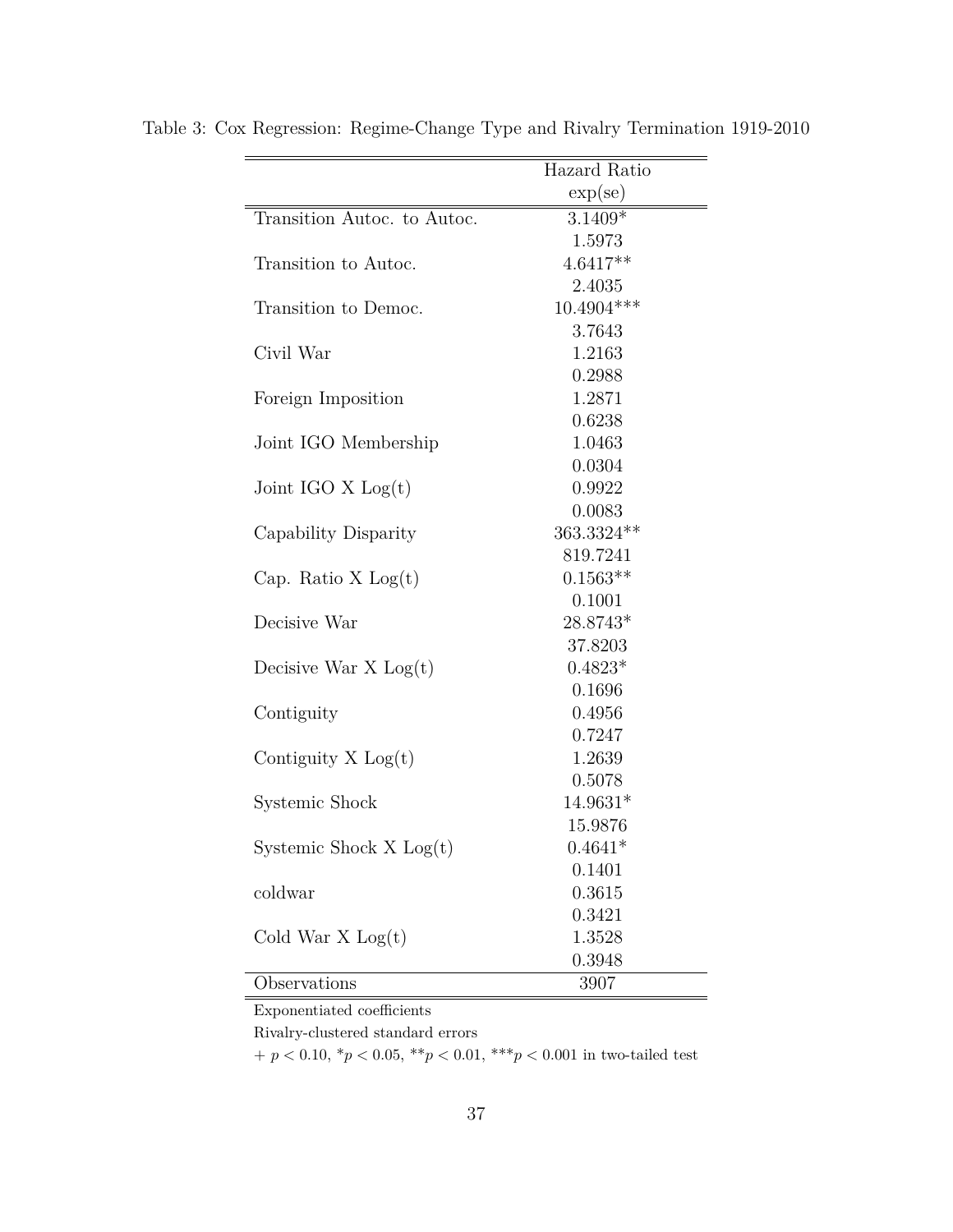Appendix A: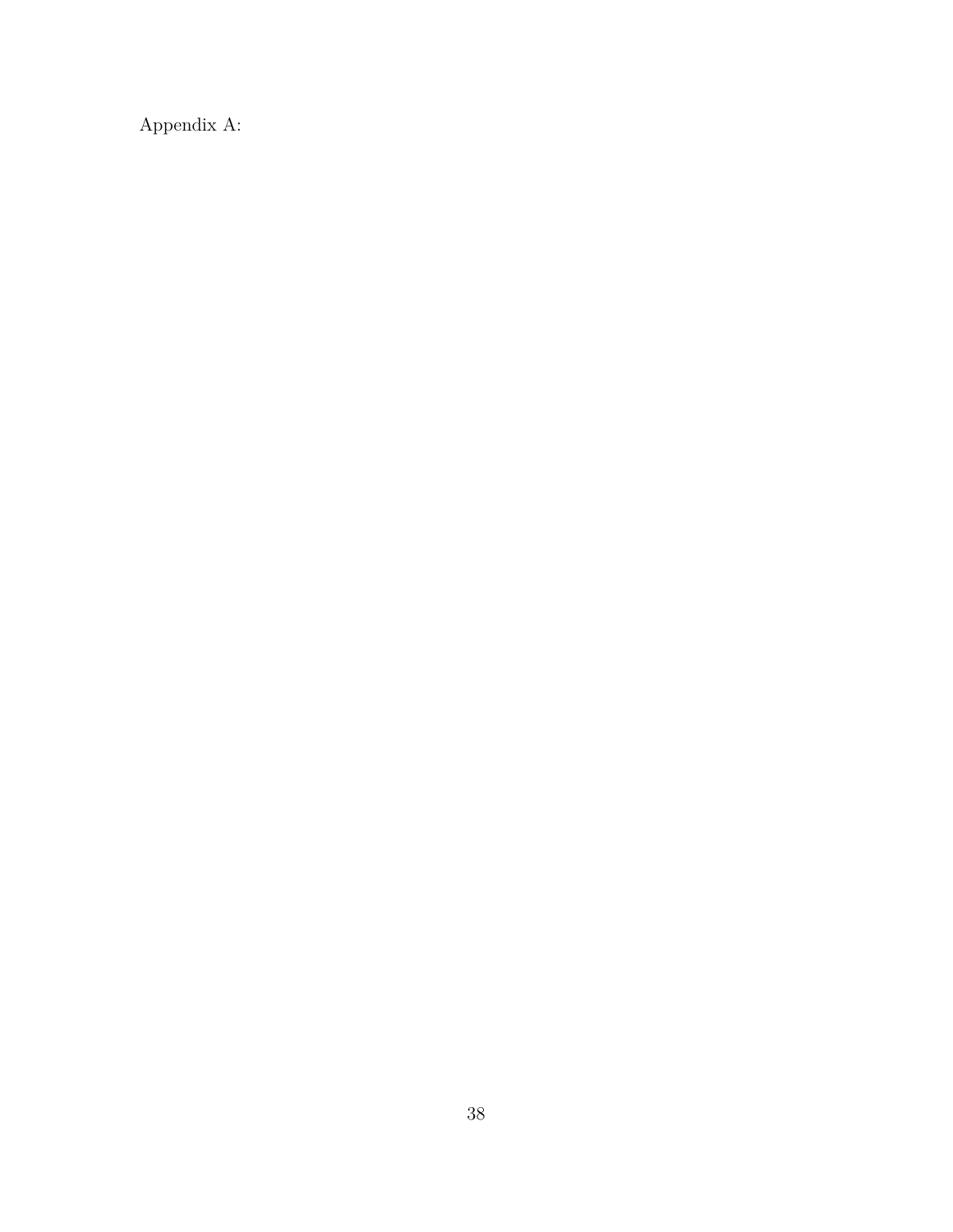|                                                                                                                                                                  |                                                                                                              |                                                                                                                                       |                                                                                                                                                                     |                                                                                                               | Regime Change SOLS Change Civil War Foreign Imposition Capability Disparity Decisive War Contiguity Systemic Shock Cold War Joint IGO |                                                                                                                                                                                                                                                                                                                                                                  |                                                                                                                                                                                     |                                                                                                                                                                                                                                                                                                                                                                                 |                                                                                                             |                                                                                                                                                                     |
|------------------------------------------------------------------------------------------------------------------------------------------------------------------|--------------------------------------------------------------------------------------------------------------|---------------------------------------------------------------------------------------------------------------------------------------|---------------------------------------------------------------------------------------------------------------------------------------------------------------------|---------------------------------------------------------------------------------------------------------------|---------------------------------------------------------------------------------------------------------------------------------------|------------------------------------------------------------------------------------------------------------------------------------------------------------------------------------------------------------------------------------------------------------------------------------------------------------------------------------------------------------------|-------------------------------------------------------------------------------------------------------------------------------------------------------------------------------------|---------------------------------------------------------------------------------------------------------------------------------------------------------------------------------------------------------------------------------------------------------------------------------------------------------------------------------------------------------------------------------|-------------------------------------------------------------------------------------------------------------|---------------------------------------------------------------------------------------------------------------------------------------------------------------------|
|                                                                                                                                                                  | $\frac{\text{b/p}}{\text{0.9395}}$                                                                           |                                                                                                                                       |                                                                                                                                                                     |                                                                                                               | $\frac{\log 1}{\log 1}$                                                                                                               | $rac{b/p}{0.4015}$                                                                                                                                                                                                                                                                                                                                               | $rac{b/p}{0.6228}$                                                                                                                                                                  |                                                                                                                                                                                                                                                                                                                                                                                 | $\frac{b/p}{1.7570}$                                                                                        |                                                                                                                                                                     |
| Interaction                                                                                                                                                      |                                                                                                              |                                                                                                                                       |                                                                                                                                                                     |                                                                                                               |                                                                                                                                       |                                                                                                                                                                                                                                                                                                                                                                  |                                                                                                                                                                                     |                                                                                                                                                                                                                                                                                                                                                                                 |                                                                                                             | 0.9878                                                                                                                                                              |
|                                                                                                                                                                  |                                                                                                              |                                                                                                                                       |                                                                                                                                                                     |                                                                                                               | $0.0000\,$                                                                                                                            |                                                                                                                                                                                                                                                                                                                                                                  |                                                                                                                                                                                     |                                                                                                                                                                                                                                                                                                                                                                                 |                                                                                                             | 0.0504                                                                                                                                                              |
| Regime Change                                                                                                                                                    |                                                                                                              |                                                                                                                                       |                                                                                                                                                                     |                                                                                                               | $0.1891***$                                                                                                                           |                                                                                                                                                                                                                                                                                                                                                                  |                                                                                                                                                                                     |                                                                                                                                                                                                                                                                                                                                                                                 | $.3534***$                                                                                                  |                                                                                                                                                                     |
|                                                                                                                                                                  |                                                                                                              |                                                                                                                                       |                                                                                                                                                                     | $\begin{array}{c}\n\mathbf{b}/\mathbf{p} \\ 1.1337 \\ 0.7791 \\ 0.0012***\n\end{array}$                       | $0.0000\,$                                                                                                                            |                                                                                                                                                                                                                                                                                                                                                                  |                                                                                                                                                                                     |                                                                                                                                                                                                                                                                                                                                                                                 |                                                                                                             |                                                                                                                                                                     |
| SOLS Change                                                                                                                                                      |                                                                                                              |                                                                                                                                       |                                                                                                                                                                     | 0.9474                                                                                                        |                                                                                                                                       |                                                                                                                                                                                                                                                                                                                                                                  |                                                                                                                                                                                     |                                                                                                                                                                                                                                                                                                                                                                                 | 0.9386                                                                                                      |                                                                                                                                                                     |
|                                                                                                                                                                  |                                                                                                              |                                                                                                                                       |                                                                                                                                                                     |                                                                                                               |                                                                                                                                       |                                                                                                                                                                                                                                                                                                                                                                  |                                                                                                                                                                                     |                                                                                                                                                                                                                                                                                                                                                                                 |                                                                                                             |                                                                                                                                                                     |
| Civil War                                                                                                                                                        |                                                                                                              | $\begin{array}{l} b/p \\ 0.7004 \\ 0.1066 \\ 0.10068 \\ 0.0000 \\ 0.0000 \\ 1.1516 \\ 0.1292 \\ 1.492^{***} \\ 0.1292 \\ \end{array}$ | $\begin{array}{l} b/p \\ 0.8502 \\ 0.5076 \\ 0.5074^{***} \\ 0.0000 \\ 0.0000 \\ 0.3614 \\ 0.3874 \\ 0.3158 \\ 0.2434 \\ 0.2434 \\ 0.2434 \\ 0.2434 \\ \end{array}$ | $\begin{array}{c} 0.8483 \\ 1.4977 \end{array}$                                                               |                                                                                                                                       | $\begin{array}{l} \text{0019}^{\text{***}} \ \text{00000} \ \text{00000} \ \text{00000} \ \text{00000} \ \text{00000} \ \text{00000} \ \text{0000} \ \text{0000} \ \text{0000} \ \text{1000} \ \text{0000} \ \text{0000} \ \text{0000} \ \text{0000} \ \text{0000} \ \text{0000} \ \text{0000} \ \text{0000} \ \text{0000} \ \text{0000} \ \text{0000} \ \text{$ |                                                                                                                                                                                     |                                                                                                                                                                                                                                                                                                                                                                                 | $\begin{array}{c} 0.8138 \\ 1.52534 \\ 0.0970 \\ \textbf{0.1899}^{***} \end{array}$                         |                                                                                                                                                                     |
|                                                                                                                                                                  |                                                                                                              |                                                                                                                                       |                                                                                                                                                                     |                                                                                                               |                                                                                                                                       |                                                                                                                                                                                                                                                                                                                                                                  |                                                                                                                                                                                     |                                                                                                                                                                                                                                                                                                                                                                                 |                                                                                                             |                                                                                                                                                                     |
| Foreign Imposition                                                                                                                                               | $\begin{array}{l} 7.3965* \\ 0.0173 \\ 0.9291 \\ 0.7843 \\ 1.4843 \\ 0.1176 \\ 0.1176 \\ 0.1176 \end{array}$ |                                                                                                                                       |                                                                                                                                                                     | $\begin{array}{r} 0.1139 \\ 2.4087 \\ 0.5409 \\ 1.6695 \\ 1.6695 \\ 0.5296 \\ 2.4842^* \\ 2.0241 \end{array}$ | $\begin{array}{l} 0.9827 \\ 0.9487 \\ 1.3942 \\ 0.1833 \\ 2.8727^{**} \\ 0.0020 \\ 0.0020 \\ \end{array}$                             | $\begin{array}{c} 0.0891 \\ 3.0838^{*} \\ 0.0016 \\ 1.5440 \\ 0.5936 \\ 0.5936 \\ \end{array}$                                                                                                                                                                                                                                                                   | $\begin{array}{l} .6991^{***} \\ 0.0000 \\ 0.9654 \\ 0.8967 \\ 1.3867 \\ 0.1964 \\ 0.1964 \\ 0.1963^{***} \\ 0.002 \\ 0.002 \\ 0.7395 \\ 2.3731^{**} \\ 2.3731^{**} \\ \end{array}$ | $\begin{array}{l} \begin{array}{l} b/\mathrm{p} \\ \textbf{0.3956} \\ \textbf{0.3956} \\ \textbf{0.0000} \\ \textbf{0.0000} \\ \textbf{0.0000} \\ \textbf{1.0769} \\ \textbf{0.5698} \\ \textbf{0.0001} \\ \textbf{0.7699} \\ \textbf{0.0004} \\ \textbf{0.0004} \\ \textbf{0.0004} \\ \textbf{0.0005} \\ \textbf{0.0004} \\ \textbf{0.0005} \\ \textbf{0.0007} \\ \textbf{0.0$ |                                                                                                             | $\begin{array}{l} 8322^{**} \\ 0.0000 \\ 0.9701 \\ 0.9108 \\ 1.4586 \\ 0.1360 \\ 0.0002 \\ 1.5463 \\ 0.0002 \\ 1.5483 \\ 0.0231 \\ 0.0033 \\ 0.0033 \\ \end{array}$ |
|                                                                                                                                                                  | $\begin{array}{c} 0.0003 \\ 1.6355 \\ 0.5456 \\ 2.4557^{*} \\ 0.0232 \end{array}$                            |                                                                                                                                       |                                                                                                                                                                     |                                                                                                               |                                                                                                                                       |                                                                                                                                                                                                                                                                                                                                                                  |                                                                                                                                                                                     |                                                                                                                                                                                                                                                                                                                                                                                 |                                                                                                             |                                                                                                                                                                     |
| Capability Disparity                                                                                                                                             |                                                                                                              |                                                                                                                                       |                                                                                                                                                                     |                                                                                                               |                                                                                                                                       |                                                                                                                                                                                                                                                                                                                                                                  |                                                                                                                                                                                     |                                                                                                                                                                                                                                                                                                                                                                                 |                                                                                                             |                                                                                                                                                                     |
|                                                                                                                                                                  |                                                                                                              |                                                                                                                                       |                                                                                                                                                                     |                                                                                                               |                                                                                                                                       |                                                                                                                                                                                                                                                                                                                                                                  |                                                                                                                                                                                     |                                                                                                                                                                                                                                                                                                                                                                                 |                                                                                                             |                                                                                                                                                                     |
| Decisive War                                                                                                                                                     |                                                                                                              |                                                                                                                                       |                                                                                                                                                                     |                                                                                                               | $\begin{array}{c} 0.0000 \\ 2.6314** \\ 0.0061 \end{array}$                                                                           |                                                                                                                                                                                                                                                                                                                                                                  |                                                                                                                                                                                     |                                                                                                                                                                                                                                                                                                                                                                                 |                                                                                                             |                                                                                                                                                                     |
|                                                                                                                                                                  |                                                                                                              |                                                                                                                                       |                                                                                                                                                                     |                                                                                                               |                                                                                                                                       |                                                                                                                                                                                                                                                                                                                                                                  |                                                                                                                                                                                     |                                                                                                                                                                                                                                                                                                                                                                                 |                                                                                                             |                                                                                                                                                                     |
| Joint IGO Membership                                                                                                                                             | $.0288***$                                                                                                   | $\begin{array}{c} 0.0003 \\ 1.5553 \\ 0.5892 \\ 2.4464^{*} \\ 0.0231 \\ 0.0231 \\ \end{array}$                                        | $\begin{array}{c} 0.0003 \\ 1.6328 \\ 0.5457 \\ 2.4541^* \\ 0.0260 \\ 0.0287^{***} \\ 0.037^{***} \end{array}$                                                      | $.0286***$                                                                                                    | $1.0194*$                                                                                                                             | $\begin{array}{c} 0.0001 \\ .0274^{***} \\ 0.0003 \end{array}$                                                                                                                                                                                                                                                                                                   | $.0259***$<br>$0.0008$<br>$5.6246$                                                                                                                                                  |                                                                                                                                                                                                                                                                                                                                                                                 | $\begin{array}{c} 0.0009 \\ 1.6083 \\ 0.5550 \\ 2.5354^* \\ 0.0145 \\ 0.0145 \\ 0.271^{***} \\ \end{array}$ |                                                                                                                                                                     |
|                                                                                                                                                                  | 0.0001                                                                                                       | 0.0001                                                                                                                                |                                                                                                                                                                     | $0.0002$                                                                                                      | $\,0.0161\,$                                                                                                                          |                                                                                                                                                                                                                                                                                                                                                                  |                                                                                                                                                                                     |                                                                                                                                                                                                                                                                                                                                                                                 |                                                                                                             |                                                                                                                                                                     |
| $\operatorname{Contiguity}$                                                                                                                                      | 1.0764                                                                                                       |                                                                                                                                       | 1.0730                                                                                                                                                              | 1.0840                                                                                                        | 0.9958                                                                                                                                | 1.0836                                                                                                                                                                                                                                                                                                                                                           |                                                                                                                                                                                     |                                                                                                                                                                                                                                                                                                                                                                                 |                                                                                                             | $\begin{array}{c} 1.1063 \\ 0.8096 \\ 0.9773 \end{array}$                                                                                                           |
|                                                                                                                                                                  |                                                                                                              | $\begin{array}{c} 1.0516 \\ 0.9051 \\ 0.9795 \end{array}$                                                                             | 0.8682                                                                                                                                                              | $0.8487$<br>$0.9259$                                                                                          | 0.9916                                                                                                                                |                                                                                                                                                                                                                                                                                                                                                                  |                                                                                                                                                                                     |                                                                                                                                                                                                                                                                                                                                                                                 | $\begin{array}{c} 1.1023 \\ 0.8169 \\ 0.8824 \end{array}$                                                   |                                                                                                                                                                     |
| Systemic Shock                                                                                                                                                   | $0.8606$<br>$0.9334$                                                                                         |                                                                                                                                       | 0.9311                                                                                                                                                              |                                                                                                               | 1.0861                                                                                                                                | $0.8381$<br>$0.8954$                                                                                                                                                                                                                                                                                                                                             | $0.1076$<br>$1.0594$                                                                                                                                                                |                                                                                                                                                                                                                                                                                                                                                                                 |                                                                                                             |                                                                                                                                                                     |
|                                                                                                                                                                  | 0.8306                                                                                                       | 1.9487                                                                                                                                |                                                                                                                                                                     | 0.8137                                                                                                        | 0.7808                                                                                                                                | 0.7273                                                                                                                                                                                                                                                                                                                                                           | 0.8569<br>0.8449                                                                                                                                                                    | $0.0001\,$                                                                                                                                                                                                                                                                                                                                                                      | 0.697                                                                                                       | 0.9433<br>0.8890                                                                                                                                                    |
| Cold War                                                                                                                                                         | 0.8785                                                                                                       | 0.8776                                                                                                                                | 0.8270<br>0.8739<br>0.6743                                                                                                                                          | 0.8740                                                                                                        | 0.7106                                                                                                                                | 0.8461                                                                                                                                                                                                                                                                                                                                                           |                                                                                                                                                                                     | 0.9634                                                                                                                                                                                                                                                                                                                                                                          | $0.1540*$                                                                                                   |                                                                                                                                                                     |
|                                                                                                                                                                  | 0.6836                                                                                                       | 0.6778                                                                                                                                |                                                                                                                                                                     | 0.6782                                                                                                        | 0.2643                                                                                                                                | 0.5883                                                                                                                                                                                                                                                                                                                                                           | 0.6019                                                                                                                                                                              | 0.9039                                                                                                                                                                                                                                                                                                                                                                          | 0.0375                                                                                                      | 0.7092                                                                                                                                                              |
| Observations                                                                                                                                                     | 3907                                                                                                         | $\overline{\mathbb{R}}$                                                                                                               | $\frac{5}{200}$                                                                                                                                                     | $\overline{\mathbb{R}}$                                                                                       | $\overline{\mathbb{S}}$                                                                                                               | $\frac{5}{200}$                                                                                                                                                                                                                                                                                                                                                  | $\frac{5}{200}$                                                                                                                                                                     | $\frac{500}{2000}$                                                                                                                                                                                                                                                                                                                                                              | $\overline{\mathbb{R}}$                                                                                     | 3907                                                                                                                                                                |
| Bold font indicates variables that violate the proportional hazards assumption $(p < 0.05)$ .<br>Rivalry clustered standard errors<br>Exponentiated coefficients |                                                                                                              |                                                                                                                                       |                                                                                                                                                                     |                                                                                                               |                                                                                                                                       |                                                                                                                                                                                                                                                                                                                                                                  |                                                                                                                                                                                     |                                                                                                                                                                                                                                                                                                                                                                                 |                                                                                                             |                                                                                                                                                                     |
|                                                                                                                                                                  |                                                                                                              |                                                                                                                                       |                                                                                                                                                                     |                                                                                                               |                                                                                                                                       |                                                                                                                                                                                                                                                                                                                                                                  |                                                                                                                                                                                     |                                                                                                                                                                                                                                                                                                                                                                                 |                                                                                                             |                                                                                                                                                                     |

Table 4: Testing the Proportional Hazards Assumption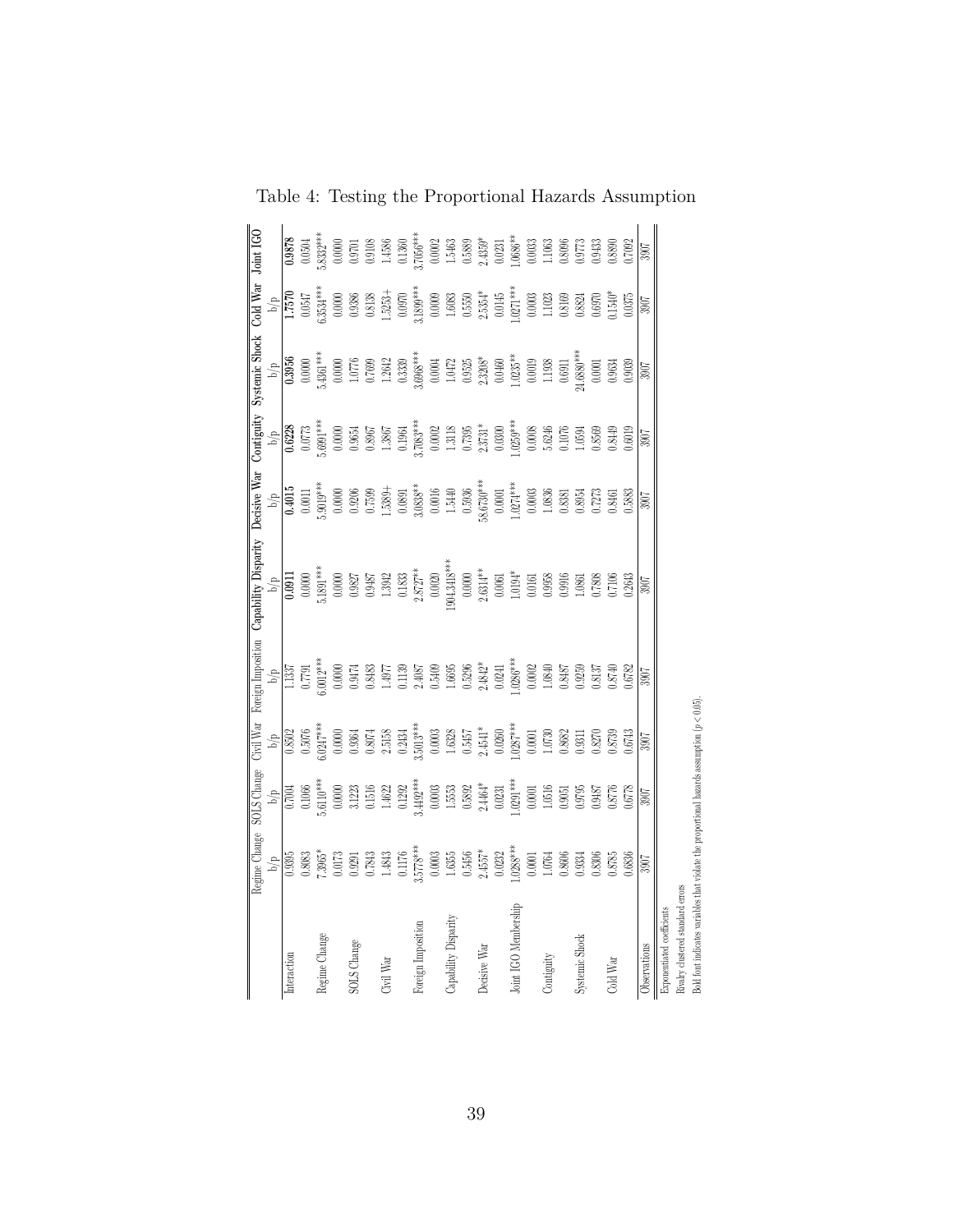|                                           | $\overline{(1)}$  | $\overline{(2)}$ | $\overline{(3)}$ | $\overline{(4)}$  |
|-------------------------------------------|-------------------|------------------|------------------|-------------------|
|                                           | Hazard Ratio      | Hazard Ratio     | Hazard Ratio     | Hazard Ratio      |
|                                           | $\exp(\text{se})$ | exp(se)          | exp(se)          | $\exp(\text{se})$ |
| Regime Change                             | $2.9666**$        | $3.4788**$       | $2.6820*$        | $3.9595***$       |
|                                           | 1.1812            | 1.5077           | 1.2586           | 1.7249            |
| Regime Change $\times$ SOLS Change        |                   |                  | $5.7549***$      |                   |
|                                           |                   |                  | 1.9841           |                   |
| Regime Change $\times$ Irregular Turnover |                   |                  |                  | 5.9926***         |
|                                           |                   |                  |                  | 2.2712            |
| SOLS Change                               | $1.9061+$         |                  | 1.7449           |                   |
|                                           | 0.6725            |                  | 0.8890           |                   |
| Irregular Turnover                        |                   | 1.8599           |                  | 2.9123            |
|                                           |                   | 0.9012           |                  | 2.1049            |
| Civil War                                 | 1.1623            | 1.0814           | 1.1499           | 1.1286            |
|                                           | 0.2964            | 0.3064           | 0.2959           | 0.3226            |
| Foreign Imposition                        | $3.1491**$        | $3.3211**$       | $3.2076**$       | $3.1532*$         |
|                                           | 1.3226            | 1.5241           | 1.3409           | 1.4447            |
| Joint IGO Membership                      | 1.0574            | 1.0597           | 1.0575           | 1.0593            |
|                                           | 0.0585            | 0.0593           | 0.0583           | 0.0598            |
| Joint IGO $X$ $Log(t)$                    | 0.9844            | 0.9842           | 0.9844           | 0.9843            |
|                                           | 0.0182            | 0.0183           | 0.0182           | 0.0184            |
| Capability Disparity                      | 62.3641           | 69.0237          | 61.3590          | 67.0825           |
|                                           | 262.3085          | 291.5962         | 257.5181         | 282.6055          |
| Cap. Ratio $X Log(t)$                     | 0.1697            | 0.1631           | 0.1718           | 0.1640            |
|                                           | 0.2537            | 0.2457           | 0.2560           | 0.2463            |
| Decisive War                              | 40081.3730***     | 35884.5207***    | 40715.8992***    | 38065.7476***     |
|                                           | 125094.5467       | 108068.0137      | 129191.0870      | 114239.3344       |
| Decisive War $X$ Log(t)                   | $0.0182**$        | $0.0193**$       | $0.0181**$       | $0.0187**$        |
|                                           | 0.0246            | 0.0244           | 0.0249           | 0.0235            |
| Contiguity                                | 0.2207            | 0.2452           | 0.2202           | 0.2320            |
|                                           | 0.2828            | 0.3046           | 0.2826           | 0.2868            |
| Contiguity $X Log(t)$                     | 1.7350            | 1.6873           | 1.7355           | 1.7128            |
|                                           | 0.8157            | 0.7742           | 0.8173           | 0.7843            |
| Systemic Shock                            | 3.9139            | 4.0659           | 4.1562           | 3.8723            |
|                                           | 5.0836            | 5.3103           | 5.6398           | 5.0833            |
| Systemic Shock $X Log(t)$                 | 0.7117            | 0.6966           | 0.6982           | 0.7064            |
|                                           | 0.3437            | 0.3364           | 0.3517           | 0.3428            |
| COld War                                  | 1.0147            | 0.9744           | 1.0551           | 0.9382            |
|                                           | 1.1350            | 1.1638           | 1.1976           | 1.1119            |
| COld War $X$ Log(t)                       | 0.7037            | 0.6982           | 0.6950           | 0.7051            |
|                                           | 0.3001            | 0.3171           | 0.3016           | 0.3189            |
| Observations                              | 1459              | 1459             | 1459             | 1459              |

Table 5: Cox Regression: Rivalry Termination 1919-2010 - Dropping all rivalries starting prior to 1919

Exponentiated coefficients

 $\equiv$ 

Rivalry-clustered standard errors

∗*p <* 0*.*05, ∗ ∗ *p <* 0*.*01, ∗ ∗ ∗*p <* 0*.*001 in two-tailed test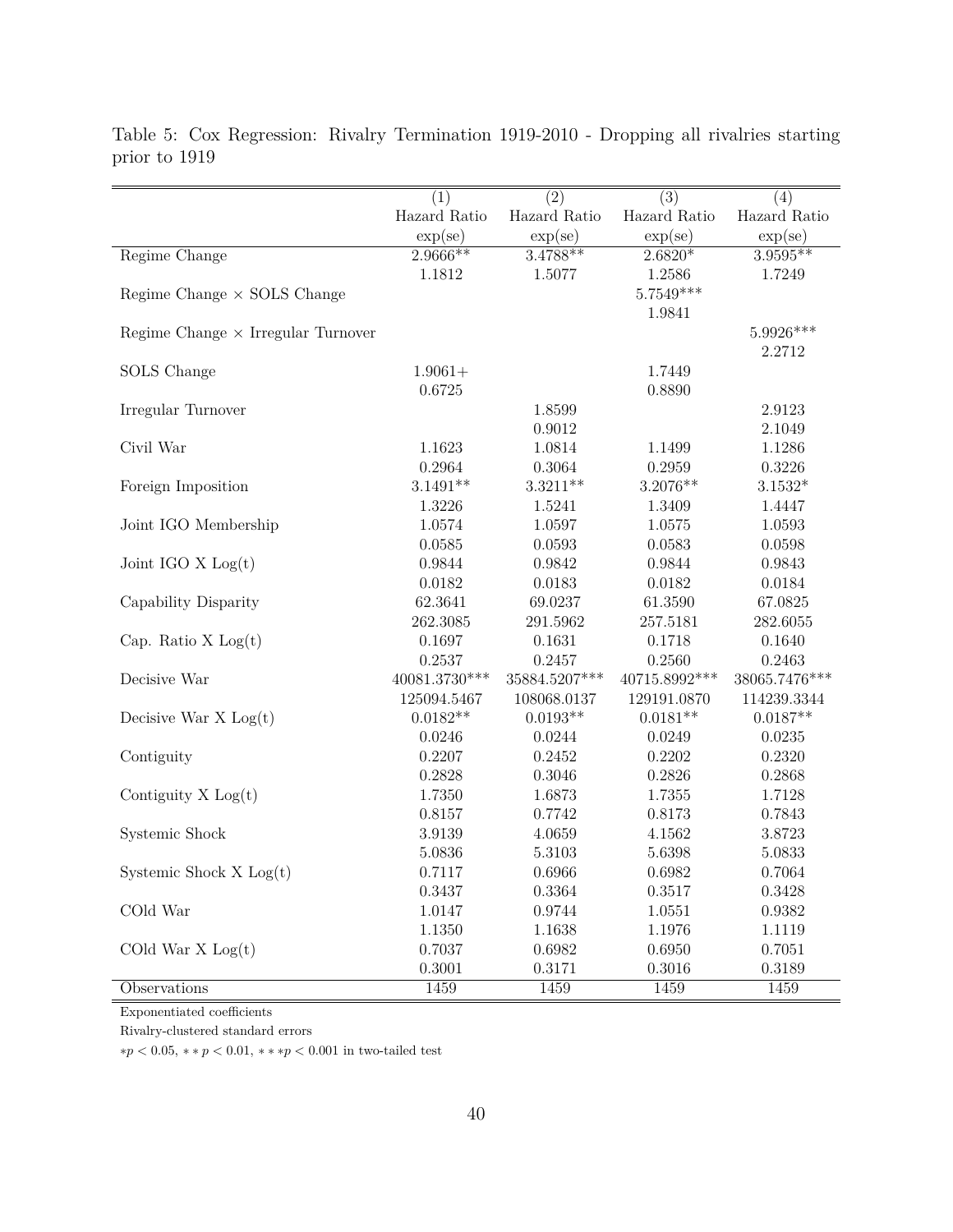|                                           | (1)               | (2)               | (3)               | (4)               |
|-------------------------------------------|-------------------|-------------------|-------------------|-------------------|
|                                           | Hazard Ratio      | Hazard Ratio      | Hazard Ratio      | Hazard Ratio      |
|                                           | $\exp(\text{se})$ | $\exp(\text{se})$ | $\exp(\text{se})$ | $\exp(\text{se})$ |
| Regime Change                             | $7.1385***$       | $8.1680***$       | $6.5080***$       | $8.4481***$       |
|                                           | 2.1440            | 2.3766            | 2.1836            | 2.4242            |
| Regime Change $\times$ SOLS Change        |                   |                   | $6.5416***$       |                   |
|                                           |                   |                   | 1.9781            |                   |
| Regime Change $\times$ Irregular Turnover |                   |                   |                   | 4.7523***         |
|                                           |                   |                   |                   | 1.7336            |
| SOLS Change                               | 0.8856            |                   | 0.7853            |                   |
|                                           | 0.2457            |                   | 0.3545            |                   |
| Irregular Turnover                        |                   | 0.6038            |                   | 0.7178            |
|                                           |                   | 0.2103            |                   | 0.5154            |
| Civil War                                 | $1.6217+$         | $1.6621*$         | $1.6060+$         | $1.6756*$         |
|                                           | 0.4091            | 0.4152            | 0.4081            | 0.4128            |
| Foreign Imposition                        | $3.0172***$       | $3.0814***$       | $3.0669***$       | $3.0809***$       |
|                                           | 0.9989            | 0.9793            | 1.0106            | 0.9772            |
| Capability Disparity                      | 1.6219            | 1.4916            | 1.6079            | 1.4932            |
|                                           | 1.2987            | 1.1946            | 1.2949            | 1.1957            |
| Joint IGO Membership                      | 1.3792            | 1.2697            | 1.4311            | 1.2509            |
|                                           | 0.6691            | 0.5921            | 0.7046            | 0.5885            |
| Decisive War                              | 1.8930            | 1.8154            | 1.8919            | 1.8185            |
|                                           | 0.7596            | 0.7091            | 0.7646            | 0.7067            |
| Contiguity                                | 1.3883            | 1.3697            | 1.3725            | 1.3767            |
|                                           | 0.5636            | 0.5416            | 0.5695            | 0.5424            |
| Systemic Shock                            | 0.7696            | 0.8004            | 0.7779            | 0.7960            |
|                                           | 0.2390            | 0.2451            | 0.2444            | 0.2418            |
| Cold War                                  | 0.7971            | 0.8351            | 0.7926            | 0.8376            |
|                                           | 0.2620            | 0.2687            | 0.2604            | 0.2716            |
| Observations                              | 3909              | 3909              | 3909              | 3909              |

# Table 6: Cox Proportional Hazards: Rivalry Termination 1919-2010

Exponentiated coefficients

Rivalry-clustered standard errors

 $^*p < 0.05,\; ^{**}p < 0.01,\; ^{***}p < 0.001$  in two-tailed test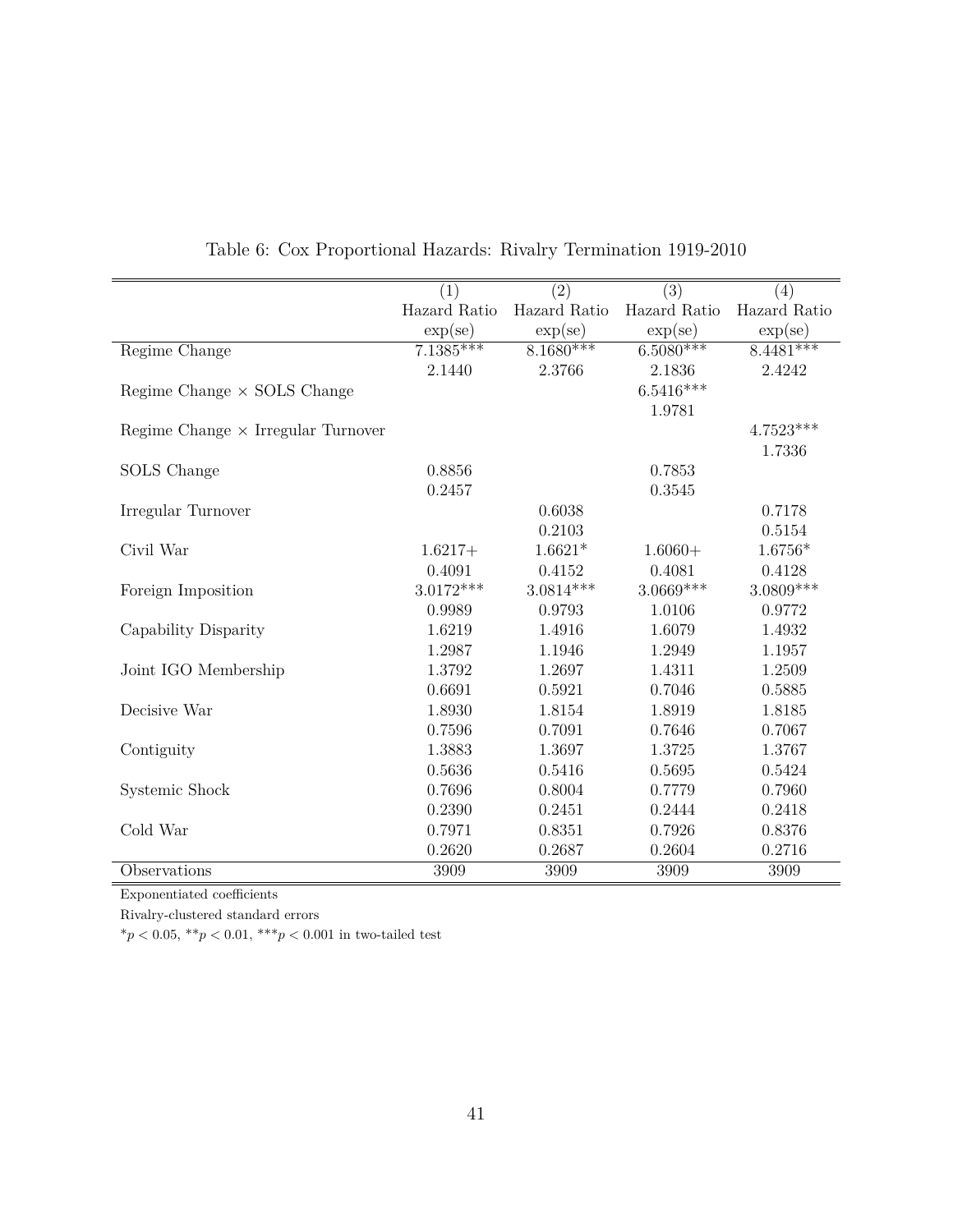| Rivalry | State A                | State $\rm{B}$                                                                       | End Year | Starting Regime Mix Preceding Regime |              | Succeeding Regime | Change State   | Ending Regime Mix |
|---------|------------------------|--------------------------------------------------------------------------------------|----------|--------------------------------------|--------------|-------------------|----------------|-------------------|
| $29\,$  | Russia                 | China                                                                                | 1949     | WL/SP                                | Warlord      | Single-Party      | China          | SP/SP             |
| $34\,$  | <b>Brazil</b>          | Argentina                                                                            | 1980     | $D/J$ unt                            | Democracy    | Junta             | Argentina      | Junt/Junt         |
| $37\,$  | Columbia               | Peru                                                                                 | 1934     | D/Pers                               | Personalist  | Military          | Peru           | D/Military        |
| 47      | El Salvador            | $\operatorname*{Honduras}% \left( \mathcal{M}\right) \equiv\operatorname*{Honduras}$ | 1993     | D/Hyb                                | Hybrid       | Democracy         | Honudras       | D/D               |
| $48\,$  | Guatemala              | Honduras                                                                             | 1933     | $D/J$ unt                            | Junta        | Personalist       | Guatemala      | D/Pers            |
| $52\,$  | Chile                  | Argentina                                                                            | 1984     | Junt/Junt                            | Junta        | Democracy         | Argentina      | $D/J$ unt         |
| $63\,$  | Japan                  | ${\rm Russia}$                                                                       | 1956     | Junt/SP                              | Junta        | Democracy         | Japan          | D/SP              |
| 64      | Greece                 | Bulgaria                                                                             | 1974     | Junt/SP                              | Junta        | Democracy         | Greece         | D/SP              |
| $66\,$  | Bulgaria               | Romania                                                                              | 1940     | Mon/Mon                              | Monarchy     | Junta             | Romania        | Mon/Junt          |
| 71      | Ethiopia               | Italy                                                                                | 1943     | Mon/Pers                             | Personalist  | Other             | Italy          | Mon/Junt          |
| $73\,$  | Bolivia                | Paraguay                                                                             | 1938     | Olig/Olig                            | Oligarchy    | Junta             | <b>Bolivia</b> | Olig/Junt         |
| 82      | Hungary                | Romania                                                                              | 1947     | Junta/SP                             | Junta        | Single-Party      | Romania        | SP/SP             |
| $89\,$  | $\rm Costa$ $\rm Rica$ | Panama                                                                               | 1941     | D/Pers                               | Personalist  | Hybrid            | Panama         | D/Hyb             |
| 120     | Thailand               | Vietnam                                                                              | 1991     | SP/SP                                | Single-Party | Junta             | Thailand       | $SP/J$ unt        |
| 126     | Russia                 | China                                                                                | 1992     | SP/SP                                | Single-Party | Personalist       | Russia         | SP/Pers           |
| 129     | Mali                   | Burkina-Faso                                                                         | 1986     | Pers/Junta                           | Junta        | Personalist       | Burkina-Faso   | Pers/Pers         |
| 131     | Ghana                  | Ivory Coast                                                                          | 1966     | SP/SP                                | Single-Party | Junta             | Ghana          | Junt/SP           |
| 132     | Ghana                  | Nigeria                                                                              | 1972     | Junt/Hyb                             | Hybrid       | Junta             | Ghana          | Junt/D            |
| 139     | Burundi                | Rwanda                                                                               | 1973     | WL/SP                                | Single-Party | Junta             | Rwanda         | WL/Junta          |
| 140     | Indonesia              | Malaysia                                                                             | 1966     | D/Pers                               | Personalist  | Junta             | Indonesia      | $D/J$ unta        |
| 142     | Sudan                  | Uganda                                                                               | 1974     | Per/Per                              | Personalist  | Personalist       | Uganda         | Pers/Pers         |
| 143     | Chad                   | Sudan                                                                                | 1975     | Per/SP                               | Single-Party | Junta             | Chad           | Per/Junta         |
| 144     | Malawi                 | Tanzania                                                                             | 1994     | Pers/SP                              | Personalist  | Democracy         | Malawi         | D/SP              |
| 149     | Rhodesia               | Zambia                                                                               | 1979     | SP/D                                 | Democracy    | Single-Party      | Rhodesia       | SP/SP             |
| $150\,$ | South Africa           | Zambia                                                                               | 1992     | SP/Olig                              | Single-Party | Hybrid            | Zambia         | Hybrid/Olig       |
| 151     | Chad                   | Libya                                                                                | 1994     | Pers/Pers                            | Personalist  | Personalist       | Chad           | Pers/Pers         |
| 160     | Libya                  | Sudan                                                                                | 1985     | Pers/Hybrid                          | Hybrid       | Democracy         | Sudan          | Pers/D            |
| 161     | Congo (DRC)            | Angola                                                                               | 1997     | SP/Hybrid                            | Hybrid       | Personalist       | Congo          | SP/Pers           |
| 163     | Cameroon               | Nigeria                                                                              | 2002     | Pers/Junta                           | Junta        | Other             | Nigeria        | Pers/Other        |
| 164     | Mozambique             | Rhodesia                                                                             | 1979     | SP/D                                 | Democracy    | Single-Party      | Rhodesia       | SP/SP             |
| 165     | Cambodia               | Vietnam                                                                              | 1979     | SP/SP                                | Single-Party | Single-Party      | Cambodia       | SP/SP             |
| 166     | Mozambique             | South Africa                                                                         | 1993     | SP/D                                 | Democracy    | Oligarchy         | South Africa   | SP/Olig           |
| 172     | South Africa           | Zimbabwe                                                                             | 1993     | SP/D                                 | Democracy    | Oligarchy         | South Africa   | SP/Olig           |
| $173\,$ | Belize                 | Guatemala                                                                            | 2000     | $D/J$ unt                            | Junta        | Democracy         | Guatemala      | D/D               |
| 177     | Kenya                  | Sudan                                                                                | 1994     | SP/D                                 | Democracy    | Personalist       | Sudan          | SP/Pers           |
| 192     | Congo (DRC)            | Rwanda                                                                               | 2009     | SP/Pers                              | Personalist  | Democracy         | Congo(DRC)     | SP/D              |
| 193     | Congo(DRC)             | Uganda                                                                               | 2009     | Pers/Pers                            | Personalist  | Democracy         | Congo (DRC)    | Pers/D            |

Table 7: Rivalries Ending Within 5 Years of Regime Change: 1919-2010

Hybrid regimes are defined as those that mix democratic and autocratic characteristics.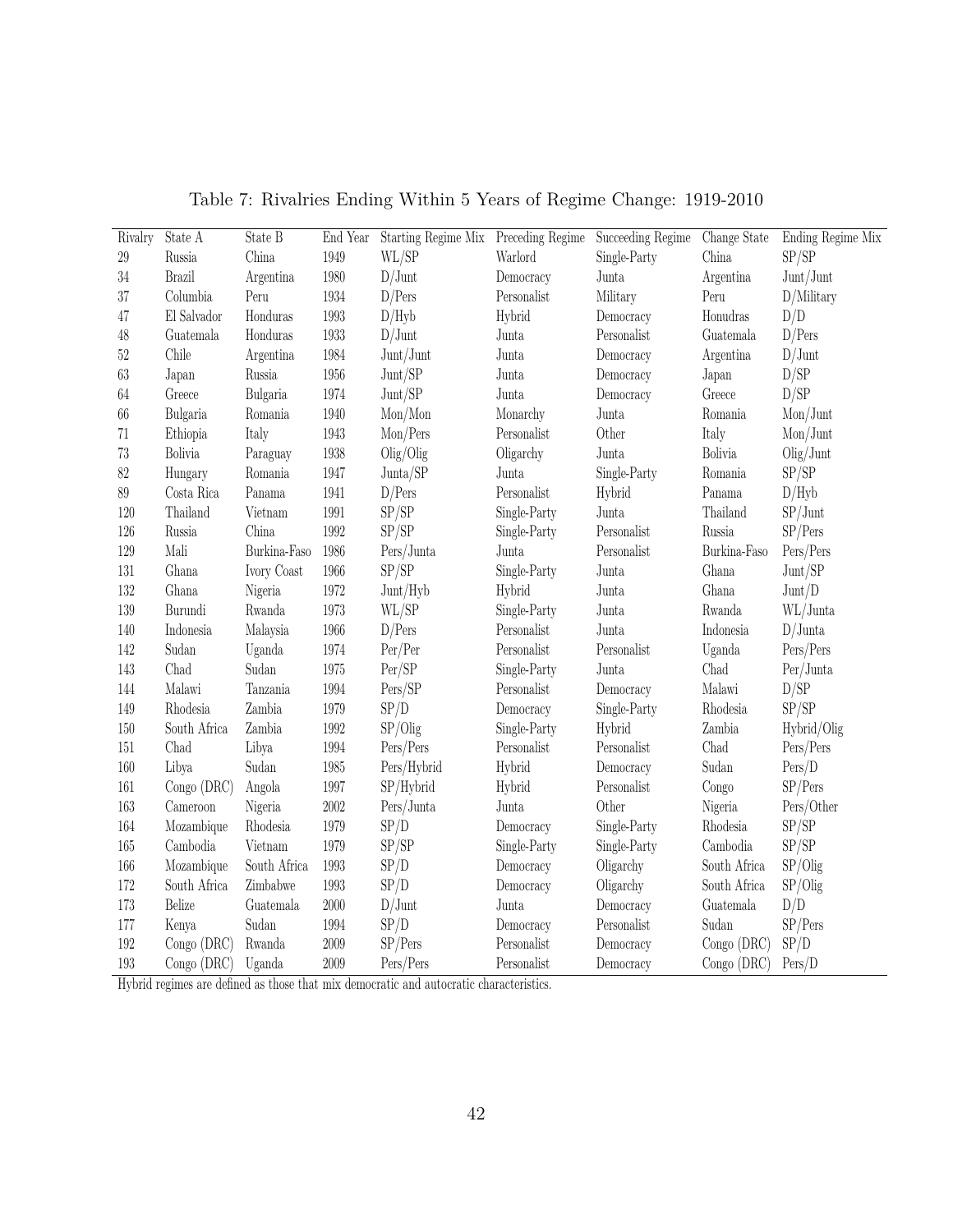|                                 | (1)        | (2)        | (3)            | (4)        |
|---------------------------------|------------|------------|----------------|------------|
|                                 | Year T     | Year T     | $2$ Years $\,$ | 3 Years    |
| Source of Leader Support Change | $2.129***$ | $2.620**$  | $2.781**$      | $3.200***$ |
|                                 | (0.590)    | (1.134)    | (1.244)        | (1.411)    |
| Regime Transition (Polity)      | $2.068**$  | $3.102**$  | $3.117**$      | $2.554*$   |
|                                 | (0.755)    | (1.399)    | (1.558)        | (1.294)    |
|                                 |            |            |                |            |
| Contiguity                      |            | $0.295***$ | $0.274***$     | $0.272***$ |
|                                 |            | (0.111)    | (0.0927)       | (0.0991)   |
| Probability of Stalemate        |            | 14.75      | 0.290          | 90569.9    |
|                                 |            | (62.73)    | (1.195)        | (779890.7) |
|                                 |            |            |                |            |
| Past MIDs                       |            | 0.963      | 0.985          | 0.983      |
|                                 |            | (0.0267)   | (0.0304)       | (0.0311)   |
| Peace Years                     |            | 0.997      | $0.995*$       | $0.996*$   |
|                                 |            | (0.00237)  | (0.00243)      | (0.00242)  |
| Non-Rival MIDs                  |            | $0.714**$  | $0.810*$       | $0.812*$   |
|                                 |            | (0.0992)   | (0.0883)       | (0.0879)   |
|                                 |            |            |                |            |
| Joint Democracy                 |            | 1.102      | 1.471          | 1.931      |
|                                 |            | (0.653)    | (1.252)        | (1.844)    |
| Joint IGO Memberships           |            | $1.032*$   | $1.044***$     | $1.036**$  |
|                                 |            | (0.0159)   | (0.0159)       | (0.0158)   |
|                                 |            |            |                |            |
| Ln(Trade)                       |            | 0.873      | 0.941          | 0.964      |
|                                 |            | (0.0749)   | (0.0738)       | (0.0742)   |
| Observations                    | 3474       | 1822       | 1536           | 1448       |

Table 8: Direct Replication of Rooney 2018

Exponentiated coefficients; Standard errors in parentheses.

All models are clustered on the dyad and include region fixed effects.

\*  $p < 0.10,$  \*\*  $p < 0.05,$  \*\*\*  $p < .01$